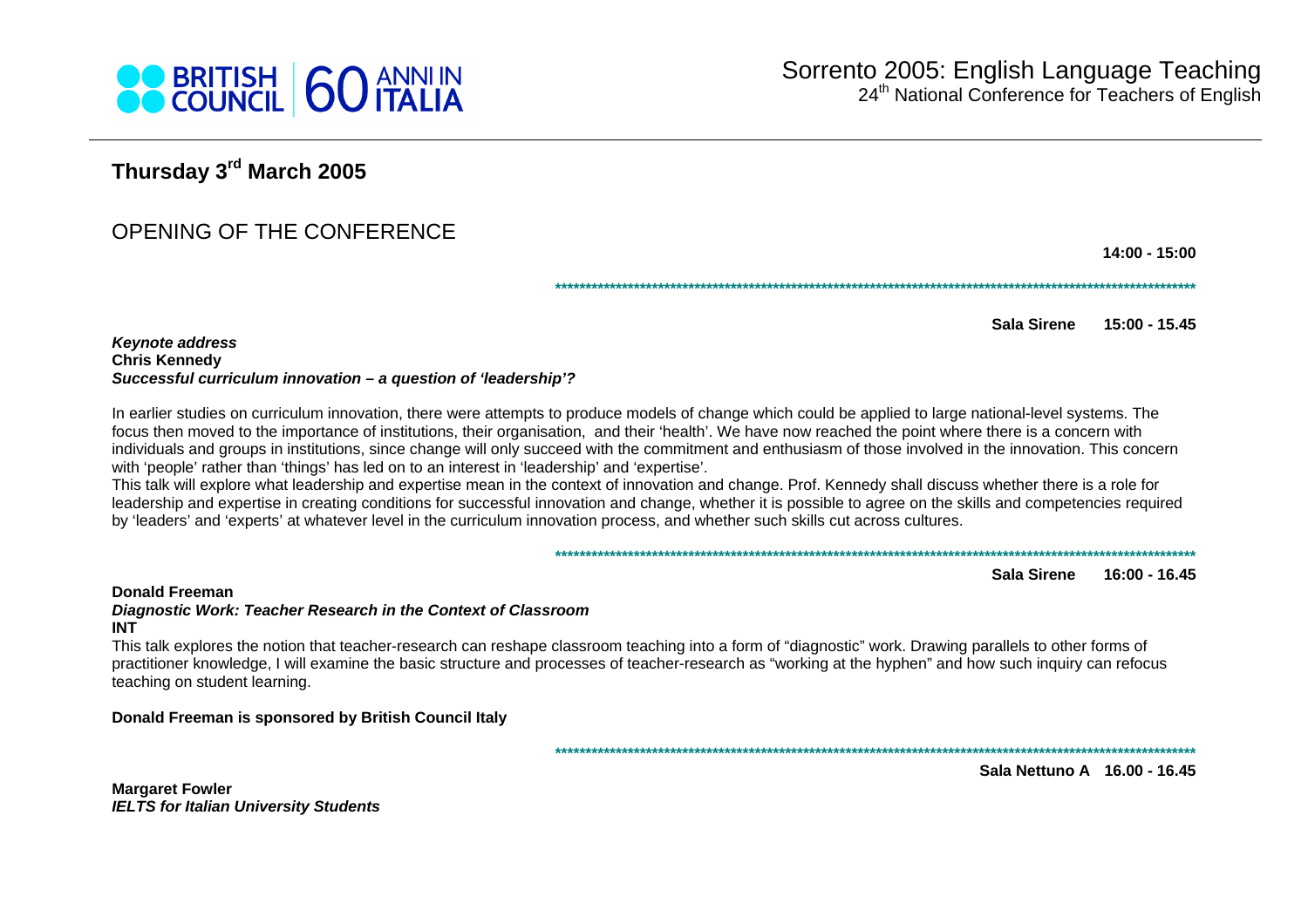#### **TEST**

 IELTS - the International English Language Testing System - is jointly owned and administered by Cambridge ESOL, the British Council and IDP Australia. It is held at least once a month in various cities in Italy and is taken by an increasing number of candidates each year, particularly in the Italian university system where it is often recognised alongside the Cambridge Mainsuite exams. This seminar will give an overview of the content of the IELTS exam, the various tasks to be completed and the criteria used for assessment. There will also be the opportunity to look at examples of candidate performance in the writing and speaking tests. Detailed guidance on preparing students for the exam will be given throughout the seminar, as well as materials for participants to take away.

#### **Margaret Fowler is sponsored by British Council Milan**

**\*\*\*\*\*\*\*\*\*\*\*\*\*\*\*\*\*\*\*\*\*\*\*\*\*\*\*\*\*\*\*\*\*\*\*\*\*\*\*\*\*\*\*\*\*\*\*\*\*\*\*\*\*\*\*\*\*\*\*\*\*\*\*\*\*\*\*\*\*\*\*\*\*\*\*\*\*\*\*\*\*\*\*\*\*\*\*\*\*\*\*\*\*\*\*\*\*\*\*\*\*\*\*\*\*\*** 

**Sala Nettuno B 16.00 - 16.45** 

#### **Leo Jones Not ready for FCE? Help is at hand! TEST**

 Some students want to take FCE , but just aren't ready for an FCE preparation course. The symptoms? Shaky grammar, poor writing skills, difficulty in understanding native speakers, dread of longer reading texts — and not enough vocabulary to participate in conversations confidently. Among the skills that such students may need to develop are:

- a firmer grasp of grammar
- the ability to write paragraphs, and not just sentences
- more confidence in listening to native speakers
- strategies for coping with longer reading texts
- more vocabulary and conversational gambits to take part more confidently in conversations

Making Progress to First Certificate is a brand new course which helps students to develop these skills in an enjoyable non-threatening way. After using it, students will be ready to begin preparing for FCE "in earnest". It's also ideal for classes where some students will and some won't take FCE.

## **Leo Jones is sponsored by Cambridge University Press**

\*\*\*\*\*\*\*\*\*\*\*\*\*\*\*\*\*\*\*\*\*\*\*\*\*\*\*\*\*\*\*\*\*\*\*\*\*\*\*\*\*\*\*\*\*\*\*\*\*\*\*\*\*\*\*\*\*\*\*\*\*\*\*\*\*\*\*\*\*\*\*\*\*\*\*\*\*\*\*\*\*\*\*\*\*\*\*\*\*\*\*\*\*\*\*\*\*\*\*\*\*\*\*\*\*\*

**Sala Nettuno C 16.00 - 16.45** 

## **Fergal Kavanagh**

## **Tune into English**

 Pop music is everywhere, not just on the radio, but on television advertising, blockbuster films and even video games. Students at the Scuole Medie, Inferiore and Superiore are being exposed to this medium from all angles, and readily embrace it. We should exploit this interest (at times obsession), by using them as part of the learning process. This session looks at how songs can fix vocabulary and structures into long-term memory, and gives practical examples that you can use in your classroom.

## **Fergal Kavanagh is sponsored by www.tuneintoenglish.com**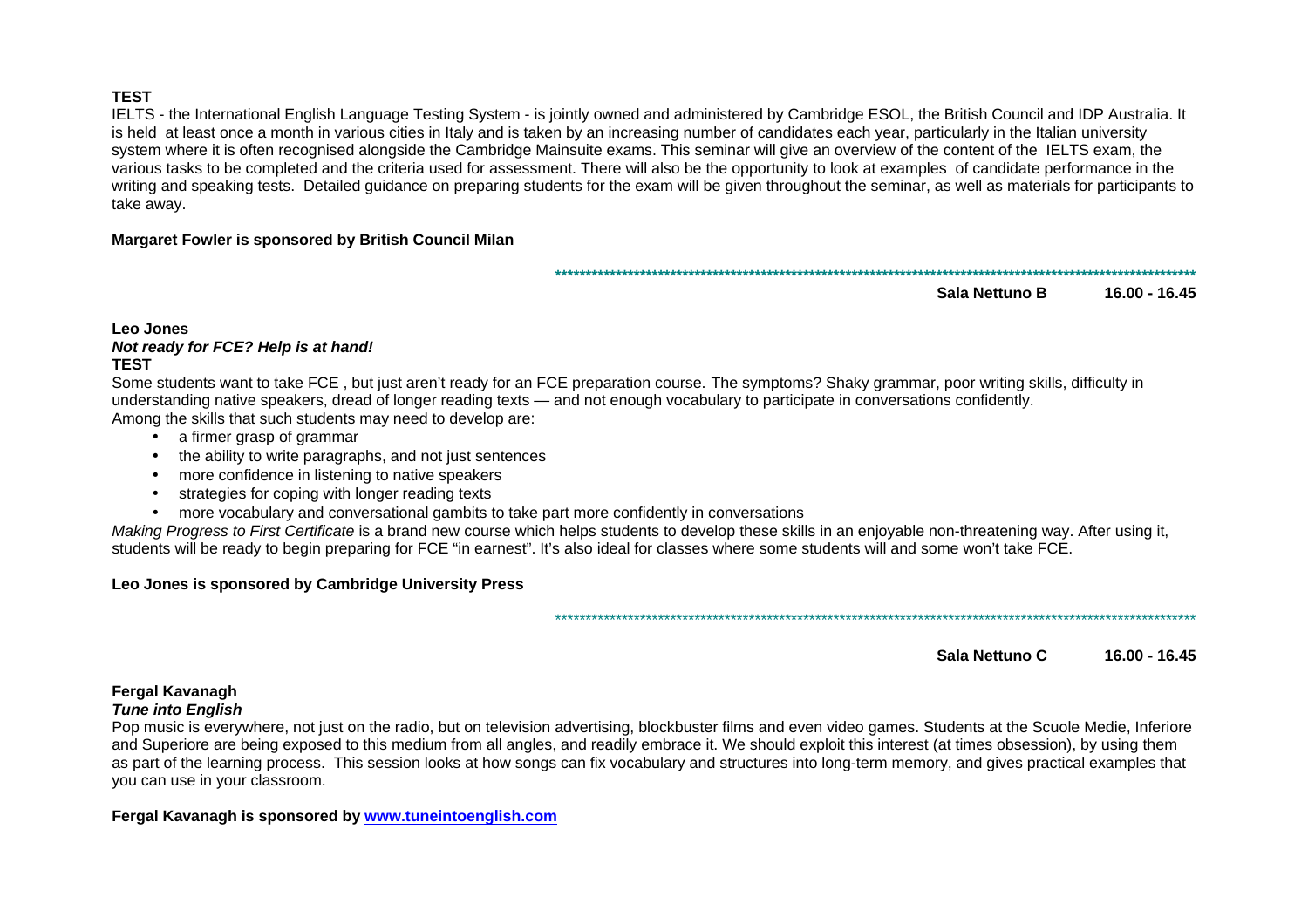#### 

#### Silvana RANZOLI

#### Sala Ulisse 16.00 - 16.45

# Let interdisciplinarity grow slowly out of ordinary literary studies.

**LIT** 

Interdisciplinarity can grow slowly but steadily out of ordinary literary studies by exploiting the interconnections that naturally exist between literature and other disciplines.

Literature is a rich soil and many of the important concepts, strategies and skills taught within its disciplinary boundaries are 'portable'-- they can be readily transferred to other disciplines or learning fields. Yet, a much broader kind of integration can derive from a central literary work or experience which encompasses several curricular areas.

The paper will concentrate on a number of literary works or experiences which can easily produce interdisciplinary connections and teaching ideas if emphasis is placed on a wider perspective.

#### Silvana Ranzoli is sponsored by Loescher Editore

Sala Tritone 16.00 - 16.45

#### **David NEWBOLD**

#### Developing a high level test for English specialists **TFST**

Over the past year Trinity College has worked with the University of Venice (Ca' Foscari) to develop certification for specialist (university) students of English. This has involved adapting the integrated skills exam ISE to reflect the specific skills acquired by students at the end of the new *triennio*, while keeping the overall format of the exam and the vital link to the Common European Framework.

In the talk I intend to show that, as well being a challenge for students and teachers alike, the development and introduction of a new test can have a beneficial effect on teaching and learning - especially if the test is perceived by students as covering a range of real life language skills.

## David Newbold is sponsored by Trinity College London

Sala S. Antonio 16.00 - 16.45

#### **Gail ELLIS**

## What does it take to teach children a foreign language?

**EYL** 

With the introduction of foreign languages into state primary schools, more and more teachers are having to take on the task of foreign language teaching. This means teachers of young learners need to combine their knowledge, skills and sensitivities of teachers of children with those of teachers of language and balance the two. What does this mean in terms of attitudes and values, knowledge and understanding and classroom strategies and skills? This talk will look at key teacher competencies and provide some basic principles on teaching English to primary school children.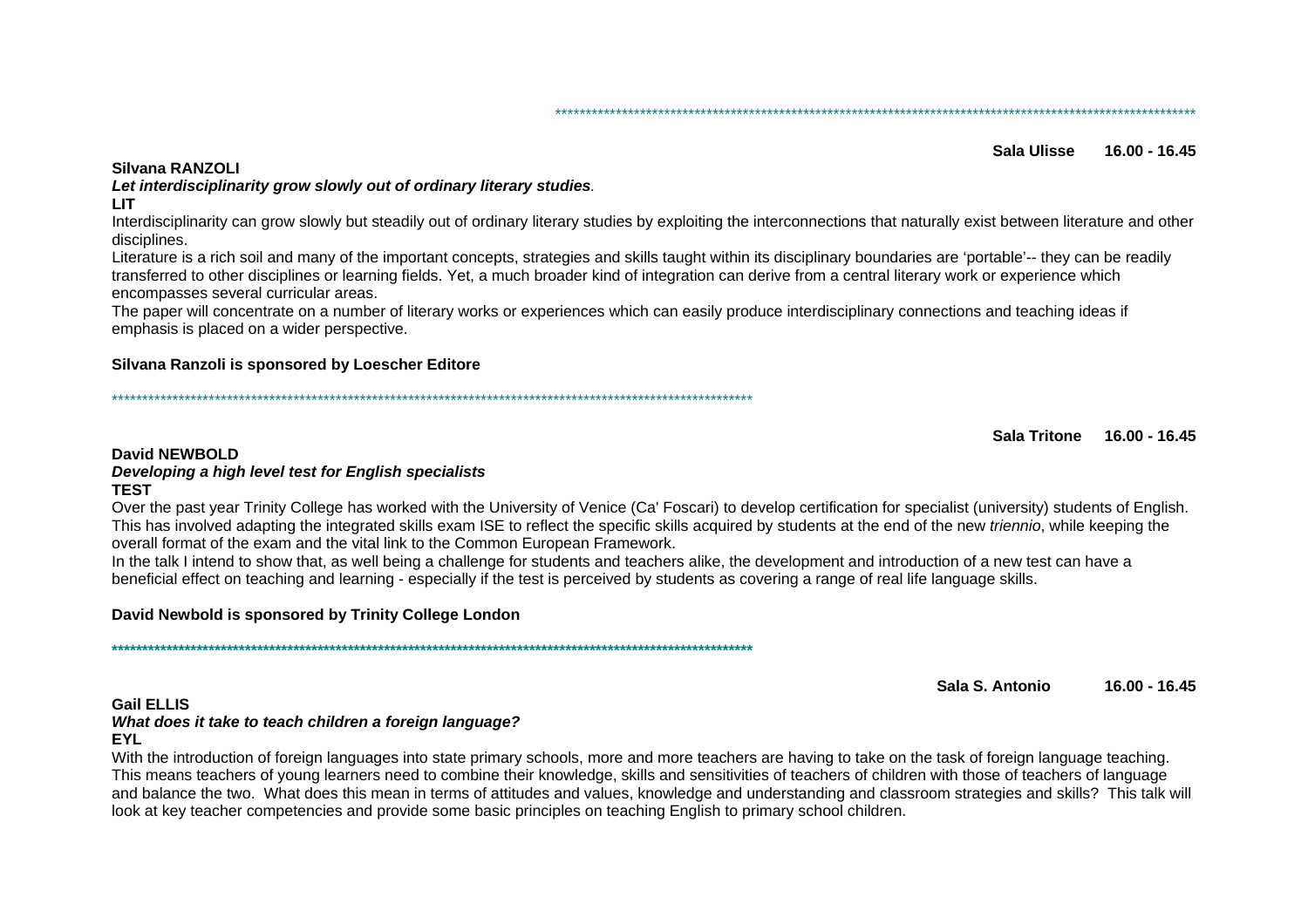Sala Capri 16.00 - 16.45

Giovanna Pistillo English as the language of intercultural communication: a different teaching approach **INT** 

In our globalised world, English is widely recognized as 'the' international language, connecting people from the four corners of the world. For this reason, it is also the language in which most of intercultural communication takes place. Learning a foreign language, therefore, does not mean just learning its vocabulary, grammar and syntax: language is also the expression of the culture that has produced it, and using it correctly requires some knowledge of its main culture-bound traits. Successful English teaching should provide students with the necessary instruments to achieve effective intercultural communication through the medium of English. This presentation consists of two parts: in the first, a brief theoretical introduction will be given on the relation between intercultural studies and ELT: in the second, participants will be actively involved in exercises showing the possible communication problems due to the lack of a common cultural background. Debriefing and discussion will follow.

## "Giovanna Pistillo is a PhD student in English for Special Purposes at Naples University "Federico II

#### **Brian ABBS. Ingrid FREEBAIRN**

Rocky Road: the challenge of creating language materials for the 'tweenage' years  $M/S$ 

The 10-14 age group, often called 'tween-agers', is a fascinating one. Neither children nor fully-fledged teenagers, these learners vary hugely in maturity, ability and interests. The challenge for educational writers is how to connect with and motivate this age group, while at the same time covering core grammar, basic communication, key vocabulary and language skills against a backdrop of large classes, mixed abilities and limited time. When the road gets rocky, and there are too many competing and conflicting demands, it often helps to get back to basics. Will this topic or text interest our students? What do we want them to be doing in the classroom – and at home?

In this session, the authors will outline some of the ways they meet the challenge of creating materials for this age group and ensuring that they are appealing, effective and will stand the test of time.

## Brian Abbs and Ingrid Freebairn are sponsored by Pearson Education Longman Italia

Lisa Kester-Dodgson CLIL: Will they really learn anything new? **INT** 

Gail ELLIS is sponsored by British Council Italy and ENTS

 $17.15 - 18.00$ 

Sala Nettuno A  $17.15 - 18.00$ 

Sala Sirene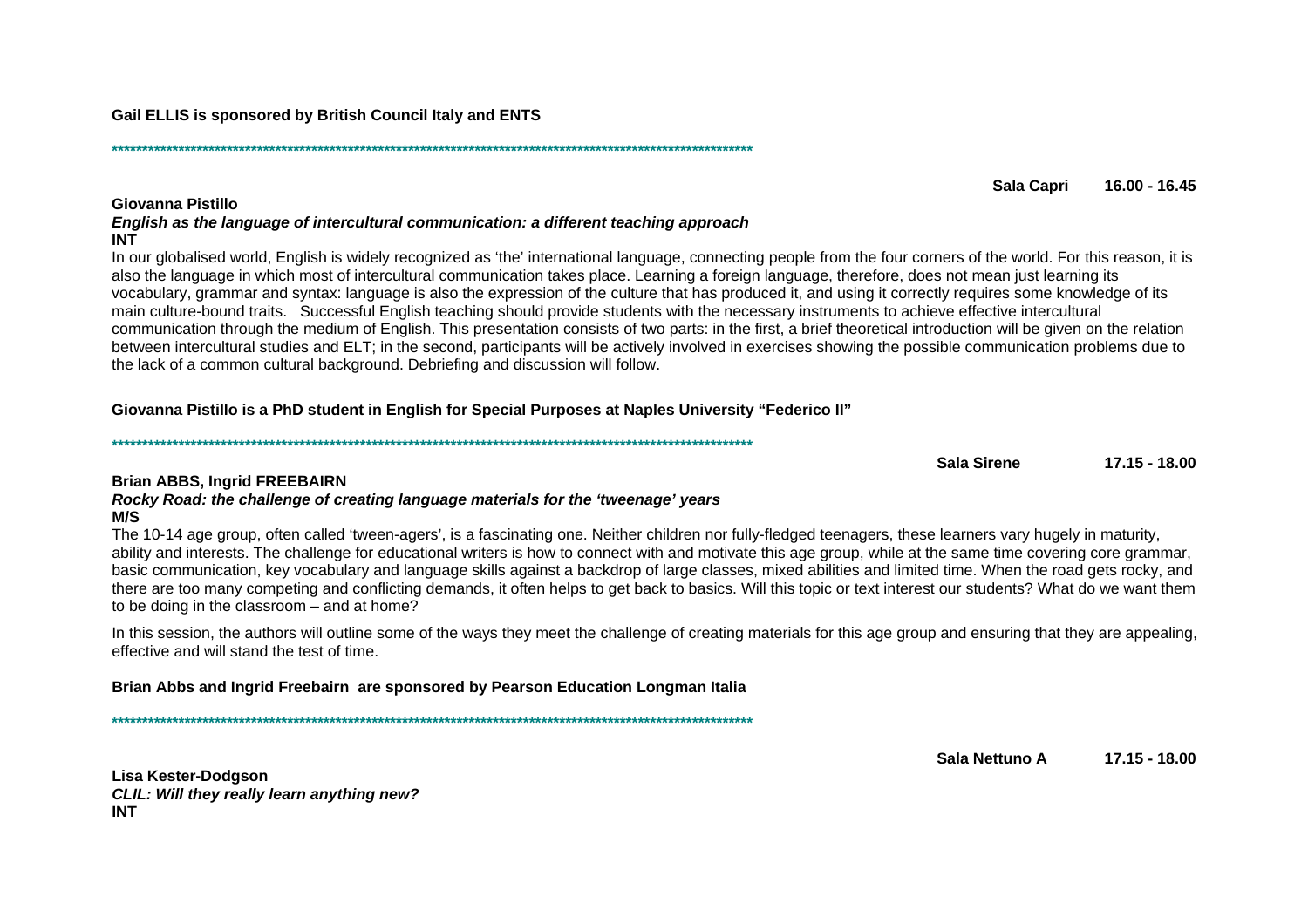This presentation covers the difficulties high school students come across when they come face to face with English texts deriving from different subject areas across the curriculum. How do they cope? Will they understand the content and therefore increase their knowledge in other areas of the curriculum? Or will the language be a barrier rather than a vehicle to learning? The most suitable methodological approaches are discussed in order to build and develop the skills the students need to overcome this barrier and the audience will come away with a wide range of practical ideas to use within their classroom.

## Lisa Kester-Dodgson is sponsored by Zanichelli Editore

Sala Nettuno B 17.15 - 18.00

#### **Elizabeth Forster, Simon Moore**

#### Teaching English through Art: A Stroll Through the Sunflowers with Vincent Van Gogh **INT**

This presentation is proposed as an example of CLIL teaching. Using a power point format, this talk will show the results of a combined Year 3 – Year 6 interdisciplinary project which combines elements of art, language and music based on the life and work of Vincent Van Gogh. The resulting product will be composed of examples of art work done by the Year 3 pupils and language work by the Year 6 pupils. The talk will be presented by the two teachers involved in the project.

## Elizabeth Forster and Simon Moore are sponsored by British Council Spain

**Damian Williams** 

Has Communicative Language Teaching gone too far? Making language learning more memorable with literature **LIT** 

Over the last 20-30 years English Language Teaching has been heavily influenced by communicative theories of language teaching, and in more recent years these have given rise to Task-Based Learning. One of the main beliefs of such theories is that classroom activities/contexts should be as real-life as possible. This presentation seeks to examine some of the theoretical problems of this firmly-held belief, and introduce an interesting alternative approach. The theoretical analysis will then provide a springboard to the introduction of some practical. literature-based activities which will be of immediate use to teachers in making their classrooms more motivating, enjoyable and memorable.

## Damian Williams is sponsored by Oxford House College

**Enrico Grazzi** Translation Teaching: rescued from oblivion in a communicative perspective UNI

 $17.15 - 18.00$ 

Sala Tritone

Sala Ulisse  $17.15 - 18.00$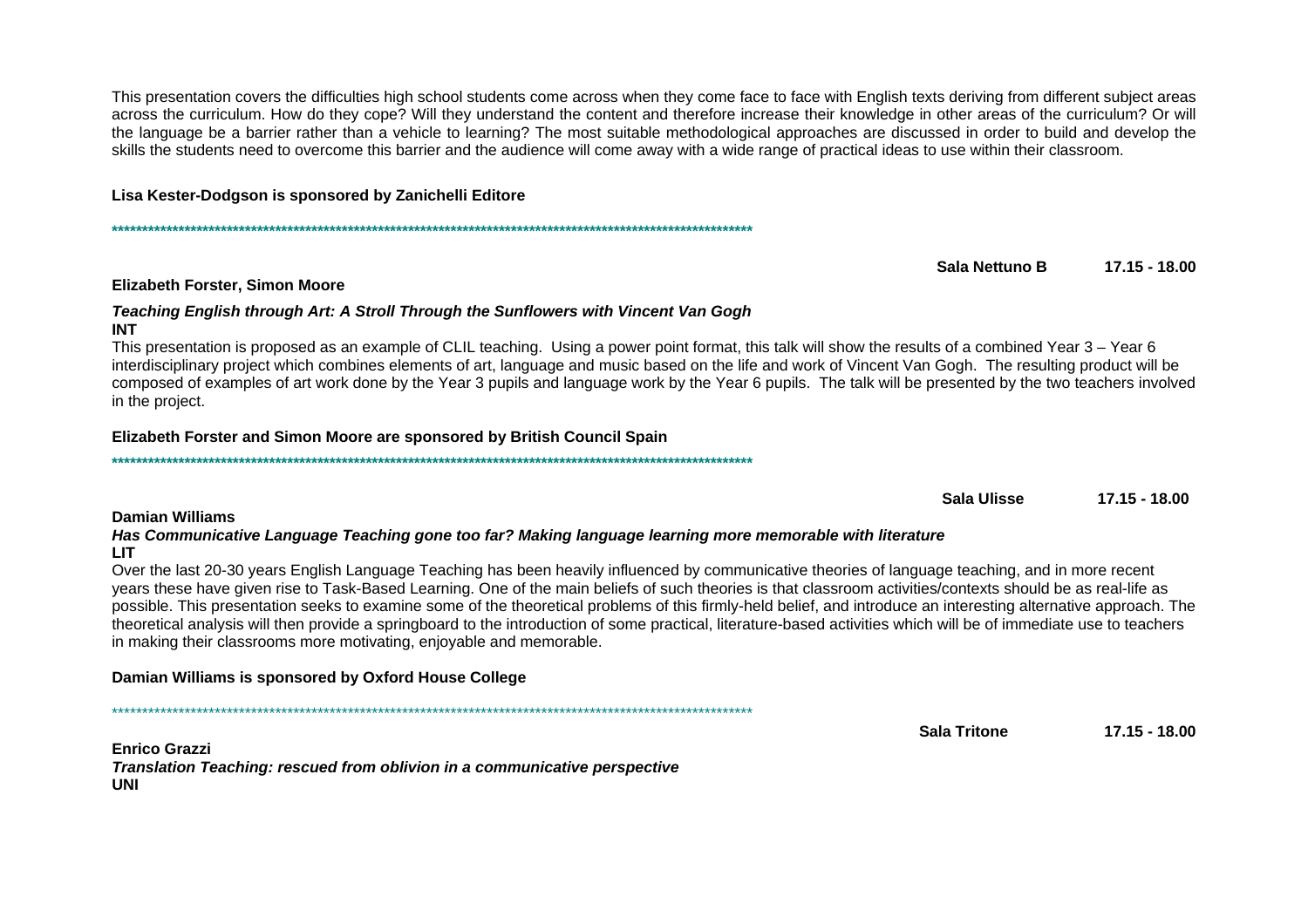Translation has long been regarded as a forbidden language practice in the ELT class. Nonetheless, the need for expert translators has grown steadily as a consequence of the process of globalisation. Therefore, the presenter believes that higher-level language courses should also include specific training in nonliterary translation to cope with the requirements of the labour market. The aim of this talk is to show how translation from English may well be reintroduced in the foreign language syllabus, within a communicative perspective. In fact, not only can translation enhance the learners' cross-cultural competence, but it has also proved to be extremely effective in terms of stimulating the students' awareness of the similarities and differences between English and their native language. The presenter will focus on typical problems in translating from English into Italian, showing a variety of examples taken from teaching materials.

## Enrico Grazzi is sponsored by Università degli Studi di Cassino

Sala S. Antonio  $17.15 - 18.00$ 

## **TIM PRIESACK**

#### Cursors and curses - Interactive multimedia laboratories in the primary school **EYL**

Most Primary schools now introduce children to Computer Science during the early years of schooling and many teachers take the children into interactive multi-media laboratories to both become familiar with the new technology and to practice the English language.

This presentation will discuss the needs of the English language learner when utilising new technology as well as aspects of the introduction of Computer Science through the medium of English.

## Tim Priesack is sponsored by LANG EDIZIONI (PBM editori)

**Sala Capri** 17.15 - 18.00

#### **Kate Crooks** Using corpus data in the language classroom  $M/S$

The use of Collins Bank of English corpus for dictionary compilation has been widely discussed since the publication of the first COBUILD Dictionary in the 1980s. However, the Bank of English (now part of the Collins Word Web) also has wider applications, offering the teacher of English access to a huge variety of language, which can be harnessed for use in the language classroom. This talk will look at some of the ways in which teachers and learners can access information from the Bank of English, and will offer some practical ideas for using this material in the classroom. In particular, we will look at examples of teaching materials created using the Wordbanks feature of the Collins COBUILD Advanced Learner's English Dictionary CD-ROM, and at ways in which the Wordbanks Online corpus can be used with learners.

## Kate Crooks is sponsored by HarperCollins Publishers

[END OF THE DAY]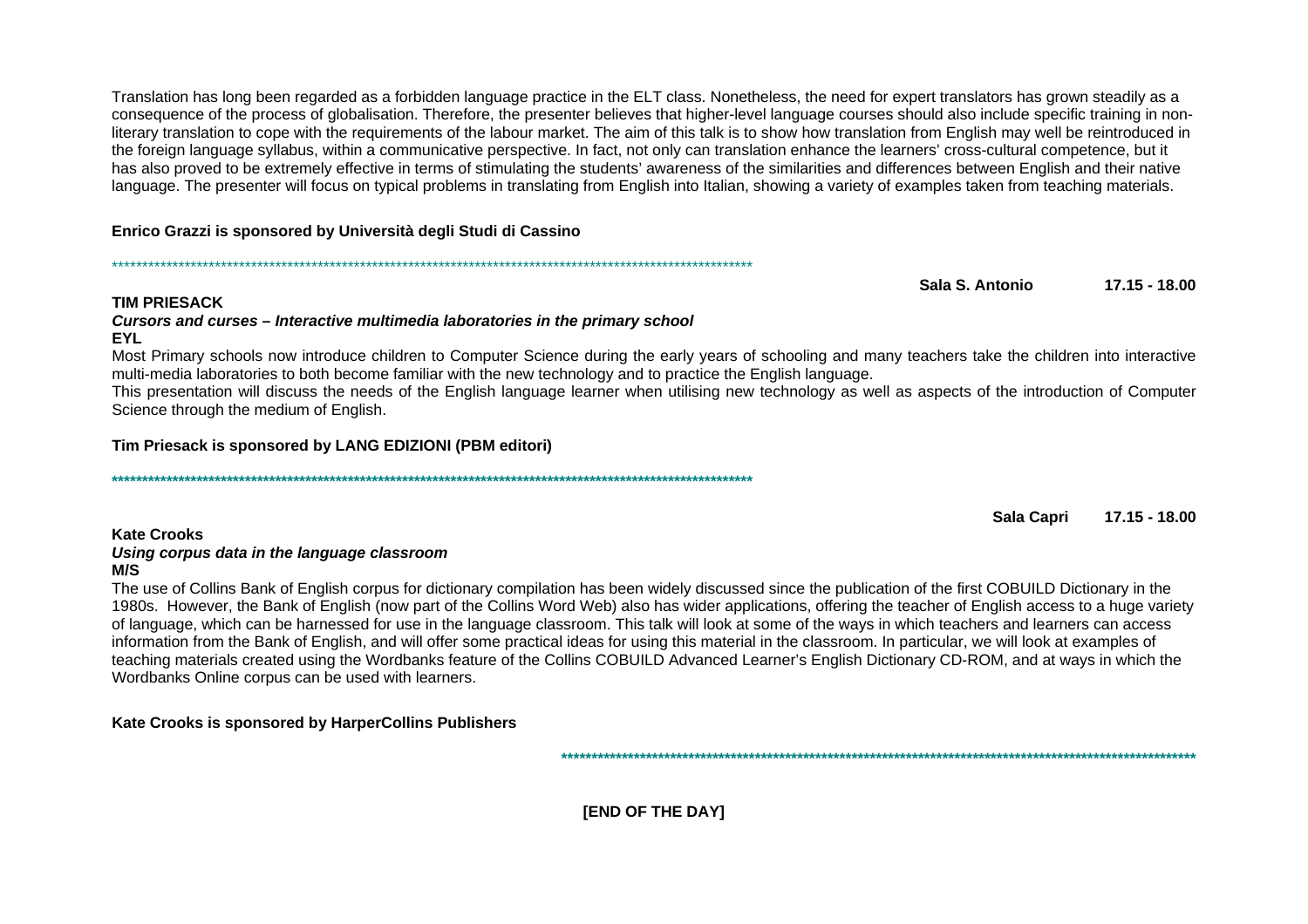# Friday 4th March 2005

#### Luciano Mariani, Graziella Pozzo Managing diversity: from teacher flexibility to learner empowerment  $M/S$

Diversity is a natural feature of living and working together. People are different with respect to age, sex, ethnic origin, sociocultural background, learning styles, motivations, and a host of other factors. Curricula cannot be so fine-tuned as to turn into fully individualized study plans. To face the challenge of diversity, we rather need a variety of approaches. On the one hand, the teacher needs to develop her/his flexibility - which means providing as wide a range as possible of activities and tasks. On the other hand, part of learners' education is to increase their own flexibility. The challenge for the teacher is different here: she/he needs to implement a learn-to-learn (*metacognitive*) approach through which learners can be *empowered* - i.e. develop strategies which are consistent with their personal profiles as learning individuals.

#### Luciano Mariani and Graziella Pozzo are sponsored by Zanichelli and Loescher Editore

Sala Nettuno A  $9.00 - 9.45$ 

#### **Anne Prince**

#### **Classroom management language**

#### **INT**

A hands-on approach to the language of classroom management. This workshop will be useful for both teachers of English language and subject teachers (CLIL) as the session aims to build confidence in establishing and maintaining successful classroom dynamics. Teachers, whatever their level of English, will go away armed with useful classroom management language.

#### Anne Prince is sponsored by the Swan School of English

Sala Nettuno B  $9.00 - 9.45$ 

#### Immacolata Calabrese, Silvana Rampone **CLIL: Cross-curricular projects in primary school INT**

In the recent document by European Commission "Promoting Language Learning and Linguistic Diversity" – an Action Plan 2004-2006- is stated that Content and Language Integrated Learning (CLIL), which uses English as a medium to teach some parts of other curriculum subjects, improves overall target language competence."... opens doors on languages for a broader range of learners, nurtures self-confidence in young learners... provides exposure to the language without requiring extra time in the curriculum...". The CLIL philosophy is rooted in the holistic nature of children's learning. The workshop gives practical ideas for cross-curricular projects in order to provide young learners with challenging and meaningful activities in English, integrating various spheres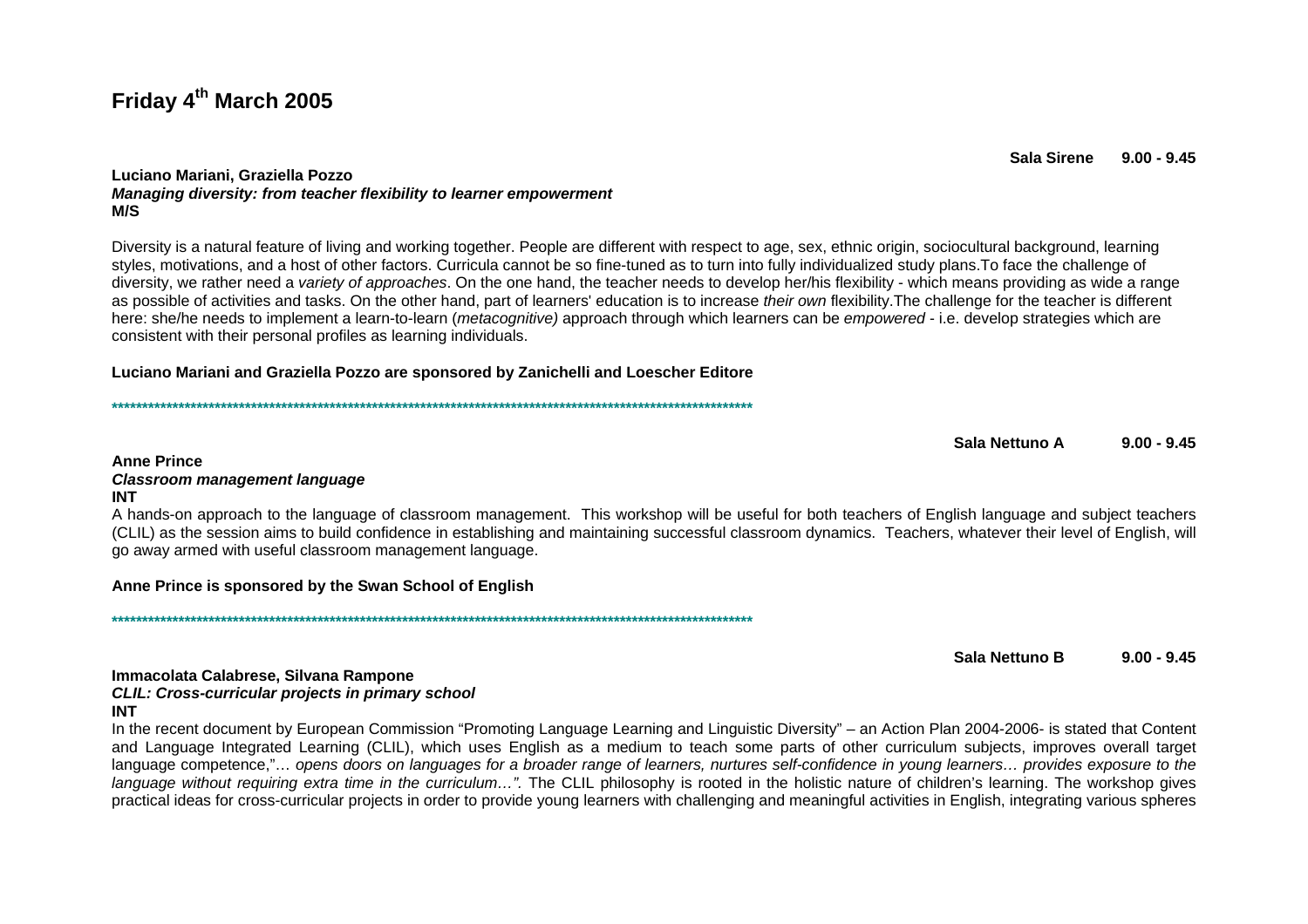of knowledge and experience and taking into consideration the age and the language proficiency of the learner. Materials from a range of primary crosscurricular activities will be shown in the workshop by the teachers that developed and tested them directly in their classrooms.

Immacolata Calabrese and Silvana Rampone are sponsored by Loescher editore / CETEM

Sala Nettuno C  $9.00 - 9.45$ 

#### **Nigel Sale** Learning to listen and listening to learn

#### $M/S$

This talk will examine and demonstrate ways in which students can both improve their listening skills and develop their knowledge of grammar and vocabulary when listening to cassettes, their teacher and each other.

#### Nigel Sale is sponsored by British Council Italy

Sala Ulisse  $9.00 - 9.45$ 

#### **Nick Owen**

## Giving Blame or Taking Responsibility: Telling Stories for a Change

#### $M/S$

I'm not suggesting that a blame culture exists within education. Nor am I suggesting that a blame culture exists among teachers. And I'm certainly not suggesting that a blame culture is prevalent among students.

What I am suggesting is that a sense of personal responsibility and personal ownership over one's life is liberating. It is also absolutely critical in the creation of a purposeful learning environment in which the willingness of all concerned to take personal ownership and self-discipline enable real and effective learning to take place.

I'm also suggesting that one powerful way to create a curiosity, and desire among students and teachers to embrace personal responsibility is through the judicious use of stories, analogies, and metaphors. Dare to liberate yourself!

## Nick Owen is sponsored by British Council Italy

Sala Tritone 9.00 - 9.45

#### **Philippa Bowen**

# **Finding time for English in a Business English course**

#### $M/S$

It can be very difficult to find a balance between theoretical input and language acquisition in a specialist language course. A task which becomes almost impossible with mixed ability groups in which some students have failed to reach the necessary course pre-requisites.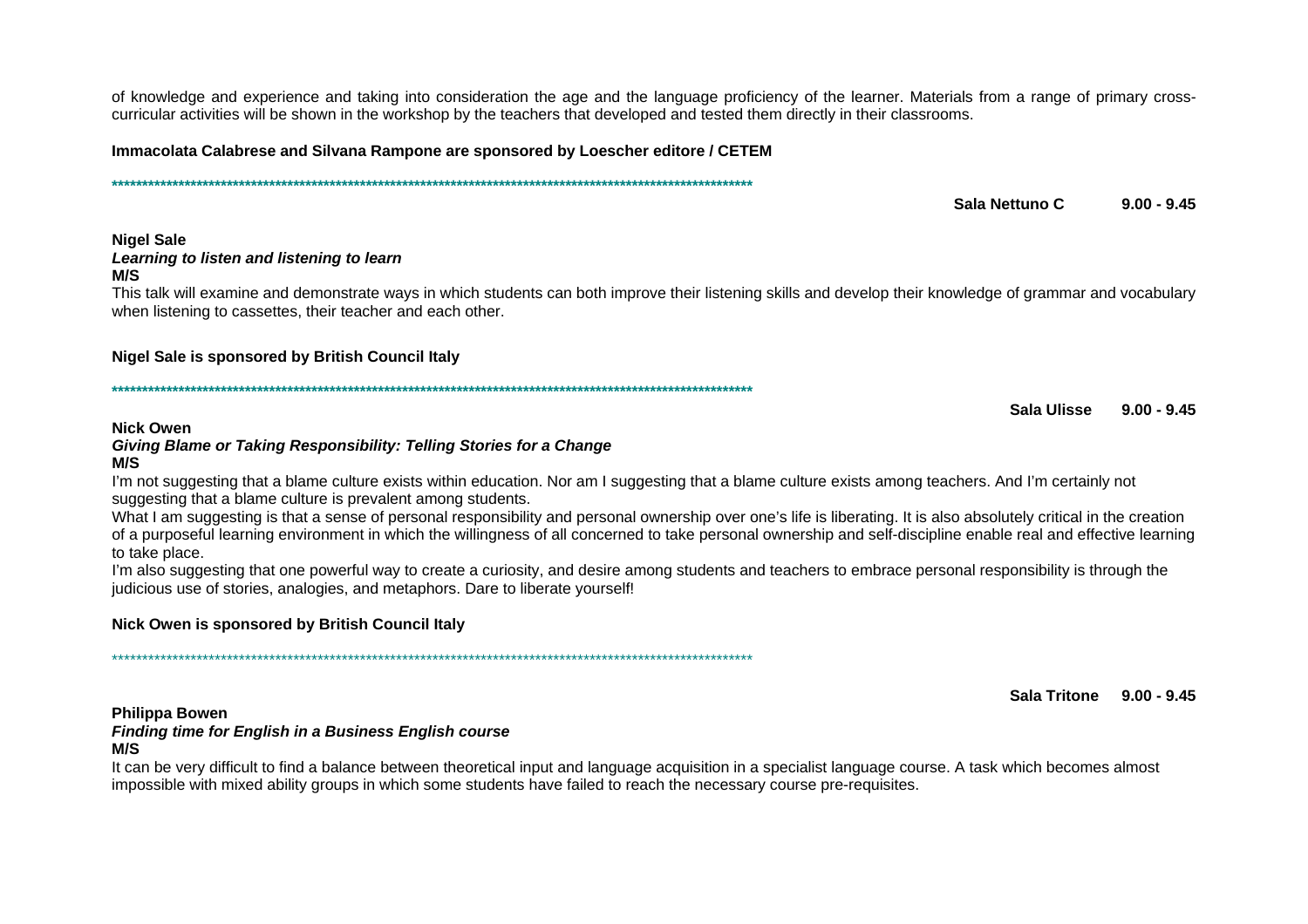The talk will illustrate, with practical examples, how an integrated, thematic approach can help teachers of Business English in Italian secondary schools. In particular, it will demonstrate how an approach which links language input and skills development closely and thematically to business theory and culture, enables teachers to dedicate time to revising and extending their students' language abilities while staying firmly within a business framework.

## **Philippa Bowen is sponsored by De Agostini Scuola**

**\*\*\*\*\*\*\*\*\*\*\*\*\*\*\*\*\*\*\*\*\*\*\*\*\*\*\*\*\*\*\*\*\*\*\*\*\*\*\*\*\*\*\*\*\*\*\*\*\*\*\*\*\*\*\*\*\*\*\*\*\*\*\*\*\*\*\*\*\*\*\*\*\*\*\*\*\*\*\*\*\*\*\*\*\*\*\*\*\*\*\*\*\*\*\*\*\*\*\*\*\*\*\*\*\*\*** 

#### **Sala S. Antonio 9.00 - 9.45**

## **Francesca Veglione, Armida Scarpa**

#### **L'inglese nella scuola primaria: generalizzare e qualificare EYL**

 E' oramai universalmente riconosciuto che la lingua, quale principale canale di comunicazione-relazione con l'altro, rappresenta uno strumento di organizzazione del pensiero ad alto carattere di trasversalità e complessità.

 Non a caso le linee europee sull'educazione e la formazione identificano nella padronanza delle lingue straniere una delle "competenze di base" per l'accesso alla società della conoscenza, come evidenzia anche il Piano d'azione comunitario 2004/2006 per promuovere l'apprendimento delle lingue e la diversità linguistica.

 Il nuovo quadro riformatore, nell'assumere tale priorità, prevede tra l'altro l'introduzione generalizzata dell'insegnamento della lingua inglese sin dal primo anno della scuola primaria.

 Il principio di generalizzazione va inteso non solo in senso quantitativo, ma all'interno di un intreccio significativo tra massima espansione e massima qualificazione di tale insegnamento.

 Quali sono allora le politiche educative, nazionali e territoriali, tese a favorire tale intreccio? Quali le caratteristiche della formazione in servizio? Quali le opportunità di organizzazione didattica offerte dal nuovo contesto riformato, interpretato nello scenario dell'autonomia?

## **Francesca Veglione, Armida Scarpa are sponsored by Ufficio Scolastico Regionale per la Campania**

**\*\*\*\*\*\*\*\*\*\*\*\*\*\*\*\*\*\*\*\*\*\*\*\*\*\*\*\*\*\*\*\*\*\*\*\*\*\*\*\*\*\*\*\*\*\*\*\*\*\*\*\*\*\*\*\*\*\*\*\*\*\*\*\*\*\*\*\*\*\*\*\*\*\*\*\*\*\*\*\*\*\*\*\*\*\*\*\*\*\*\*\*\*\*\*\*\*\*\*\*\*\*\*\*\*\*** 

**Sala Capri 9.00 - 9.45** 

**Jason Gregory** 

**1) Practical Business English Assessment – E.L.S.A.**

## **2) English for Business Certifications**

## **TEST**

1) The Board has developed the ELSA ON-line tests to provide highly reliable, cost-effective information on English language abilities of non-native speakers<br>We also have ability of Listenian Deading With a sed Oneshing EL worldwide in the four skills of Listening, Reading Writing and Speaking. ELSA tests are the 'The tests of English for lifelong learning' and will be one of the most important tools for individuals and Human Resource Managers in the 21st Century.

 2) EFB- English for Business is the principal exam offered by the LCCIEB worldwide. Its close links with the UK business community mean that LCCIEB is in touch with the latest developments in the business world and can respond to the changing needs of individuals, companies and governments. It tests a wide range of commercial skills, including languages for business purposes. LCCIEB qualifications have a high reputation in the UK and are recognised in many countries throughout the world.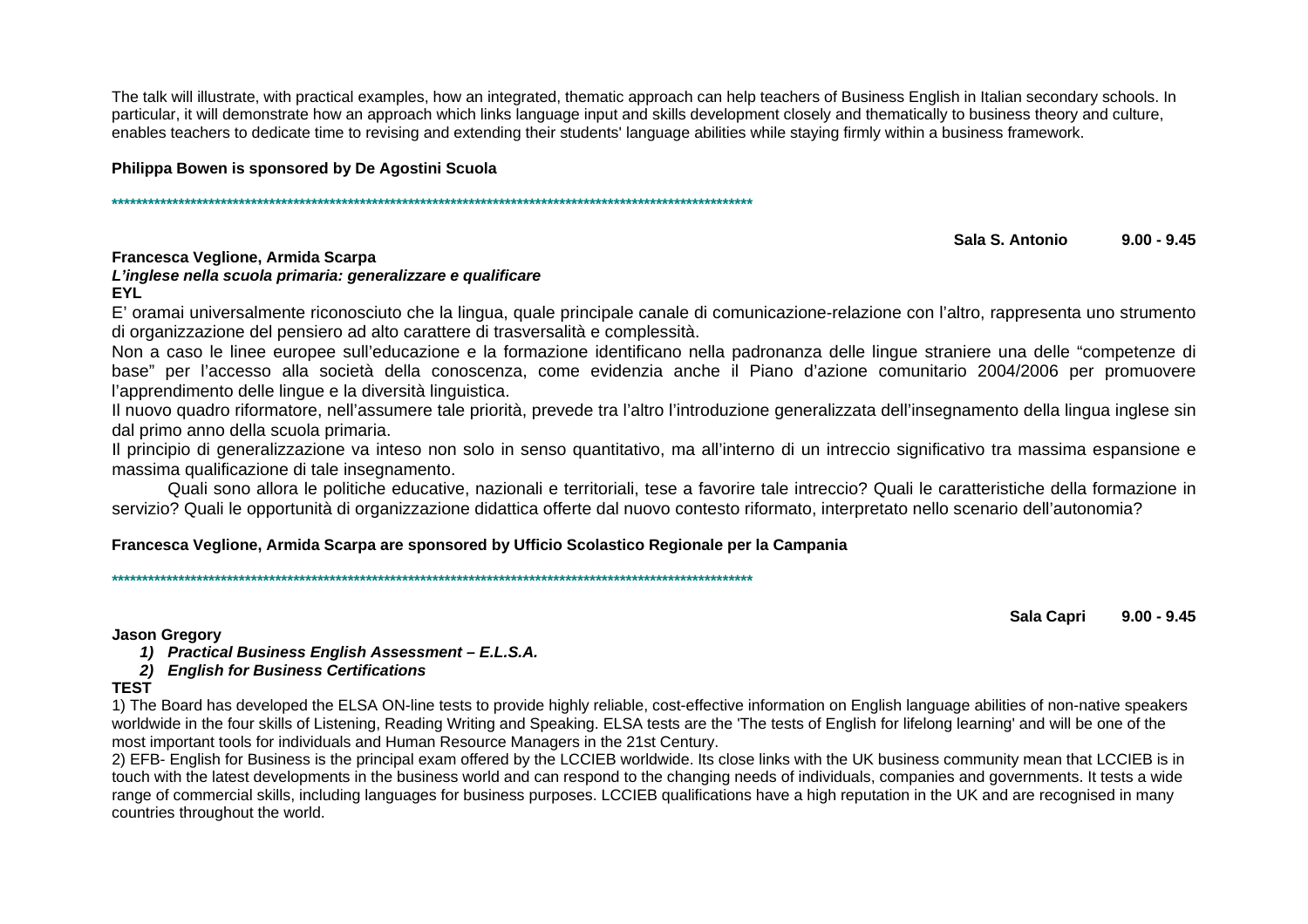Jason Gregory is sponsored by LCCIEB Italia

**Herbert PUCHTA** 

#### What can the language teacher learn from professional presentation skills training?  $M/S$

Our communication is influenced not only by what we say, but by how we deliver our messages.

Language teachers professionally use a wide range of different technical media, from the CD-player to the internet. However, very few teachers are aware of how they use personal communication media (eves, voice, breathing and body language). This talk looks at concrete examples of how teachers can use these personal media more professionally and purposefully, in order to maximise the outcomes of their communication.

#### Herbert Puchta is sponsored by Cambridge University Press

Sala Nettuno A 10.00 - 10.45

Sala Sirene

 $10.00 - 10.45$ 

#### **Fergal Kavanagh**

In the blue painted in blue

#### **EYL**

Children learn to express themselves by singing, and so, by using songs in the classroom, children respond enthusiastically to the learning process. Singing provides a vital opportunity for acquiring a correct pronunciation and natural intonation. In this workshop we will examine the factors that make certain songs work well in the language lesson, and suggest ideas for presenting them. So join in and sing along with us!

## Fergal Kavanagh is sponsored by ELI

Sala Nettuno B 10.00 - 10.45

## Silvia Pokrivcakova

# **Teaching English at primary schools in Slovakia**

**EYL** 

The presentation deals with the history, present trends and possible future development of teaching English at Slovak primary schools. One of the most important changes in contemporary Slovak educational system is concerned with the improvement and extension of foreign language teaching and, consequently, foreign language teacher training. Current situation in the field is made more complicated by the fact that until recently in Slovakia children began learning foreign languages only at middle schools. As a consequence, there has not been any unified system in the training of English teachers for voung learners.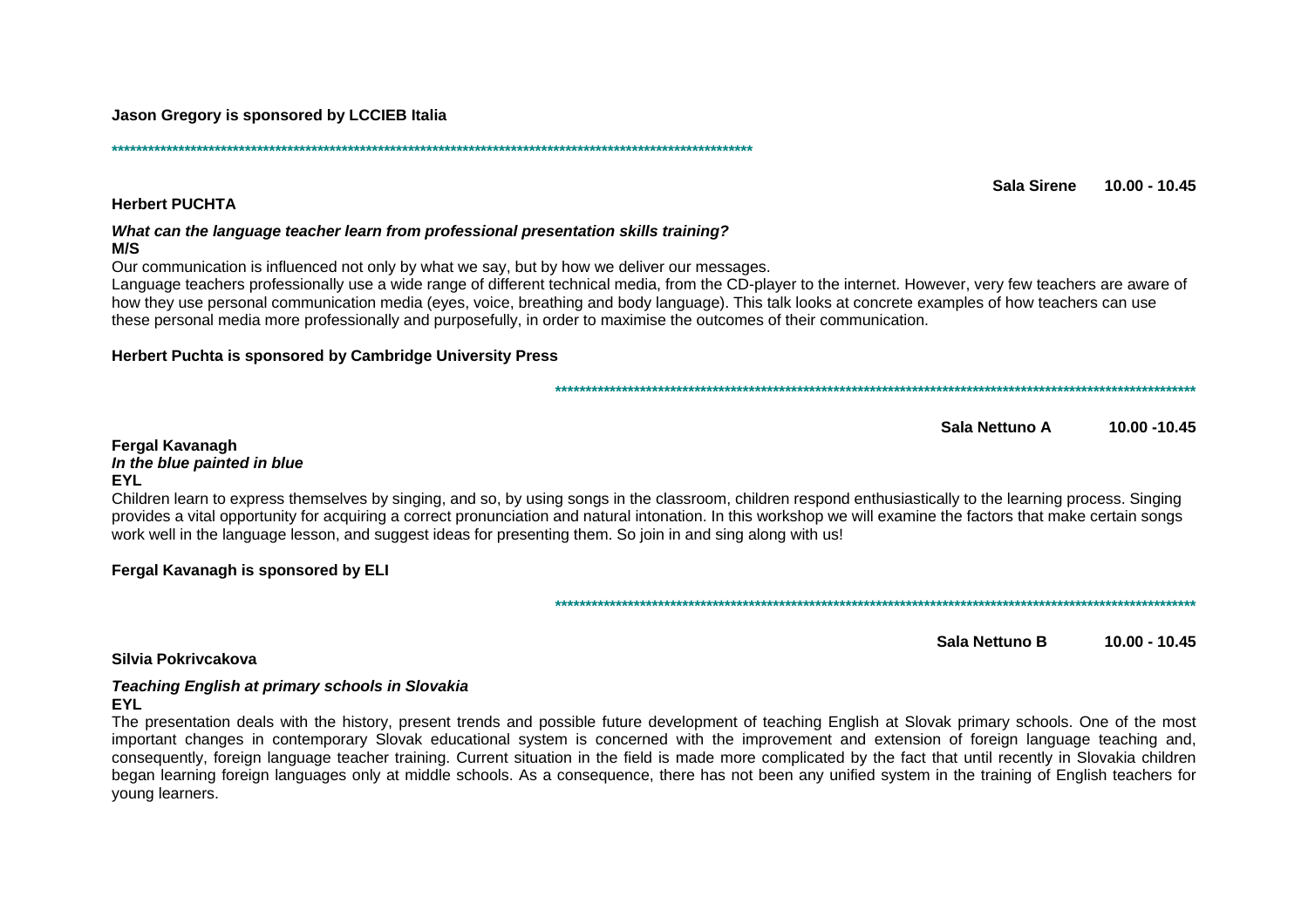The presentation is focused especially on the complex changes that are expected to be introduced to the system of English language teaching at Slovak primary schools during the next 5 years.

Silvia Pokrivcakova is sponsored by Constantine the Philosopher University in Nitra, Faculty of Education

Sala Nettuno C  $10.00 - 10.45$ 

#### **Deborah Ellis Owning Literature**

#### **LIT**

Students often perceive a wide gap between their world (their experiences and their knowledge) and the worlds presented to them in literary texts. Action research in an Italian state school has revealed how allowing students to take possession of a text can bridge the gap between life and literature. Examples will be shared which exploit 'lead in' activities, dramatisation techniques and literary 'updating'.

#### Deborah Ellis is sponsored by Loescher Editore

Sala Ulisse  $10.00 - 10.45$ 

#### **Martyn Hobbs and Julia Starr-Keddle Heroes of our own lives**

#### $M/S$

You tell your own story all the time – to yourself, your family, your friends and colleagues. But how do you bring that 'everyday' yet profound narration into the language classroom? Your students are the heroes of their own lives, and they want to use English to tell stories they care about. Through a variety of memorable texts – photo stories, diaries, anecdotes, news stories, biographies, blogs, text messages, short stories, etc. – students will see English as a genuine vehicle for communication. Using the CEF as a starting point for planning and assessing student progress, we look at ways in which we can make story-telling and longer turn-taking an integral part of the teaching programme. If we can provide students with the stimulus and the tools they need, they will be able to tell the stories they truly want to tell.

Martyn Hobbs and Julia Starr-Keddle are sponsored by Helbling Languages

Sala Tritone 10.00 - 10.45

## Mariella Stagi Scarpa **Women and War**

#### **LIT**

As far as back as the beginning of history, men have given vent to their aggressiveness, sometimes also for defensive purposes, while women have often been left to impersonate the role of victims, together with their children. But women have tried to fight war, urged as they are by the protection and survival of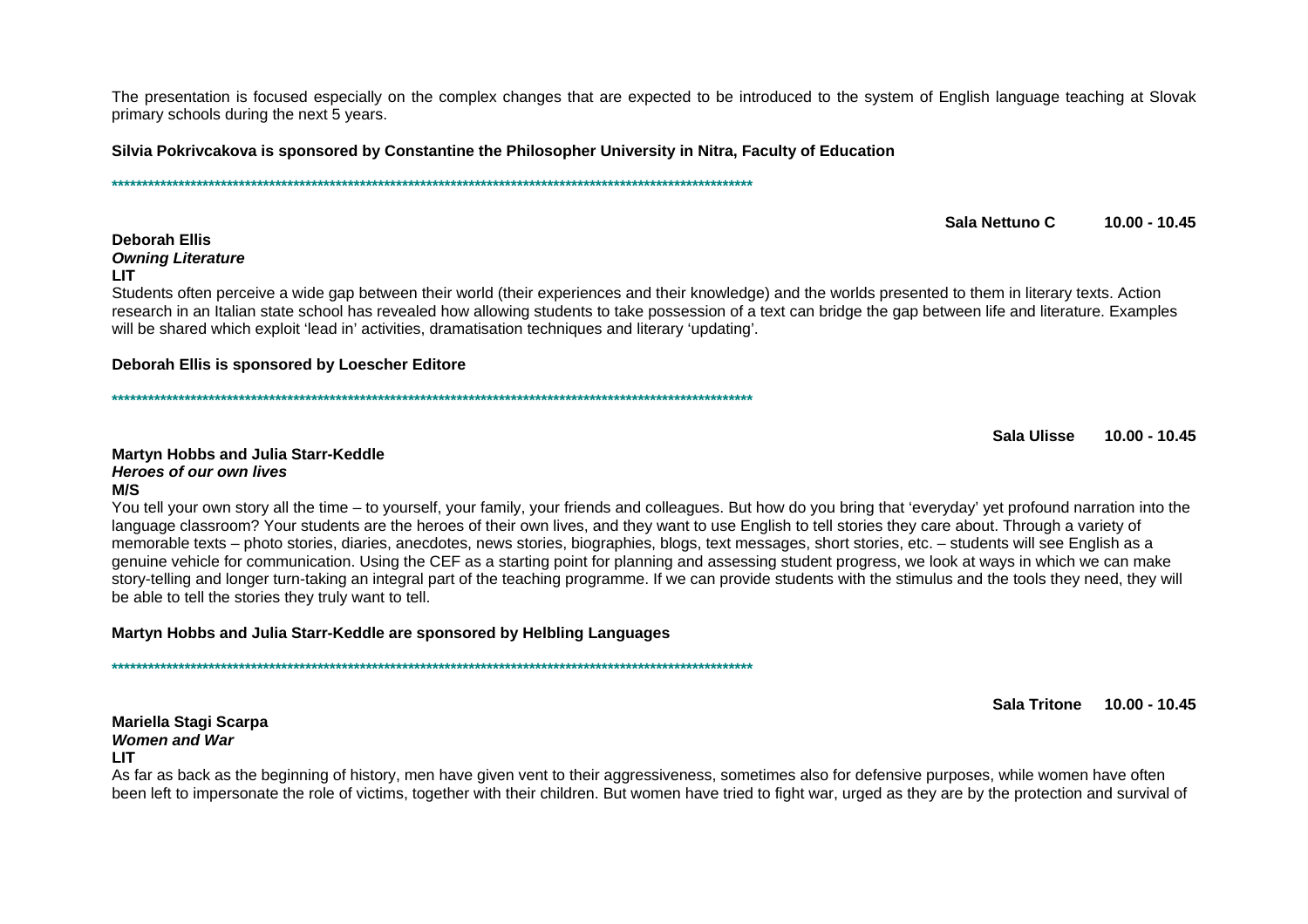the species and by the pity for the dead. Antigone is the symbol, as well as Cassandra, for the innumerable unnamed women of all times that have suffered in their flesh and soul.

Women are also at war against the injustices to which they are victims in the different societies in which they live. Traces of their sufferings can be found in the writings of both men and women, like Ian McEwan, Michael Ondaatie, Anne Michaels. It is on their accounts that our attention will be focussed

## Mariella Stagi Scarpa is sponsored by LEND

Sala S. Antonio  $10.00 - 10.45$ 

#### **Umberto Capra**

How John Everyman and Maria Rossi came out: intercultural awareness and stereotypes in current language teaching materials **INT** 

Promotion of intercultural awareness and understanding is considered – by general agreement – one of the extra assets (and not a minor one) of language teaching.

An overview of current text books – and other teaching/learning materials – will look into the permanence of undesirable stereotypes and for successful efforts to cope with the demands of a renewed intercultural awareness for multifocal perspectives, in textbooks as well as in society.

Umberto Capra is sponsored by Dipartimento di Studi Umanistici – Vercelli Università del Piemonte Orientale "A. Avogadro"

Sala Capri  $10.00 - 10.45$ 

#### Paola Giunchi

#### Rethinking the context of grammar

#### UNI

The purpose of the presentation and/or workshop is to focus on a salient feature of English that present a bigger challenge for higher level learners than it is generally acknowledged.

First a survey existing literature on the acquisition of some intransitive verbs by adult non-native learners of English and Italian as L2 in particular is provided. The review encompasses studies on three major and interrelated issues concerning these intransitive verbs that non native learners tend to misuse.

The second section summarises the results of the collection of the use of verbs appear, arise, arrive, die, disappear, exist, fall, happen, occur, rise. extracted from 240 compositions of the Italians of Longman Learners' Corpus (LLC), as the following:

I didn't know at what time you should be arrive so I decide to...

The analysis of the token sentences confirms a predominance to 'passivisation' by Italian and Spanish learners as opposed to 'transitivisation' by Japanese and Koreans learners in the LLC.

The third section suggests grammar procedures to drawing Italian learners attention to notice these salient feature of English and compare it with Italian.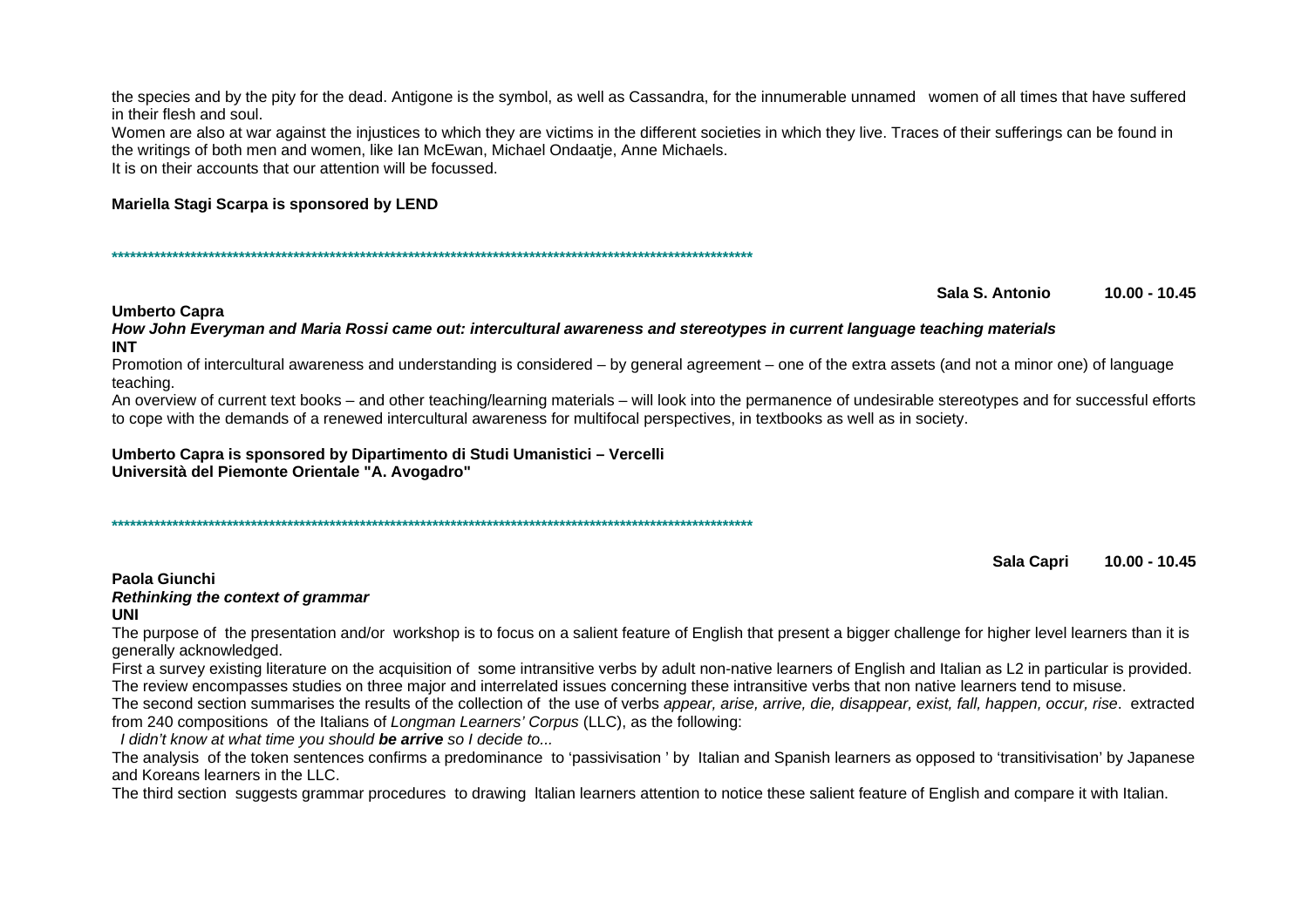The final part of this presentation advocates for the need to rethinking the place of the grammar in the context English studies for language specialists at university and beyond.

Paola Giunchi is sponsored by Universitá di Roma "La Sapienza"

#### 10.45 - 11.30 BREAK

Sala Sirene 11.30 - 12.15

**Peter Brown** 

The Future - the eELP

How the era of free-of-charge, downloadable electronic European Language Portfolios (eELP) can enhance classroom teaching **M/S** 

This presentation will demonstrate and run a fully operational electronic European Language Portfolio (EAQUALS-ALTE) which automatically generates the new EUROPASS Language Passport Summary. It examines the next-generation ELPs and the impact of electronic versions on classroom teachers: how this affects the choice of materials, facilitates the integration of learner needs and priorities into classroom practice, helps educate and enlighten our citizens of tomorrow. Attention is paid to the *qualitative* improvements these new ELPs bring both teachers and learners, and outlines practical ideas and worksheets for introducing ELPs into the classroom. This is followed by examining how ELPs can be integrated into motivating and communicative practical classroom activities that encourage and help language learners. An assessment will be made of the introduction of standardised European Curriculum Vitae for learners (EUROPASS). Finally, there will be a brief overview of the benefits of an eELP as the backbone of a future Teachers' Portfolio.

## Peter Brown is President of AEQUALS and Director of the British School of Trieste

Sala Nettuno A  $11.30 - 12.15$ 

David HILL The Challenge Of The Indigo Children **EYL** 

If you have been teaching for the last twenty years you may have noticed a radical change in the behaviour of the children you are now dealing with. Equally, if you have children of your own, their behaviour may be very different from that of you and your partner when you were their age. This is not just a 'kids these days...' Generational issue. It seems that we are witnessing an evolutional change in human beings. Your pupils and your children may be Indigo Children and, as such, require a very different style of education and upbringing to the one which we have traditionally been offering. This session will explore these issues in depth.

## David Hill is sponsored by British Council Italy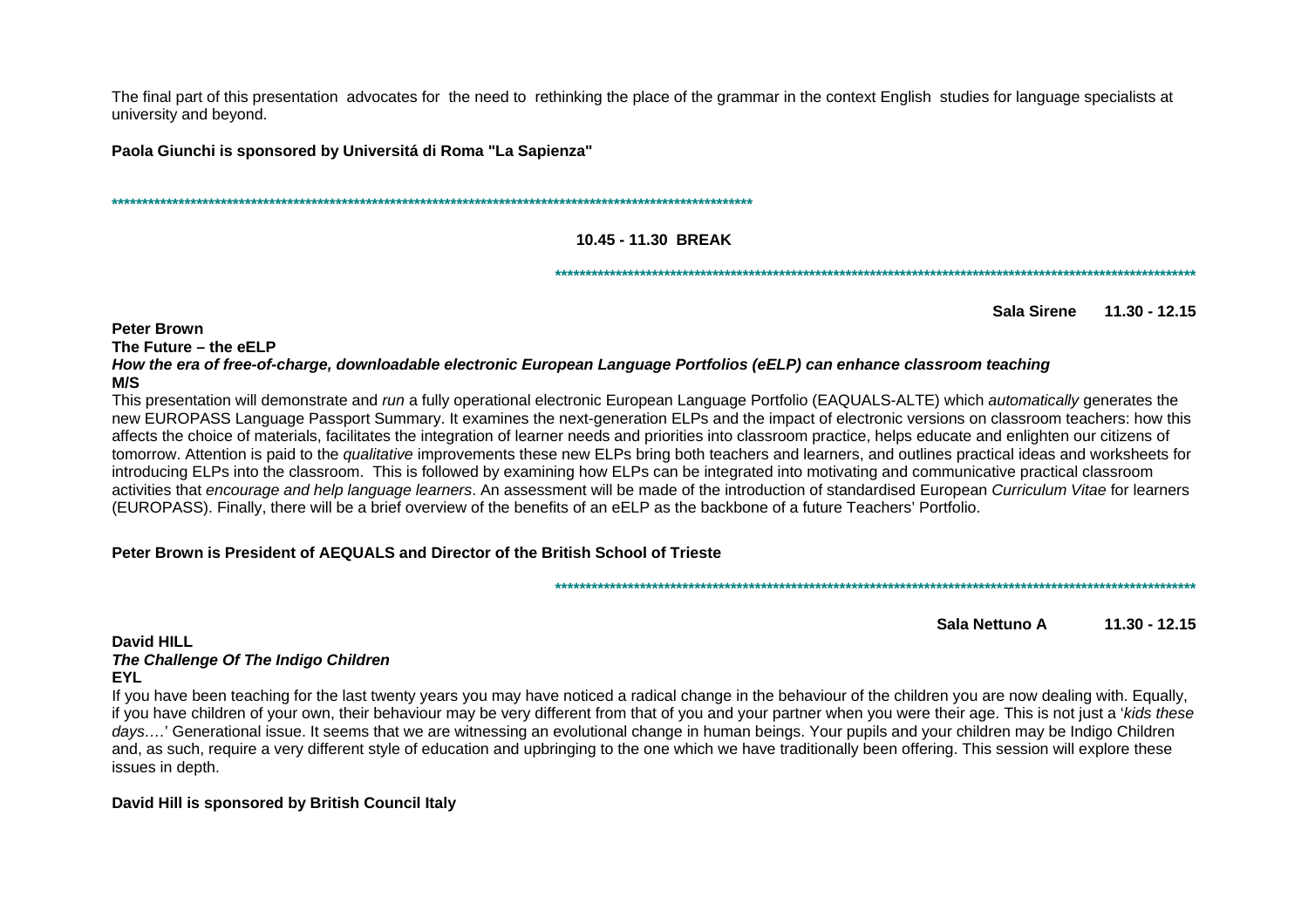#### Sala Nettuno B  $11.30 - 12.15$

#### **Nonie Chiang Reading together: parents and children EYL**

After a long period of evaluation, in 2001 the Taiwanese government decided to officially implement primary English education from grade 5, ages 10-11. Success has been limited, and this may be due to extra-classroom factors. Amongst the factors relating to motivation in second/foreign language acquisition literature, parental involvement has been relatively neglected – even though children spend most of their time with their parents. Taiwanese studies report that parents generally show both low satisfaction towards current English education and a low level of involvement in their children's English learning. In order to boost parental involvement, a 'family recreational reading' activity is proposed. A small-scale study asked 5 parents to read stories to their 12-yearold children for 15 minutes daily and tracked how they dealt with this. Factors examined included books selected, how parents dealt with the stories, parentchild interaction and changes in reading habits and attitudes of both parents and children.

#### Nonie Chiang is a PhD student at the University of Newcastle Upon Tyne, UK

Sala Nettuno C  $11.30 - 12.15$ 

#### **Laura CLYDE** Helping learners self-assess and peer-assess written work for their portfolios - a practical quide

## **TEST**

Portfolios are now used in many learning and assessment contexts. Portfolio work focuses on the writing *process* and is learner-led. Adapting to the style of correcting written work that is required for students' Portfolios may present a challenge for both teachers and learners. In this workshop, I will consider how a less directed approach to correction benefits the learner, and then go on to demonstrate activities suitable for the drafting and improving of texts. A number of examples from Trinity College's ISE I and II portfolio tasks will be used to this end.

## Laura CLYDE is sponsored by CIDEB - Black Cat Publishing

Sala Ulisse  $11.30 - 12.15$ 

#### **Maria Cleary** Knowing me, knowing you **INT**

In a world where borders are constantly being redefined and national identity is no longer a clear-cut issue, has teaching Civiltà become an impossible task? I believe that by helping students understand their own changing worlds they can reach a better understanding of other worlds and cultures. We'll look at ways of enabling students to make connections and create links with their own lives through a variety of real-life texts and contemporary literature.

## Maria Cleary is sponsored by Helbling Languages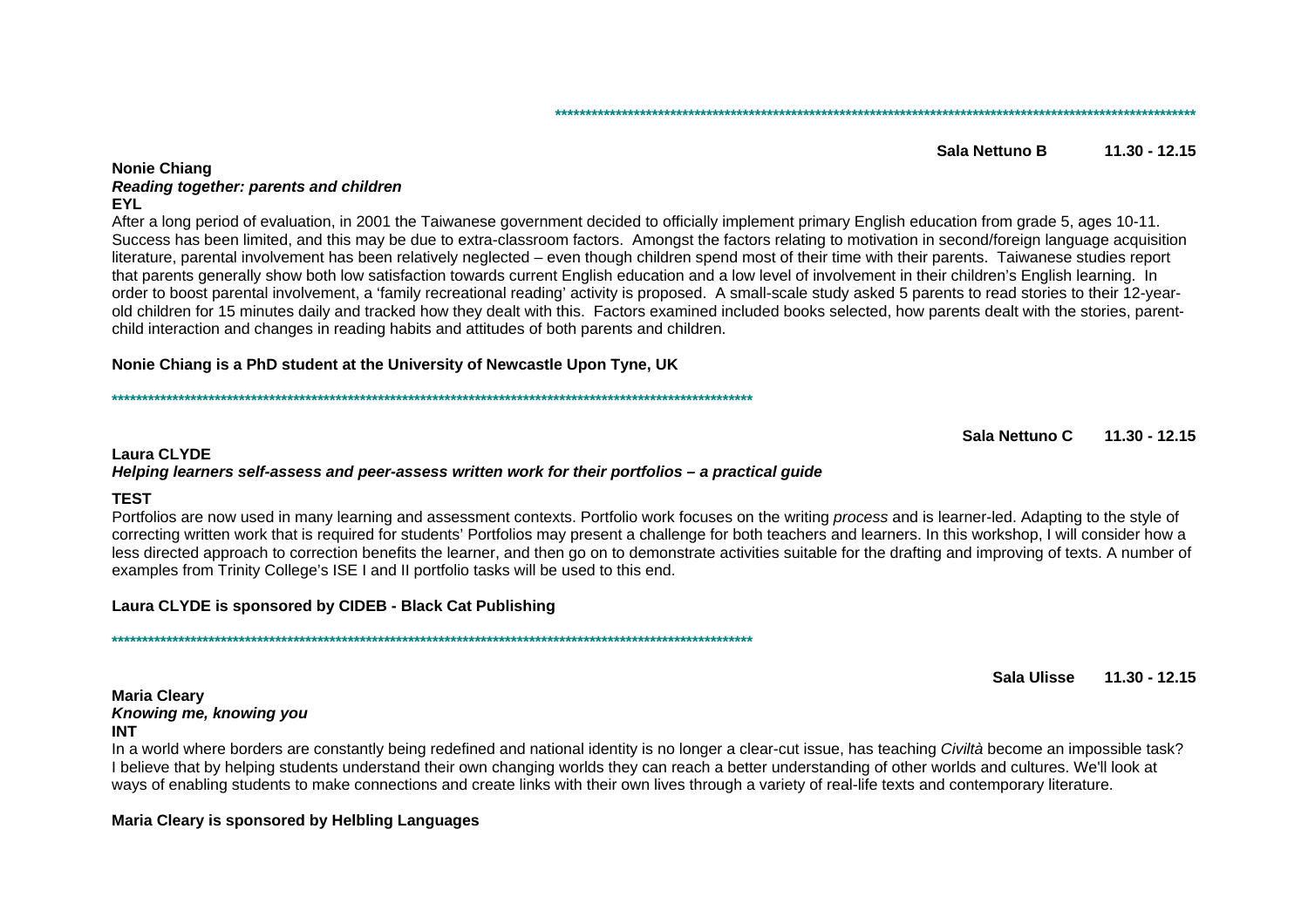#### Franca INVERNIZZI, Jennifer PEARSON, Daniela VILLANI **Exploiting multicultural classes as teaching resources INT**

Although multicultural classes may at times imply the use of particular tactics as regards foreign language teaching, they can be an extremely useful resource both as teaching tools and as a valid contribution to citizenship education. While getting to know one another and learning their respective cultures, students can be introduced to language points, such as the use of tenses, comparatives and so on, in a meaningful way through group work and class projects.

#### Franca INVERNIZZI, Jennifer PEARSON, Daniela VILLANI are sponsored by Istituto Italiano Edizioni Atlas

Sala S. Antonio  $11.30 - 12.15$ 

#### **Mario Rinvolucri Mutual Supervision**  $M/S$

In this session we will look at the danger teachers run of burn-out and what, in their lives, can help them avoid such an outcome. In particular we will examine how regular, confidential mutual supervisions, done with a friendly colleague, can be a major part of teacher development. You will leave the session knowing enough to set up your own mutual supervision system

#### Mario Rinvolucri is sponsored by British Council

Sala Capri  $11.30 - 12.15$ 

#### Elena Kashina

#### **Russian Theatre Techniques in Teaching English UNI**

C. Stanislavski, an outstanding Russian stage director, worked out the methods best suited for actors to mirror the modern world. Teaching and acting have much in common, consequently these methods can be successfully applied to teaching. Teaching English as a foreign language demands creative approach on the part of the teacher, inspiration, vivid imagination, intense emotions. These can be achieved and intensified by certain theatre techniques created by C. Stanislavski: "if activity". "given circumstances". "unconscious creativeness through conscious technique". "sincerity of emotions". "an inner chain of circumstances", "the right life of imagination" and others/ It helps to motivate the students, develop communicative skills and successful interaction in the target language.

#### Elena Kashina is sponsored by Samara State University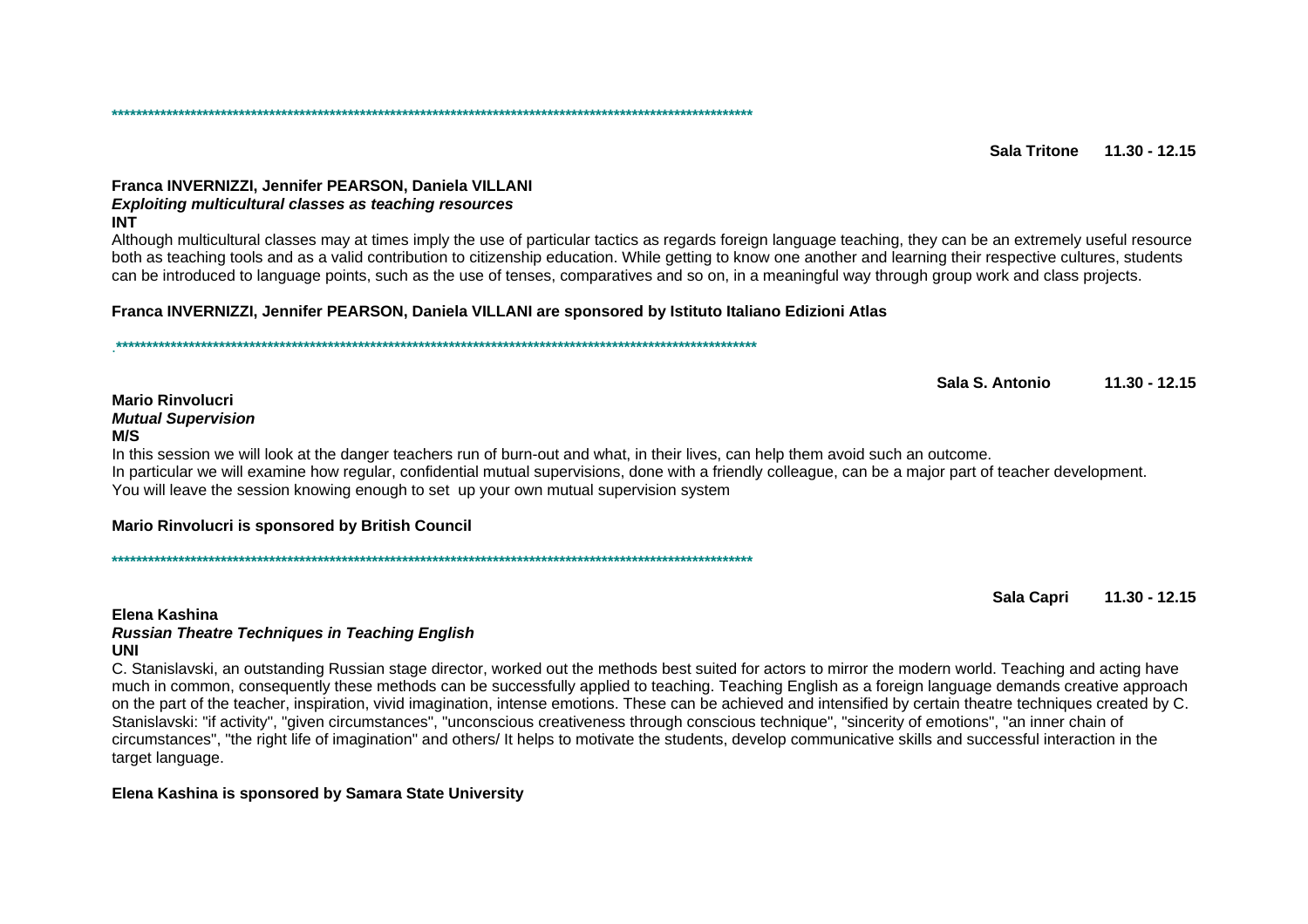#### Sala Sirene  $12.30 - 13.15$

#### **Graeme THOMSON** Songs of Experience: teaching the inside view of culture

#### **INT**

It appears that teachers and text-book writers are now in the process of rethinking the *civiltà* programme to take into account the multicultural scenario of the post-colonial diaspora. Yet cultures still tend to be considered as abstract facts or information to be transmitted, largely ignoring the complex ways they shape people's experience and are in turn transformed by that experience. At a time when we are witnessing a return of circumscribed notions of national and local identity, it becomes especially important to focus on the multiple, hybrid and even contradictory ways in which we interact with and construct culture. More than newspapers or magazines, contemporary fiction - especially the work of young writers - and songs seem to offer particularly fertile ground for exploring today's multifaceted cultural identities and the way these identities are experienced. In this paper my aim is to look at ways of incorporating this dimension of culture into the teaching of it.

#### Graeme THOMSON is sponsored by CIDEB - Black Cat Publishing

Sala Nettuno A  $12.30 - 13.15$ 

#### **Louise Williams** Keep those Kids (and their Minds) Moving! **EYL**

Same time? Same place? Same people? Time for a change of routine? So, how?

Well, let's start by considering how we organise our lessons. This workshop will look at how interaction patterns can help introduce changes in the focus, pace and direction of our lessons. Participants will be asked to take part in a series of activities that will demonstrate how different task types require a different management of the classroom. These activities will attempt to show that *how* we ask our students work -whether alone, in pairs, in small groups or as a whole class  $-$  is intimately linked to what we ask them to do.

We all know that getting our students to approach language learning in different ways helps them learn more effectively. So, let's keep *changing* the way we interact, keep our kids' minds *moving* and give them the chance to experience the spice of life -variety!

#### Louise Williams is sponsored by British Council Italy

Sala Nettuno B  $12.30 - 13.15$ 

**Jacqueline MADDEN** Managing mixed ability classes in primary schools: keep the kids busy! **EYL**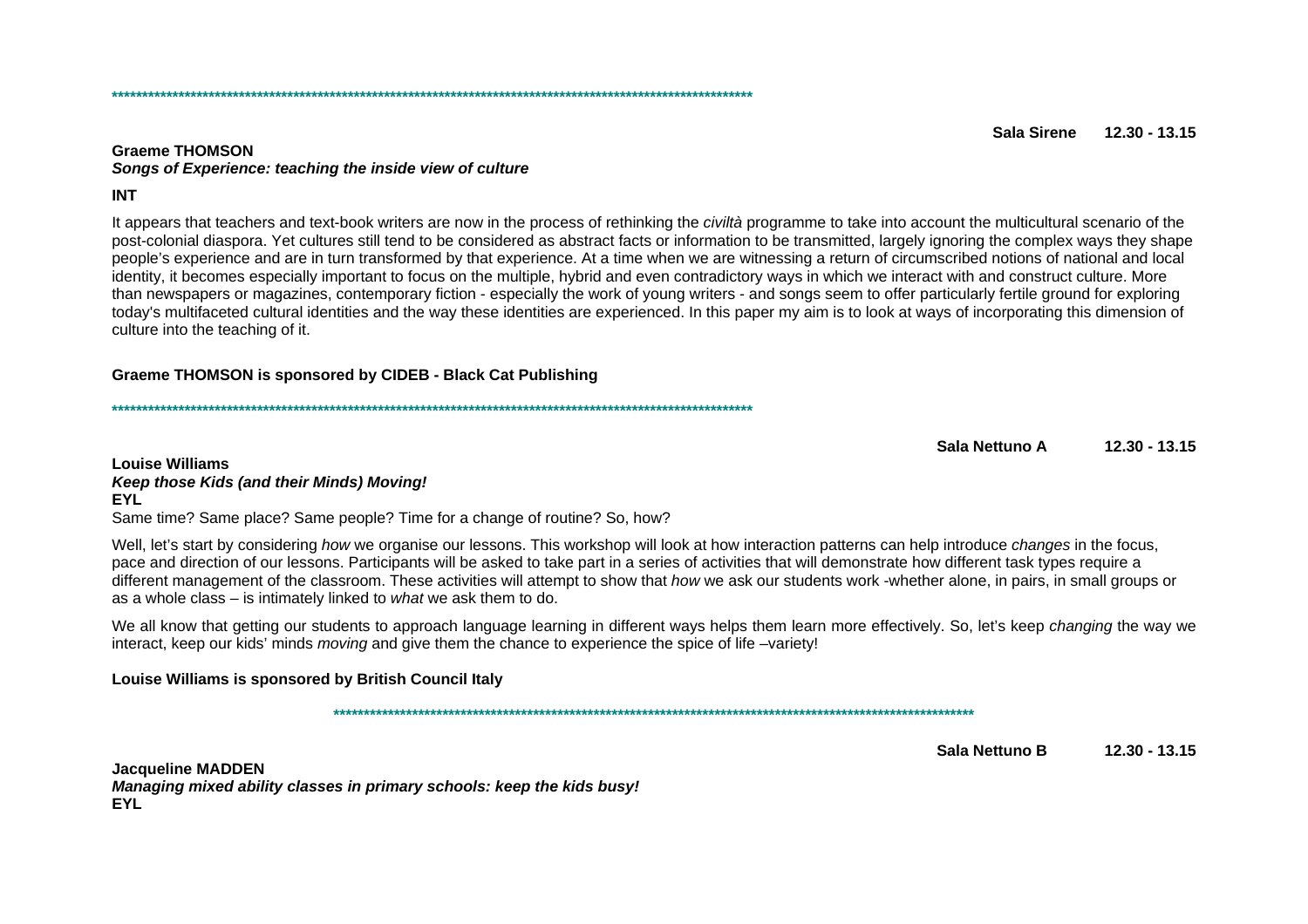Mixed ability groups, especially in the early years of primary school is a growing phenomenon, not only in Italy but the world over. This situation has arisen due to a variety of social and cultural changes. During this session this issue will be tackled and some suggestions on when and how classes can be divided into small groups, so that while the teacher works with one group the rest of the class carries out another task autonomously. Focus will be given to difficulties linked to these situations and ideas on how they can be solved will be offered. The session should end with an activity involving the participants.

Jacqueline Madden is sponsored by De Agostini Scuola

#### 

Sala Nettuno C  $12.30 - 13.15$ 

#### **Jonathan Smith, Annette Margolis** Pronunciation and listening micro-skills for EAP students **UNI**

Most published materials for developing accurate pronunciation have low face validity for EAP students, as the language selected as the basis for practice is perceived as "too general and non-academic". This presentation describes a project to design and trial pronunciation and listening micro-skills materials for students on a pre-sessional EAP course at the University of Reading. Word lists based on corpus analysis were used to select high frequency vocabulary used in academic contexts, and search features on commonly available computer software provided a means of grouping items with similar phonemic features. Extracts from lectures and seminars were also used to provide authentic practice of supra-segmental aspects of pronunciation and listening skills.

## Jonathan Smith, Annette Margolis are sponsored by Centre for Applied Language Studies, University of Reading

Sala Ulisse  $12.30 - 13.15$ 

#### **Vaughan Jones** Learning to grammar  $M/S$

Diane Larsen-Freeman has defined the process of 'grammaring' as "the ability to use grammar structures accurately, meaningfully and appropriately". In this sense she suggests that grammar might usefully be regarded as a fifth skill to be practised rather than as a body of knowledge to be learnt. In this session I will demonstrate classroom activities that are designed to help students learn how 'to grammar'. All the activities can be adapted for use in either Scuola Media or Superiore. The talk will be illustrated with material from *Inside Out.* 

## Vaughan Jones is sponsored by Macmillan

Sala Tritone 12.30 - 13.15

#### **Vincent SMIDOWICZ**

Does grammar really matter? (How important is grammatical accuracy in Communicative teaching and testing?) **TEST** 

The presenter will invite teachers to discuss the importance of grammatical accuracy in teaching and assessment. The context will be the new City & Guilds International ESOL and Spoken ESOL tests and the way the assessment criteria deal with errors.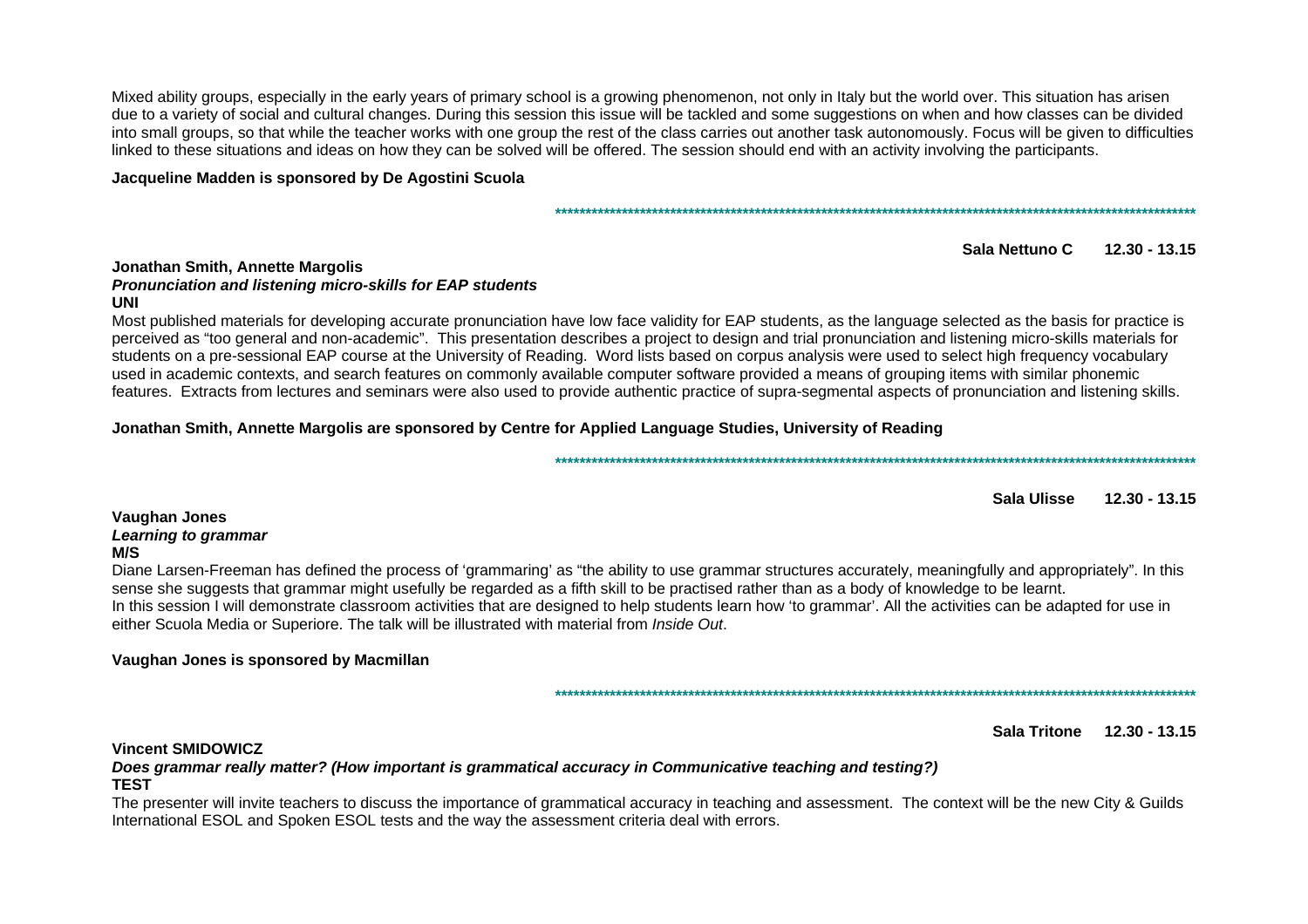The presenter give information about how the levels of the tests, including the new B1 Achiever, correspond to the Common European Framework of Reference. Information will also be given about the learning and teaching support materials available for the International ESOL and Spoken tests at all levels.

## Vincent SMIDOVICZ is sponsored by City and Guids International

## 

Sala S. Antonio  $12.30 - 13.15$ 

Where words come from and where they are going: Etymologies, new words and key words in the new Oxford Advanced Learner's Dictionary  $M/S$ 

The Oxford Advanced Learner's Dictionary is published this year in its seventh edition, and is new in an impressive variety of ways. Naturally, it updates the dictionary with new developments in the world and in the English language, including new words and expressions in the field of new technology. But it also makes use of new technology to bring learners important information about the language which will really help their learning, in the form of the Oxford 3000 wordlist. A new design and new features (such as extra synonyms notes and etymologies) make the dictionary even more approachable and user-friendly. We present the dictionary and its companion CD-ROM, with advice on how to exploit them with students.

## **Colin McIntosh is sponsored by Oxford University Press**

Sala Capri  $12.30 - 13.15$ 

## Annabella Cabianca

#### Teaching EFL to Adults at University Level – approaches, techniques and strategies **UNI**

Teaching general English to adults at University level is a challenge to the teacher in so far as the students range from young adults to mature learners and their language competence levels vary considerably, from absolute beginners to intermediate and above.

The approach(es) to be used in order to achieve satisfactory results are crucial.

The talk highlights the most relevant features from different points of view, according to the Guidelines of the Common European Framework of Reference (Council of Europe, Strasbourg, 1998);

- exploring recent scientific research issues in the field (theoretical principles of TFL to adults):

- discussing some crucial psychological implications;

- overviewing approaches and methods;

- presenting a few effective techniques and strategies (including a practical demonstration concerning the reading skill);

- illustrating some appropriate materials and how learning can be enhanced using CIT integrative resources.

## Annabella Cabianca is sponsored by Università della Valle d'Aosta

## **Colin McIntosh**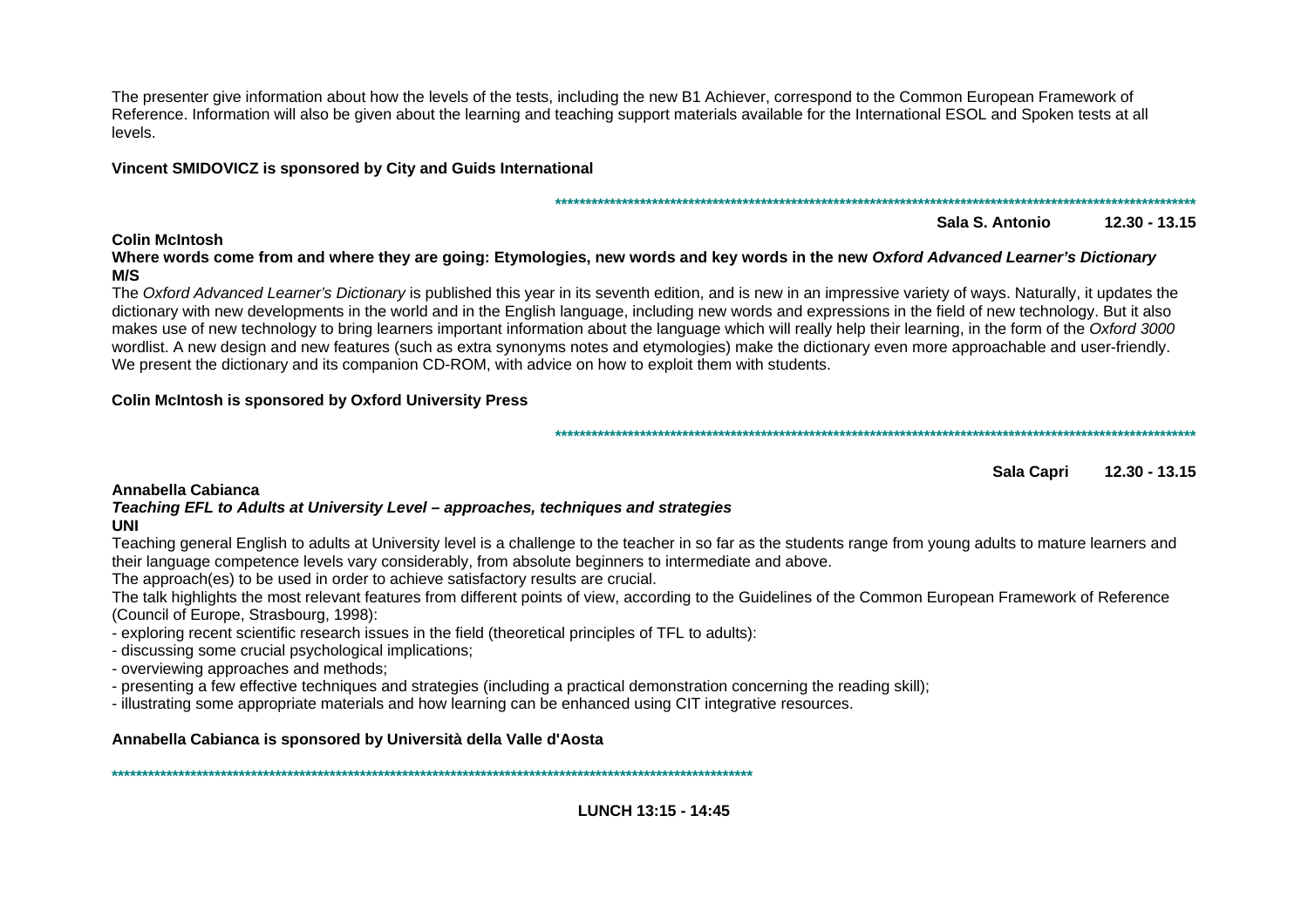LUNCHTIME WKS, 13:30 - 14:30 (see programme)

#### **Mario Papa, Janet Shelly Comprehensible Input And Comprehensible Output In EFL**  $M/S$

We want to draw the teachers' attention on the extent to which second language learning often does not lead to success while first language learning, except in unusual cases, does. We have always been desperately searching for more effective methods which help students learn L2. Even in important conventions, teachers are generally shown a series of practical teaching activities but they are hardly ever exposed to the psychological and pedagogical reasons behind methodological choices.

Our talk will focus on the importance of *comprehensible input* and *comprehensible output* to drive English as a foreign language development forward, giving our audience both results of research and practical classroom activities.

We will highlight how interlanguage development is the by-product of engaging in meaning-processing – both through comprehension, and through production.

## Mario Papa and Janet Shelly are sponsored by Zanichelli Editore

Sala Nettuno A  $15.00 - 15.45$ 

Sala Sirene 15.00 - 15.45

#### Izabella HEARN **Motivate to Educate! EYL**

Whatever we teach, whatever we hope the children will learn, the experience is richer, more memorable and, above all, more motivating, when we engage the emotions, and when we include an element of fun.

This talk will consider these areas, providing practical ideas to help young learners appreciate the many different ways in which they are intelligent, to recognize their strengths, and develop learning strategies to suit them as individuals. This helps our students appreciate and respect differences between members of the group, enabling them to collaborate successfully, and reach a sophisticated level of learner autonomy. This session will consider such theories as Educational Kinesiology to demonstrate how we can help learners enhance performance by stimulating the whole brain, allowing maximum learning to take place, we can ensure that the children become successful learners and fulfill their potential.

Izabella Hearn is sponsored by Pearson Education Italia

Sala Nettuno B  $15.00 - 15.45$ 

**Gabriella Spadaro**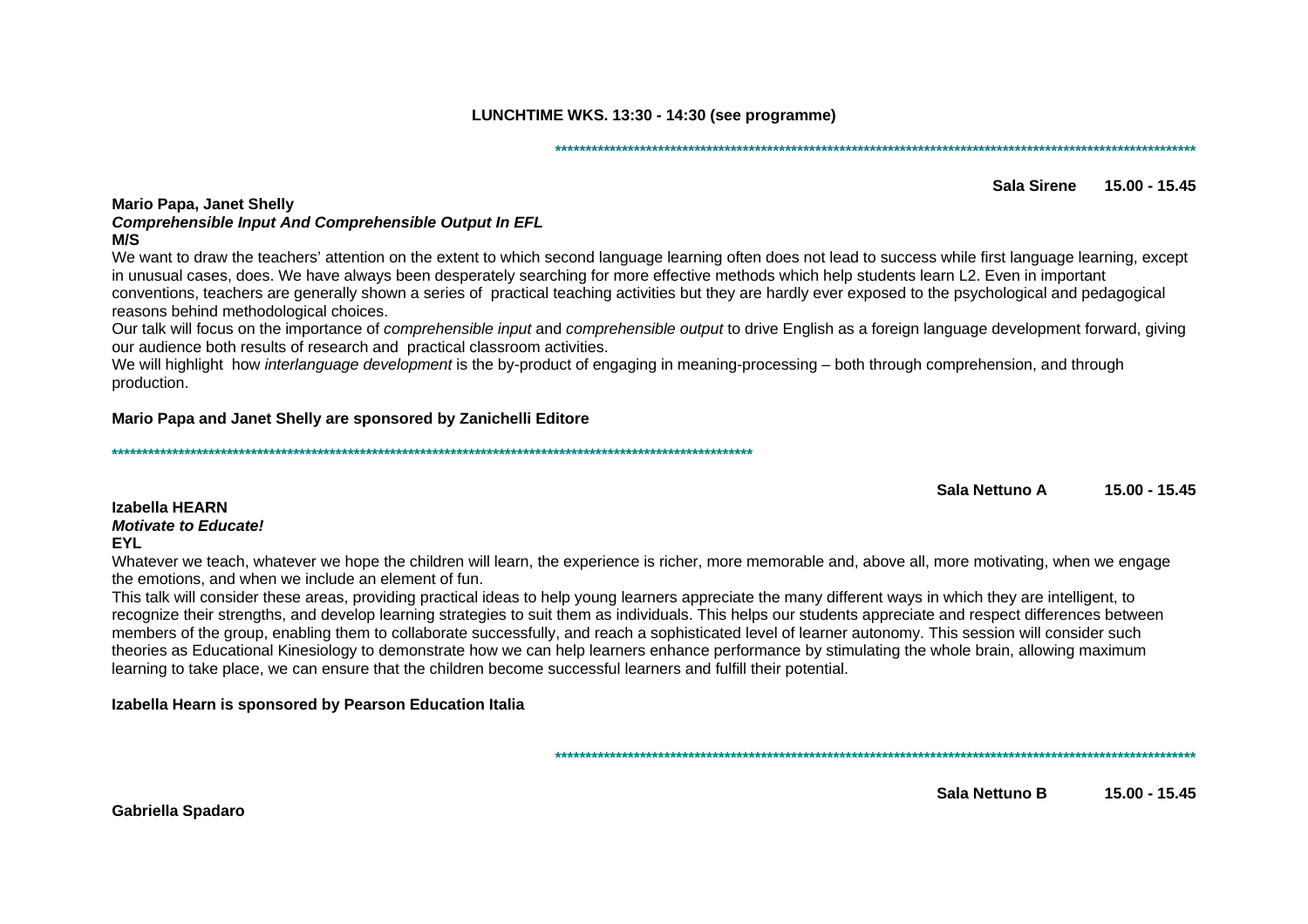## **Story Telling FYI**

Story telling has always been the world's way of teaching new generations. As teachers we can encourage a love of learning, of wanting to read, to listen and speak to others. We can do this by reading or telling children stories in amusing and intriguing ways. Using stories from around the world we can show children that all world cultures have the same storied to teach and help them to learn and grow. This workshop, particularly aimed at Elementari teachers, will provide you with lots of practical and useful ideas for you to try out in your class straight away!

## **Gabriella Spadaro is sponsored by ACLE**

Sala Nettuno C  $15.00 - 15.45$ 

## Norman Cain

#### English through the 4 Rs a G and an H **EYL**

Most books on the market for primary English limit the level of language to things that are not cognitively challenging or intrinsically interesting to the pupils, and much of what the pupils are learning in other subjects isn't necessarily covered. This session hopes to re-address this issue by showing how the 4Rs. G and H can be stimulating and taught through English.

#### Norman Cain is sponsored by International House Rome

#### 

Sala Ulisse  $15.00 - 15.45$ 

## **Alan PULVERNESS**

#### The TKT Course: from teaching knowledge to teacher development **TEST**

The TKT Course is a coursebook designed to support teachers taking the Teaching

Knowledge Test (TKT), the new Cambridge ESOL test for teachers. TKT is an initial career stepping stone focusing on three core areas of knowledge that provide the foundation for language teaching: language and the background to language learning and teaching; lesson planning and the use of resources; and managing the process of teaching and learning. As well as illustrating how the coursebook prepares users for the test, this presentation will focus on ways in the TKT can form a basis for teacher development, giving teachers multiple opportunities to encounter, apply, reflect upon and extend key aspects of English Language Teaching.

## Alan PULVERNESS is sponsored by Cambridge ESOL

Sala Tritone 15.00 - 15.45

Claudia Beccheroni

Making oral assessment more interactive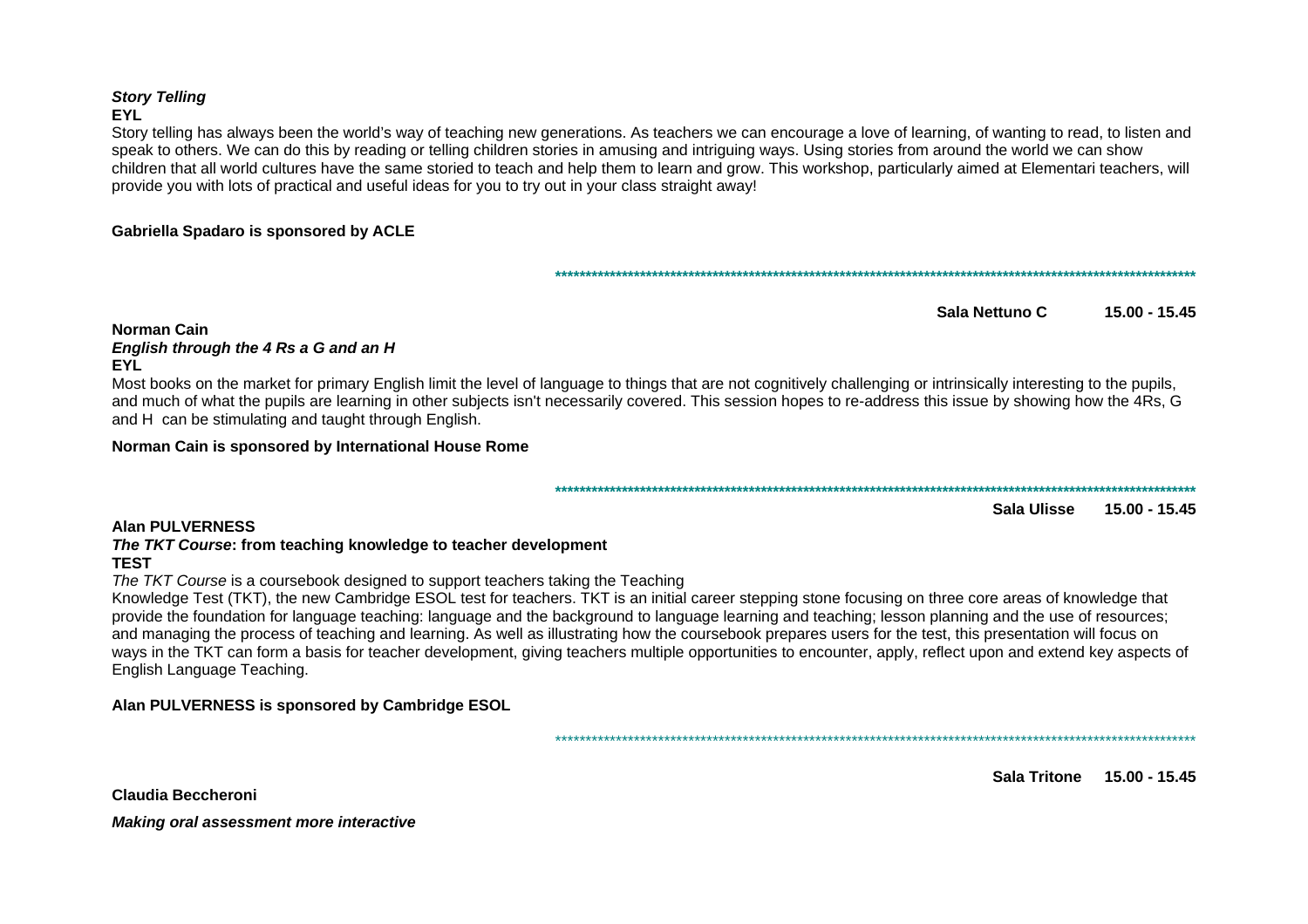#### **INT**

Assessing spoken interaction is challenging, as replicating 'real life situations' in the artificiality of school or exam settings means a lot of hard work both for test construction and for student training. Getting students to ask questions and to be the leaders of an interactive exchange in a foreign language is indeed a difficult task. The 'changes' introduced to the Topic section of the Trinity Graded Exams in Spoken English (from A2) and the new interactive phase Introduced from level B2, are designed to make the whole exam more interactive and challenging.

The presentation will focus on the reasons why the 'preparation' for the Spoken Exams can actually increase the students' ability to take an active role in a Spoken interactive exchange in English.

#### Claudia Beccheroni is sponsored by Trinity College London

#### Sala S. Antonio  $15.00 - 15.45$

#### **Fitch O'Connell**

## BritLit in the classroom: literature, the liberator

#### **LIT**

When two unpredictable elements coincide in the orbit of an ELT classroom, is it a matter of business as usual, or does chaos reign supreme? Two such unpredictable elements may be thus: first, a literary narrative text – a short story – the interpretation of which requires subjective responses to open ended questions, and a desire to follow hints and suggestions on a whim; second, the author of the story, whose own personal capriciousness is part of the excitement. Two of the many schools in Portugal who have experienced a series of unpredictable events are examined, and the non-linearity of the events proved to be just what was required for effective language learning and enjoyment by the students and teachers. Each school adopted a different methodology, but both showed that non-linear learning was a constant in ELT. This brief presentation traces the main elements of the BritLit project and its effect on these two schools, it teachers and students, and explores the lessons this teaches.

## Fitch O'Connell is sponsored by British Council Portugal

#### Ilan Kernerman

Sala Capri  $15.00 - 15.45$ 

## The Vital Role of Dictionary Use for Young Learners of English Today **EYL**

An important consequence of starting to learn English at an early age is that young learners now require a suitable pedagogical dictionary. From this stage on, the English Learner's Dictionary can answer the pupils' vocabulary needs both for reception and production, enhance Independent Learning, and liberate the teacher for other tasks within the ELT framework. The dictionary can become a user-friendly learning tool, which makes use of the mother tonque for the acquisition of English, while reinforcing the students' contact with their own native language. Training in dictionary use helps the pupil to develop active reference skills – to learn how to access data effectively and process it creatively. This know-how is essential in our modern world of technology and communication, where any form of information is so overwhelmingly abundant and easily available at one's fingertips.

#### Ilan Kernerman is sponsored by ELI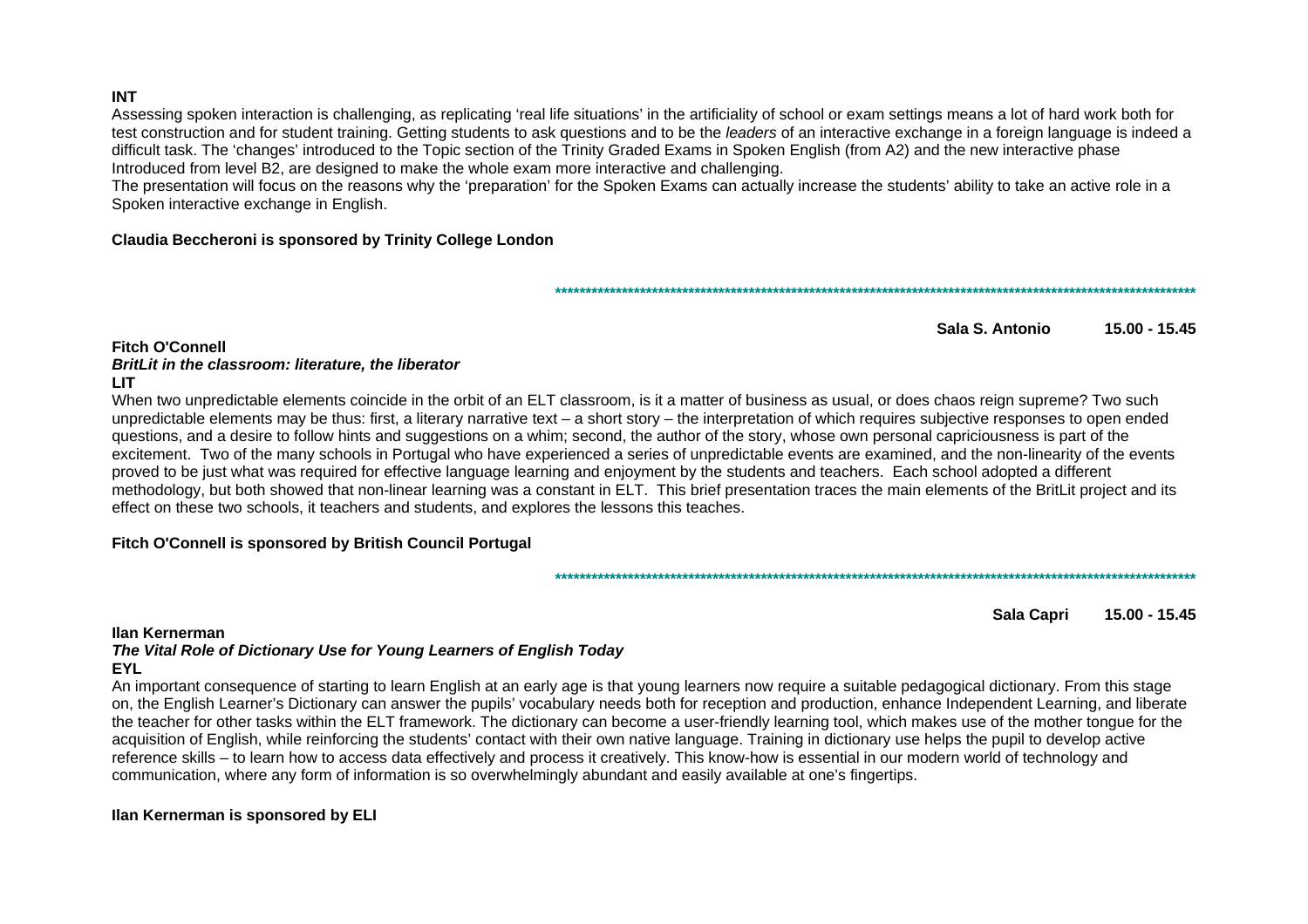Sala Sirene 16.00 - 16.45

#### **Herbert PUCHTA, Mario RINVOLUCRI**

## How multiple intelligences thinking can inspire EFL classrooms

#### $M/S$

Our presentation will open with personal statements of how and why we have benefited from Howard Gardner's educational thinking. A brief introduction to MI thinking will constitute the middle section of the plenary.

You will be actively involved in the last part when we suggest you take part in a couple of activities that invite you to work through one or more of your special

intelligences.

We believe you will leave the hall with a clear, outline understanding of the theory of MI and an experiential taste of what I can be like in practice

#### Herbert PUCHTA and Mario RINVOLUCRI are sponsored by Helbling Languages

Sala Nettuno A  $16.00 - 16.45$ 

#### **Margaret FOWLER**

#### **Building oral skills with Young Learners FYI**

This session will look at how the testing focus changes from Starters to Flyers, moving from TPR type activities in Starters (when they point but don't have to speak) to story telling and such like at Flyers. With schools now offering 5 years English, to students as young as 5 and a half, it seems increasingly important to look at the principles behind the teaching, and testing, of Oral skills for Young Learners.

## Margaret Fowler is sponsored by Cambridge ESOL

Sala Nettuno B  $16.00 - 16.45$ 

#### **Charles Goodger** New mime, music and language activities to go

#### **EYL**

Charles Goodger, writer of the FunSongs series of original action song packages for young learners, will show how the careful balance of words, melodies, mime and rhyme can help teachers to achieve rapid and interesting results in terms of motivation, pronunciation and long-term memorisation.

He will also showcase several proven teaching strategies designed to recycle and develop the language fields and structures presented in an action song. As Goodger says: "It's easy to teach kids to sing and mime an action song as they have fun and are motivated. What isn't so easy is recyling, developing and integrating the vocabulary fields and structures presented in the song into your course. "

Charles Goodger will also show teachers how and where to download song-based material from the internet to use throughout the school year.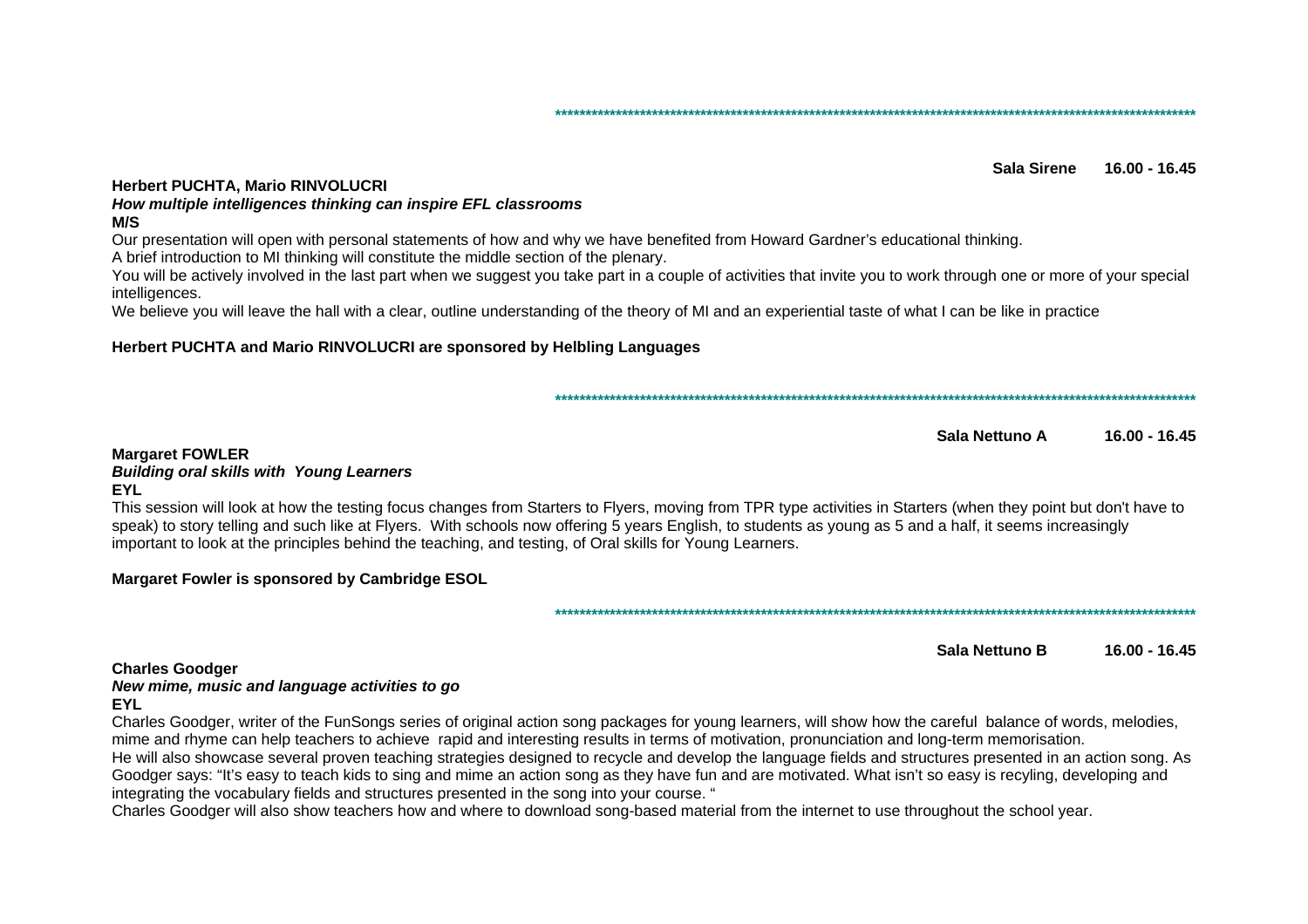**Charles Goodger is sponsored by FunSongs** 

Sala Nettuno C  $16.00 - 16.45$ 

#### Joanna Carter, Cecilia Perillo Made to measure - make it fit **EYL**

Primary schools are now introducing the English language from the first year and many are, through the laws regarding autonomy, giving children more hours of lessons per week than are envisaged by the reform. A major implication of this is that teachers need more language teaching/learning materials than are supplied by the adopted course book, to extend the syllabus to cover the whole school year.

Using the curriculum set out by the Ministry, this workshop aims to give ideas on how and what materials can be integrated with the course book and inspire teachers in resourcefulness!

## Joanna Carter and Cecilia Perillo are sponsored by LANG Edizioni (PBM Editori)

Sala Ulisse  $16.00 - 16.45$ 

#### **Anthony Bamber**

## "Aiuto, mio figlio e' un cretino". What do teenagers need from school?

#### **INT**

Three years ago a mother wrote this to a newspaper. She complained that her son lived in a limbo without any conceptual framework with which to understand his wider cultural, national or historical situation. The mother's cry should interest all teachers. School often presents intellectual matter too separately: students would benefit from some joined up thinking. I have devised a basic grid of 30 cultural concepts with high inter-connections between them. I have placed them on 3 imaginary cones. The inner cone contains all that pertains to our millennial DNA; our animal natures. The outer cone represents "culture" in its fullest anthropological sense: our languages, technologies, and institutions. The intermediate cone represents what Freud called "Civilisation and its discontents" ie us, here and now. Philosophy has been introduced in British and Australian school experiments. My "culture" cones could serve as bridge between school "subject" frontiers. A founding grid of concepts for "Inter discipline" To have a preview see www.languagelearningproblems.net

#### Anthony Bamber is sponsored by Middlesmoor

Sala Tritone 16.00 - 16.45

**Chris Kennedy** Is there life in/after the class? An investigation of the literacy habits of English language learners outside the classroom. **INT**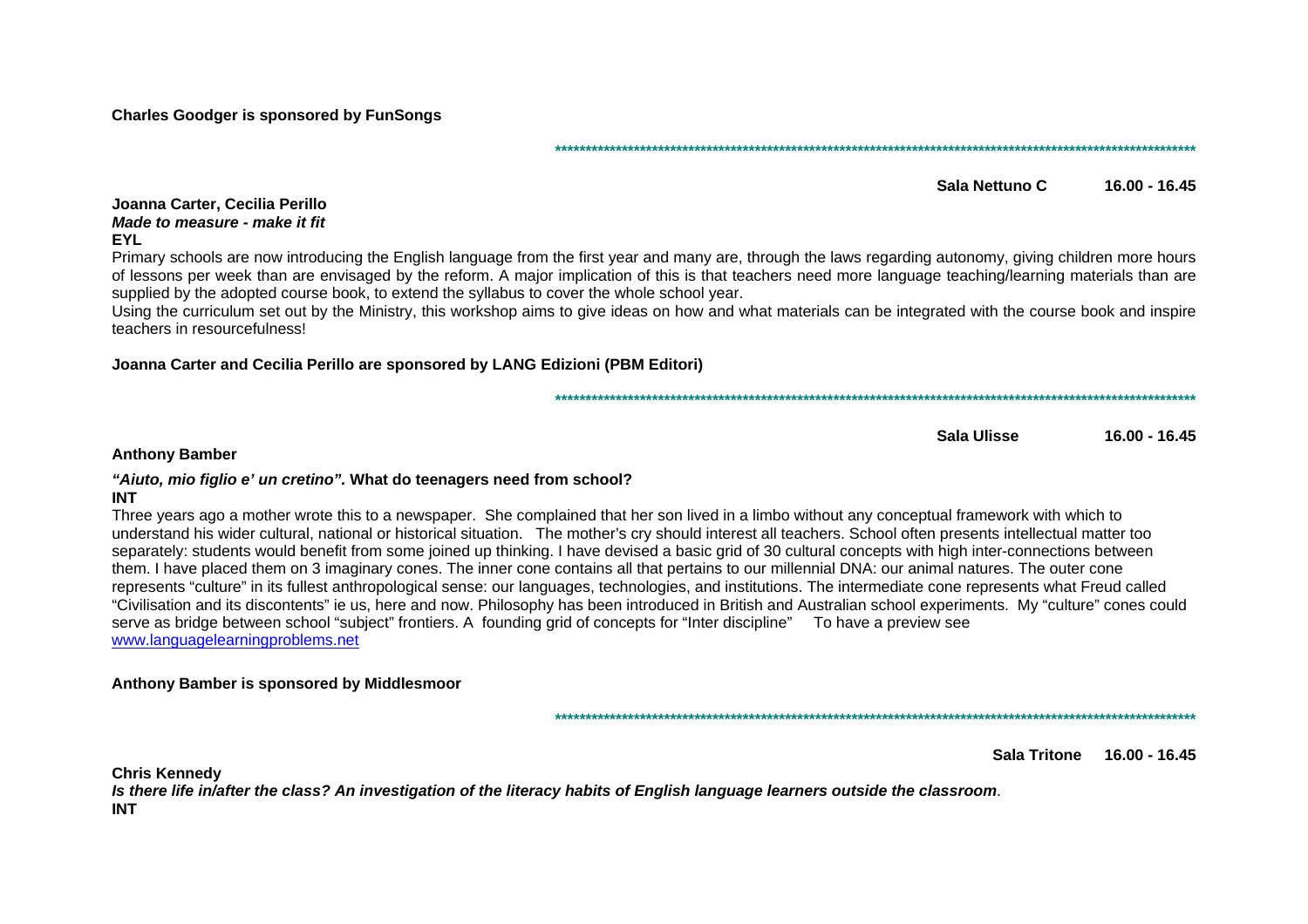This talk suggests that teachers and learners can benefit from small scale projects that reveal more of learners' lives outside the classroom. The results of simple investigations carried out by learners can be fed back into classroom discussions, making English classroom content more interesting and relevant to learners, and bringing the local culture and languages into the L2 classroom. Teachers can benefit from learning more about their learners' lives and feeding this into their teaching approaches. The talk gives as an example an investigation carried out by a local teacher and by university students in Macau into their L1 and L2 literacy habits outside the classroom, looking at the various kinds of everyday reading matter to which they were exposed, from text messages to comic strips.

## **Chris Kennedy is sponsored by British Council**

Sala S. Antonio  $16.00 - 16.45$ 

#### **Christopher McCormick**

#### Promoting rapid fluency with online and offline blended learning **M/S**

Language education can address the various needs of students through a combination of teaching and technology. Finding an optimal balance of online and offline instruction and addressing the unique circumstances of students and their objectives are key considerations in the development of a blended learning program. This presentation will explore the teaching of English with face to face and online lessons to promote faster fluency. Topics include personalizing the learning experience, synchronizing materials in class and online, developing student awareness of progress and objectives, and creating a social atmosphere in an interactive environment. The Efekta System in use by EF International Language Schools will serve as a case study for the discussion.

## **Christopher McCormick is sponsored by EF**

Sala Capri 16.00 - 16.45

## Damiana Covre, Melanie Segal

#### Green English: Environmental Education in English for Young Learners **EYL**

The Green English project combines teaching English to young learners and teenagers with environmental education. This experience was started by the speakers in 1999 in collaboration with an ecology centre located in Fano, Italy.

The main objective of Green English is to provide authentic English practice while encouraging environmental respect, understanding and appreciation. Engaging in a Green English project entails creating a context where the foreign language is perceived as authentic, a tool to participate in enjoyable, motivating activities. The materials developed during this experience support a shift from approaches centred on the language (still frequent in Primary English practice) to a task-based approach through hands-on activities which offer an alternative to the traditional classroom setting for both students and teachers.

This example of CLIL is grounded on authentic practice with more than 1000 groups of students who have taken part, over the years, in the Green English adventure.

## Damiana Covre and Melanie Segal are sponsored by ELI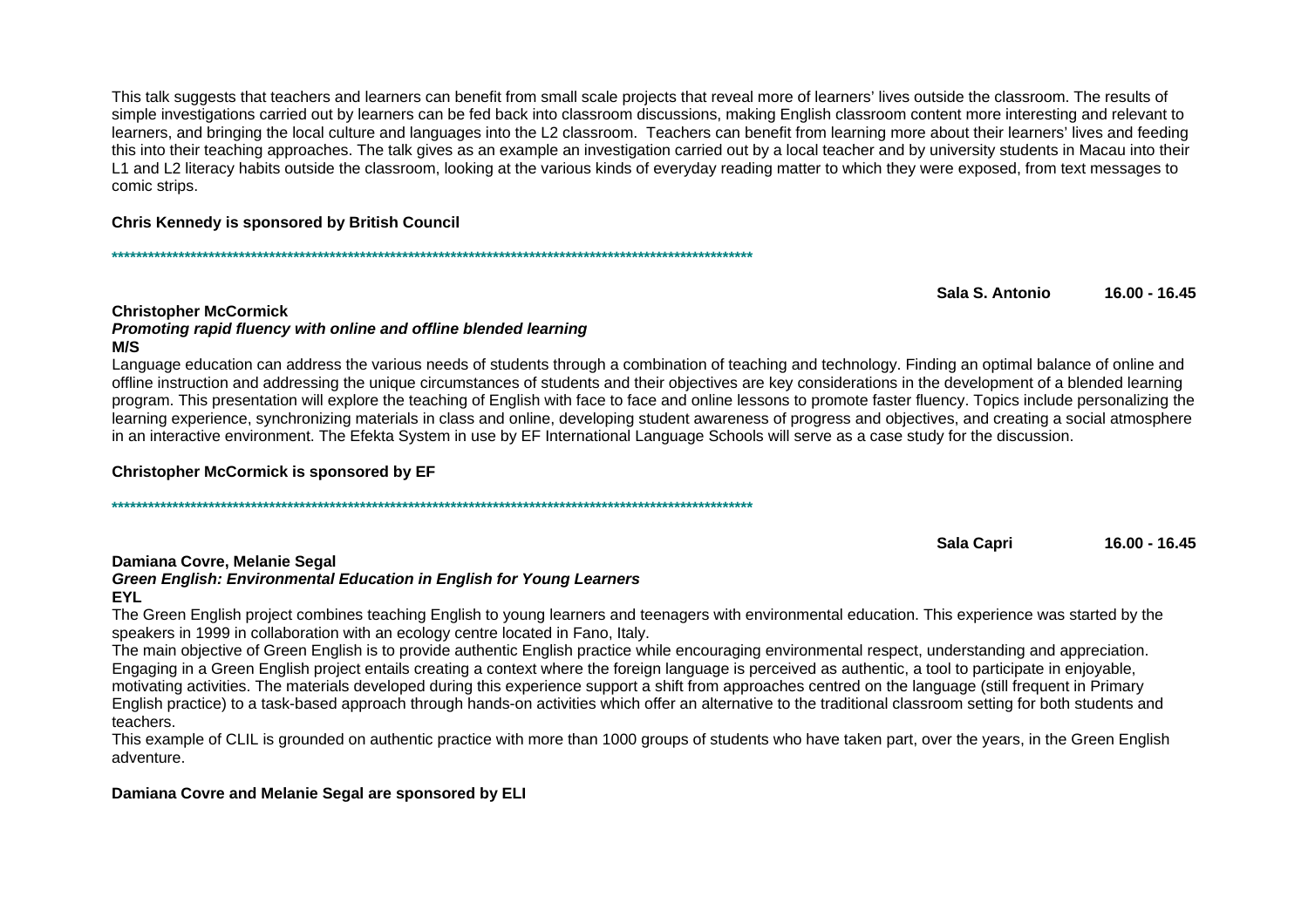#### 

#### **BREAK**  $16.45 - 17.15$

Sala Sirene 17.15 - 18.00

## Roy Boardman, Liz Colville, Ramsay Gilderdale English through Structured Full Immersion: A real-world learning project

#### **INT**

"Structured full immersion" is an application of task-based learning in which the "classroom" is London, Bath or another UK location; the learning tasks are real-world activities such as going to the theatre, walking in the park, having coffee at Covent Garden, visiting the Jane Austem Museum or spending the night at the "Hard Rock Café": the student takes full responsibility for her/his learning: and the "teacher" plays a role only before and after the student's direct experience of cultural interaction in varied circumstances.

This session outlines the methodology, illustrated by recordings of students' reports on the language and cultural experiences they had during the 6-month period when the method was being piloted and by on-stage sketches performed by the project team. The results of the pilot suggest that structured full immersion has interesting implications for the content and style of classroom learning.

#### Roy Boardman, Liz Colville and Ramsay Gilderdale are sponsored by ELT Campania

Sala Nettuno A  $17.15 - 18.00$ 

#### Sandra Lucietto Cooperative Learning: a methodology for CLIL **INT**

Cooperative Learning (CL) enables pupils to acquire social skills for learning and to learn more effectively through working together and reflecting on the learning process. This methodology is applicable with equal success to all school subjects, and at all school levels. These characteristics may well be considered with great interest by teachers of FL and of other curriculum subjects who want to undertake CLIL projects, as it gives CLIL teaching teams access to a common understanding of the learning process, a common approach to classroom organisation and management, and a shared bank of taskbased activities to choose from in their teaching practice. Collaboration between members of teaching teams is thus enhanced, and cross-curricular fertilization and shared continuous professional development are favoured. Examples will be given from a research project currently carried out in Trentino.

Sandra Lucietto is sponsored by IPRASE - Trentino

Fabrizio Maggi, Silvana Spallarossa

Sala Nettuno B  $17.15 - 18.00$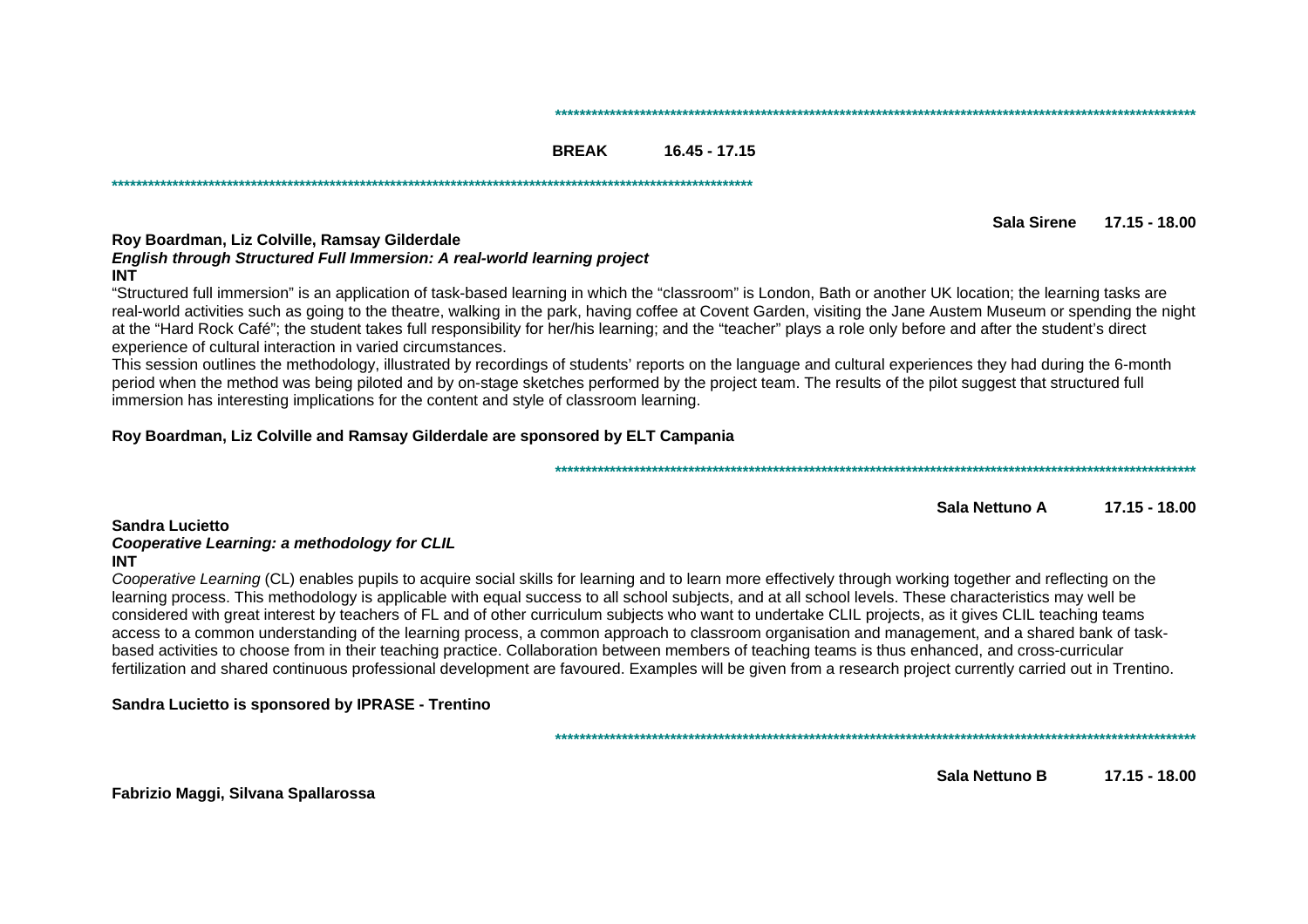## How the teaching of English will change after the introduction of the "Riforma Moratti"  $M/S$

The talk aims at explaining the difference between didactic unit and learning unit (unità di apprendimento) introduced with the Riforma Moratti; the student's personalised educational programme and the opportunities for flexible didactics. We will discuss the descriptors of entrance level to Scuola secondaria di primo grado, the language objectives set and how it is possible to achieve these objectives despite the reduced amount of teaching time. There will be also an opportunity to evaluate the role of the Portfolio in the new course of studies. The presentation aims at giving some information about the Riforma which does not mean that we support it.

## Fabrizio Maggi and Silvana Spallarossa are sponsored by SEDES Ghisetti&Corvi

Sala Nettuno C 17.15 - 18.00

## **Michael VINCE**

## **Improving Grammatical and Lexical Awareness**  $M/S$

This talk examines grammatical and lexical awareness from the point of view of both teacher and learner. It examines how we see language, how we see learning and what happens in a lesson. It also examines important stages of using grammar in lessons: explanations, answers, and feedback. Some examples of activities are used to illustrate the talk.

## Michael VINCE is sponsored by Macmillan

Sala Ulisse 17.15 - 18.00

## **Barbara Bettinelli**

## One size doesn't fit all! A tailor-made approach to classroom teaching

## $M/S$

The new Riforma clearly highlights the importance of creating percorsi individualizzati, learning routes which are different for each student or group of students according to his or her personality, culture, profile of learning, level of mastery of the language, degree of motivation and autonomy, interests, aims, needs, and abilities.

Teachers generally agree with the rationale of differentiated instruction, and recognize the need to adjust their teaching strategies to more efficiently meet the needs of their diverse learners. However, translating theory into specific classroom practice often presents formidable obstacles for teachers. This talk aims at illustrating ways in which teachers can build personalised learning routes which will support autonomous learning, and increase the level of students' involvement while encouraging them to become more responsible for their learning.

## Barbara Bettinelli is sponsored by LANG Edizioni (PBM Editori)

Sala Tritone 17.15 - 18.00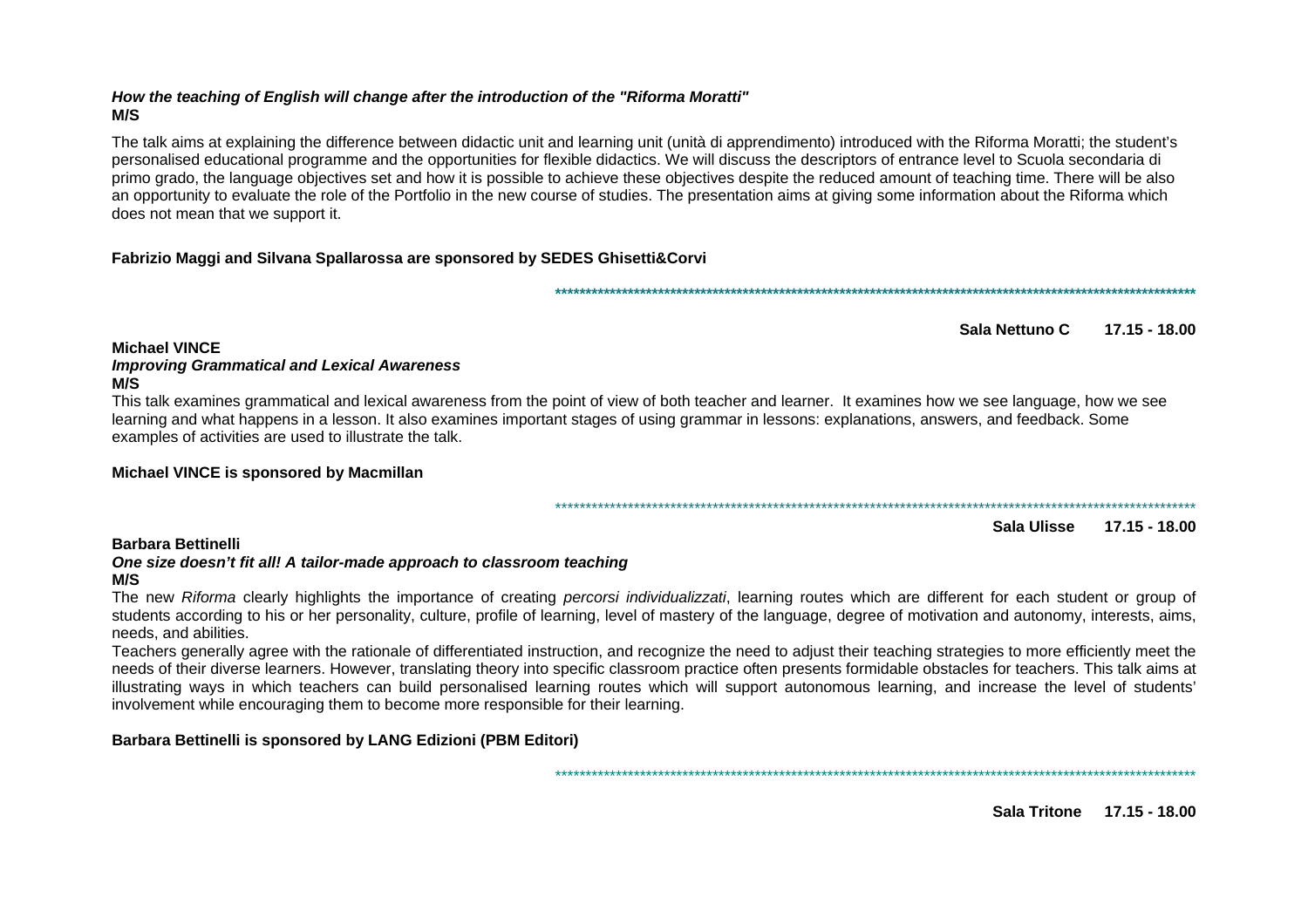#### Maria Guida, Luisa Viglietta

#### Developing literacy and languages in a science context **INT**

#### Content and Language Integrated Learning (CLIL) is growing in our schools in Europe. An ideal basis for CLIL, teaching and learning materials and networking can be found in the Science Across the World (SAW) project. SAW topics and website are used increasingly as curricular content by science teachers in a bilingual context and foreign language teachers perhaps working with their science colleagues. SAW has also been recognised by the European Commission with a European Award for Languages in 2004

Our presentation shall point out how the teachers can use the programme for developing communication in the CLIL classroom: in particular, how they can use a topic and arise an informed debate in the classroom around the various issues, how they can use the database for communication among students across the world

## Maria Guida and Luisa Viglietta are sponsored by Association for Science Education - ASE

Sala S. Antonio 17.15 - 18.00

#### **Adrienne HARRISON** Breaking the Boredom Barrier - making connections with today's youth

## $M/S$

Capturing and holding teenagers attention for more than a millisecond is a challenge in itself. This session aims to look at aspects of youth culture - from the homely to the bizzar- and cross- cultural comparisons which might be used to stimulate interest, provoke discussion and, to an extent, complement some of the citizenship and *convivenza civile* objectives of the Italian education system.

## Adrienne HARRISON is sponsored by Burlington - Le Monnier

Sala Capri 17.15 - 18.00

#### **Lynne White**

#### **Extension activities for practising English language in the curriculum** M/S

A workshop aimed at teachers at Secondary School level which will explore motivating and effective language practice activities, with an emphasis on spoken production. There will be a variety of ideas for activating both vocabulary and grammar which can be adapted to different levels, subjects and teaching situations.

## Lynne White is sponsored by The Swan School of English

**{END OF THE DAY}**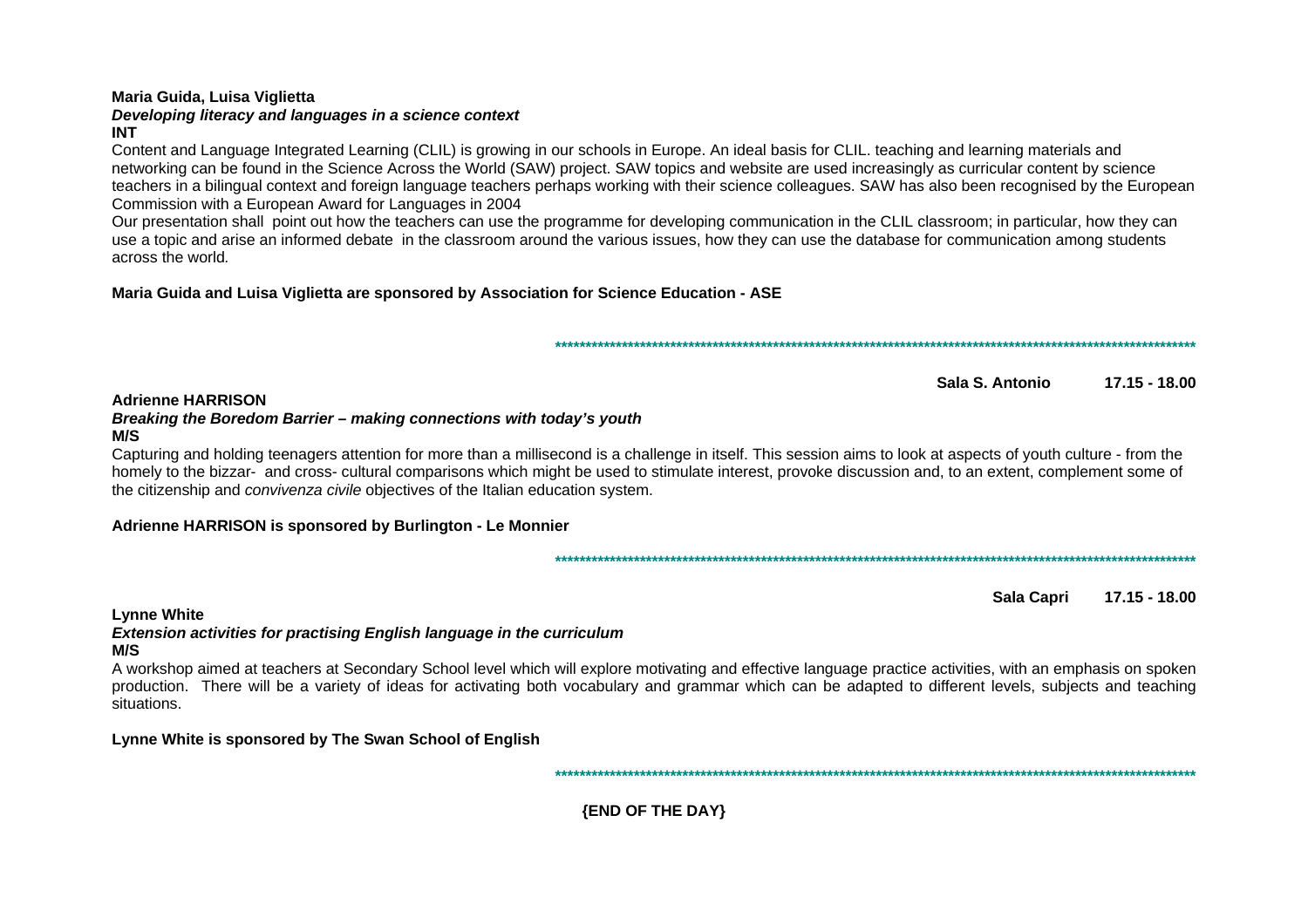# **Saturday 5th March 2005**

**Simon Greenall** 

#### **Passport or excess baggage? Socio-cultural training in the classroom INT**

 There has been much discussion about the relevance of socio-cultural training as part of a well-balanced language course. Yet, alongside the many syllabuses strands of grammar, function, skills, pronunciation etc, many teachers remain concerned that socio-cultural training adds further demands on an already overcrowded course design. This talk will

- demonstrate how socio-cultural training can be successfully integrated into an existing language course, and especially at lower levels.
- propose a series of social and cultural topics, such as use of names and forms of address, personal space, family life, dating customs, table manners, holidays and festivals, the concept of face, and attitudes towards time.
- present a series of activity types through which these topics can be explored.
- emphasize the fact that that socio-cultural training is not excess baggage in the language classroom but a passport to communicative competence in the real world outside.

## **Simon Greenall is a materials writer and teacher trainer**

**\*\*\*\*\*\*\*\*\*\*\*\*\*\*\*\*\*\*\*\*\*\*\*\*\*\*\*\*\*\*\*\*\*\*\*\*\*\*\*\*\*\*\*\*\*\*\*\*\*\*\*\*\*\*\*\*\*\*\*\*\*\*\*\*\*\*\*\*\*\*\*\*\*\*\*\*\*\*\*\*\*\*\*\*\*\*\*\*\*\*\*\*\*\*\*\*\*** 

#### **Sala Nettuno A 9.00 - 9.45**

#### **Andrea Brown**

#### **Practical ideas for Incorporating Songs and Rhymes into Lesson Planning EYL**

 This session focuses on the conference theme of teaching English at primary level. As young learner practitioners, we need to deliver stimulating and enjoyable lessons. Aimed at teachers looking for a practical and fun way to change the focus of their classes, this session requires NO musical ability, but audience participation is essential.

 Starting with a brief overview of why songs and rhymes are an invaluable teaching tool, especially at primary level, we will then look at a selection of songs and rhymes and examine how they can be incorporated into lesson planning. Each part of the workshop will use a different technique and will have a specific vocabulary / language focus. Participants will be provided with a handout of materials and ideas used.

## **Andrea Brown is sponsored by British Council Milan**

**\*\*\*\*\*\*\*\*\*\*\*\*\*\*\*\*\*\*\*\*\*\*\*\*\*\*\*\*\*\*\*\*\*\*\*\*\*\*\*\*\*\*\*\*\*\*\*\*\*\*\*\*\*\*\*\*\*\*\*\*\*\*\*\*\*\*\*\*\*\*\*\*\*\*\*\*\*\*\*\*\*\*\*\*\*\*\*\*\*\*\*\*\*\*\*\*\*** 

**Sala Nettuno B 9.00 - 9.45** 

**Chris Rose Trust the tale not the tellerLIT** 

 This session will involve stories both short and tall, told and read, "literary" and otherwise. It will look at how such stories can easily be used in the language classroom to stimulate not only understanding of grammar, vocabulary, reading and listening, but to promote a greater understanding of the world around us.

**Sala Sirene 9.00 - 9.45**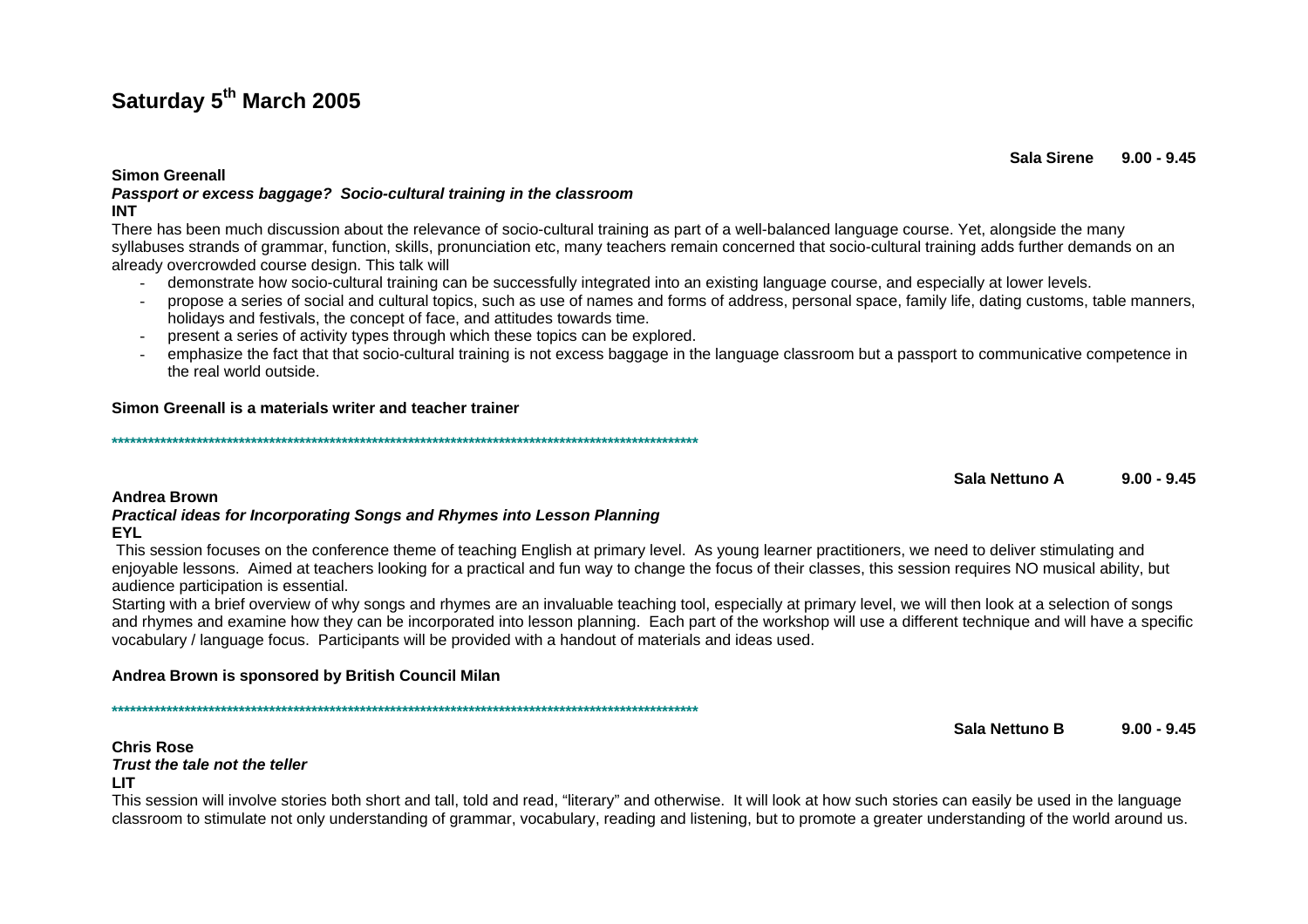**Chris Rose is sponsored by British Council Naples** 

#### **Sue Hackett**

Discover Dictionaries - Training young learners to be effective (and enthusiastic) dictionary users  $M/S$ 

What is the use of a dictionary, particularly for the lower level language learner? How many learners have you encountered who carry around large, heavy dictionaries like burdens they are required to have and refer to them with a sigh of frustration? In fact how many learners have ever actually had the chance to learn how to explore and use a dictionary effectively? And to experience the satisfaction of the enhanced learning that ensues from this? How many of us were given the opportunity to uncover the rich, varied resources hidden within our dictionaries? This presentation will look at how to integrate effective dictionary use into your teaching programmes and make the development of strategies for dictionary use a positive and enjoyable tool for the successful acquisition of vocabulary and the development of learning independence.

## Sue Hackett is sponsored by The Advisory Council for English Language Schools, Ireland

Sala Ulisse  $9.00 - 9.45$ 

## Donata Banzato, Fiona Dalziel

#### An integrated approach to cultural studies at Scuola Secondaria di Primo Grado  $M/S$

With possible reductions in hours, will the teaching of Cultural Studies be sacrificed? This could happen if it is seen as something distinct from the real business of language learning. Yet it would be sad for students to be deprived of the opportunity to open their minds to different cultures and to become aware of the danger of resorting to stereotypes. The teaching of Cultural Studies is of great educational value: it offers the opportunity for interdisciplinary links and the creation of material for students' Portfolios. Therefore, there is need for new ways of integrating Cultural Studies into language teaching, exploiting it for the acquisition of lexis and the development of all the four language skills. After a brief introduction to some of the most relevant issues connected to the teaching of Cultural Studies, this workshop will present examples of innovative materials, which put these issues into practice.

Donata Banzato, Fiona Dalziel are sponsored by LANG EDIZIONI (PBM Editori)

## **Giuseppe Balirano**

## Going Upstream: Teaching ESP at University Level and Integrating your Language Coursebook **UNI**

The teaching of ESP and its several related discourses often demonstrate that the acquisition of a second/foreign language does not necessarily call for the uncritical acquisition of the cultural models associated with that language, since any language is obviously inseparable from set cultural implications. This talk

#### Sala Tritone 9.00 - 9.45

Sala Nettuno C.  $9.00 - 9.45$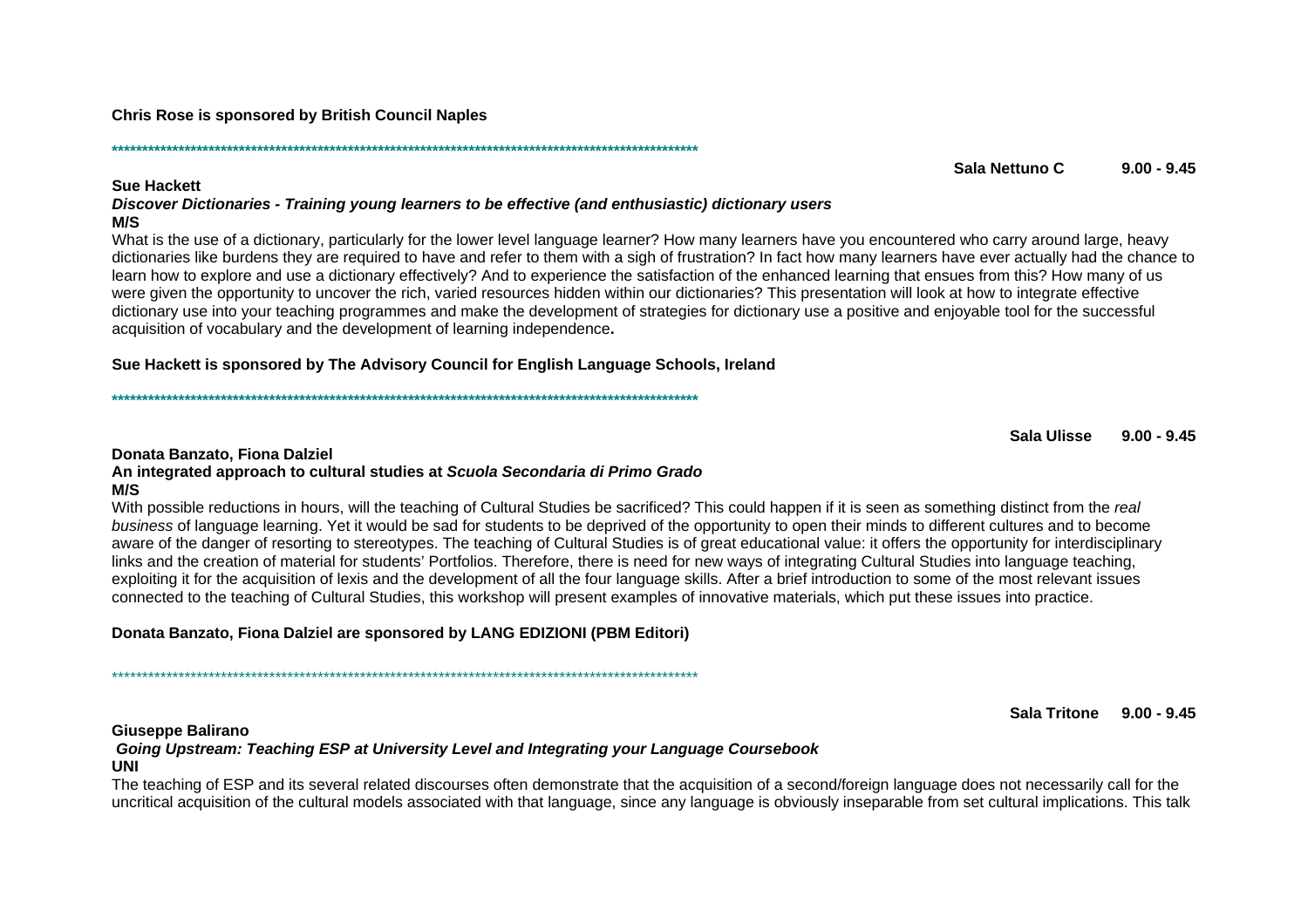aims at providing teachers and practitioners of ESP at university level with some practical ideas on how to implement their general language coursebook – which tends to be often ignored, if not explicitly rejected or 'distorted' – with the teaching of English for Special Purposes.

Giuseppe BALIRANO is sponsored by Express Publishing

#### Sala S. Antonio  $9.00 - 9.45$

## **Dermot HEANEY** Comparing texts: using comparisons and preferences to increase student appreciation of literature **LIT**

The presentation will explore some of the advantages of providing students of literature with selected and guided comparisons between canonical texts by representative writers from within the same literary period. Two aspects of this approach will be discussed: firstly how it helps provide a compact, focussed overview of the complexities and differences existing within a given literary period – a feature which, it is hoped, will help hard-pressed literature teachers get the most out of the limited time available for covering certain periods; the second gain is at the level of student motivation. It is a short step from comparison to preference, and this process can be exploited to increase student identification with texts and their authors.

## Dermot Heaney is sponsored by LANG Edizioni (PBM Editori)

**Sala Capri**  $9.00 - 9.45$ 

## Eleonora Chiavetta

#### **Exploiting Ads in the Language Classroom**  $M/S$

Advertisements are a very useful instrument to introduce and analyse language functions and structures in a foreign language class. Rich in puns and word plays, they offer examples of humour and irony. They also provide an opportunity to focus the students' attention on features of the foreign culture. The paper gives examples of activities based on ads taken from British and American magazines and developed with intermediate students.

## Eleonora Chiavetta is sponsored by Facoltà di Lettere e Filosofia, Università degli Studi di Palermo

Sala Sirene  $10.00 - 10.45$ 

#### Dave Allan, Alan Pulverness

Out with the old......? Curriculum renewal in EFL/ESOL trainer education programmes for Italy over two decades

The British Council sponsored course in the UK for Italian ELT 'formatori', the so-called 'Norwich Course', has been running now since 1982. A total of 264 new trainers have been trained, with the class of 2004 a generation apart from that of 1982. Since the early 1980s there have been huge changes in the world of ELT, in materials, methodology and assessment generally, and in the Italian educational context in which the new trainers work. The Norwich course has been changed in almost every dimension since it was first run, in structure, content, modes of delivery and certification, to meet changing needs and changing objectives, but much of the original philosophy and many of the broad aims remain. This session will chart the changes which have taken place in this type of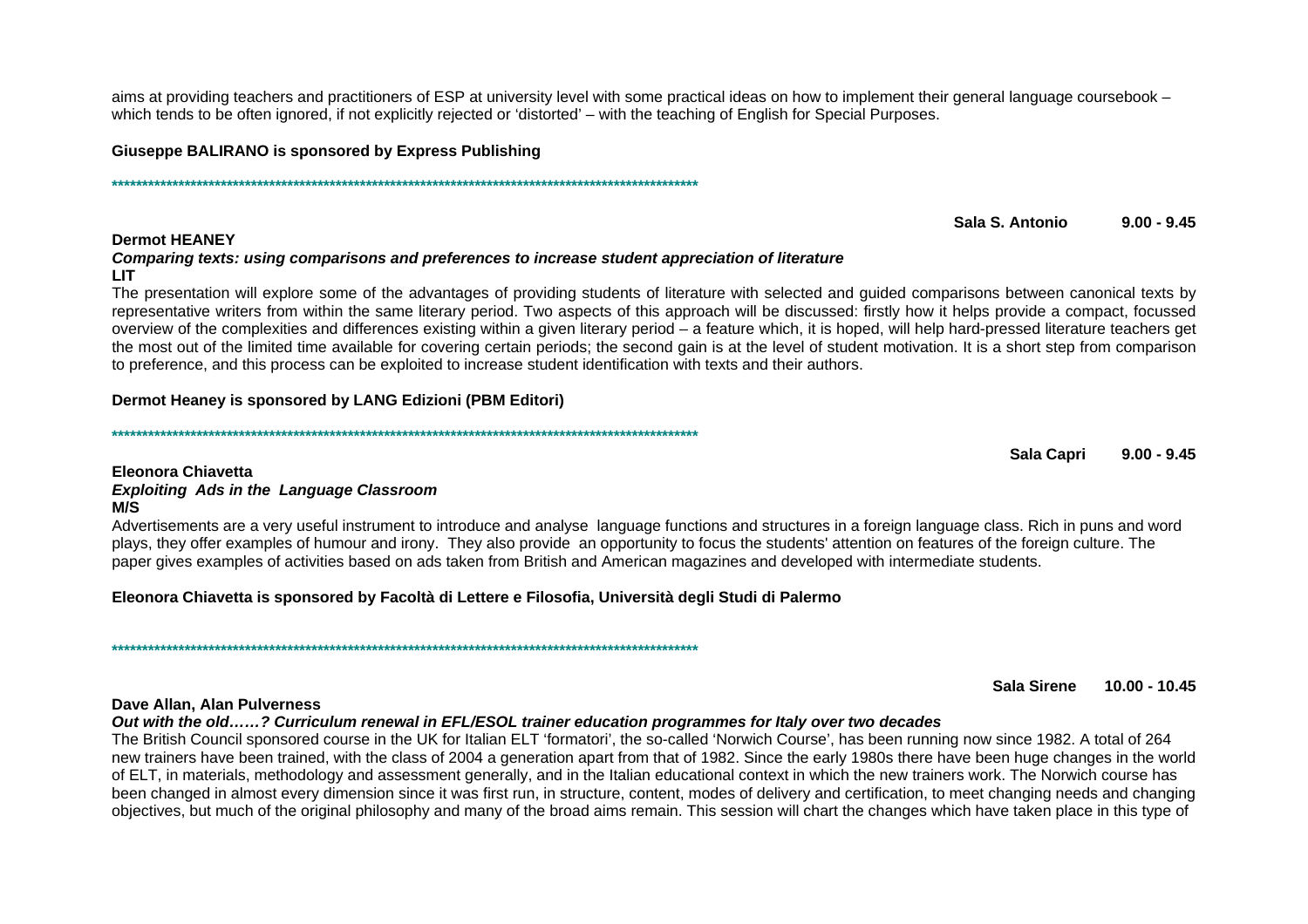EFL/ESOL trainer training and education over a generation and explore the extent to which we can identify 'universal' or unchanging principles underlying effective language teacher and trainer training.

Dave Allan and Alan Pulverness are sponsored by Norwich Institute for Language Education (NILE)

#### Sala Nettuno A 10.00 - 10.45

#### **Gail Ellis** How to tell a good story! **EYL**

Selecting appropriate titles, knowing how to read a story aloud, engaging children's interest, and creating a programme of work around a storybook are just some of the key competencies a teacher needs to successfully implement a story-based methodology. This session will look at techniques for personal and professional development which aim to support and empower teachers by quiding them to develop the skills and confidence to apply a story-based methodology to their own context and to stories of their own choice.

## **Gail Ellis is sponsored by British Council**

Sala Nettuno B  $10.00 - 10.45$ 

## Katherine BILSBOROUGH

## **Teaching Vocabulary to Young Learners**

#### **EYL**

In this practical workshop we will try out some ideas designed to make our teaching of vocabulary more effective. First we will look at the way we present new words to our pupils. Then we will try out some fun activities to practise and recycle vocabulary.

## Katherine BILSBOROUGH is sponsored by British Council Bilbao

Sala Nettuno C 10.00 - 10.45

## **Richard Brown** English for Widgets: teaching technical English to real people who are also students

## $M/S$

"I can't possibly teach technical English: I'm a literature graduate" say some. Others confront the problem by teaching a subset of language with the mysterious but suitably impressive appellation of "microlingua". A third group ploughs bravely on, combing the literature for appropriate texts (but who knows if they are truly relevant?) which they ask students to read and translate, before answering comprehension questions whose purport the teachers themselves do not comprehend.

The students' frustration is palpable, and their boredom is a rational reaction to this situation.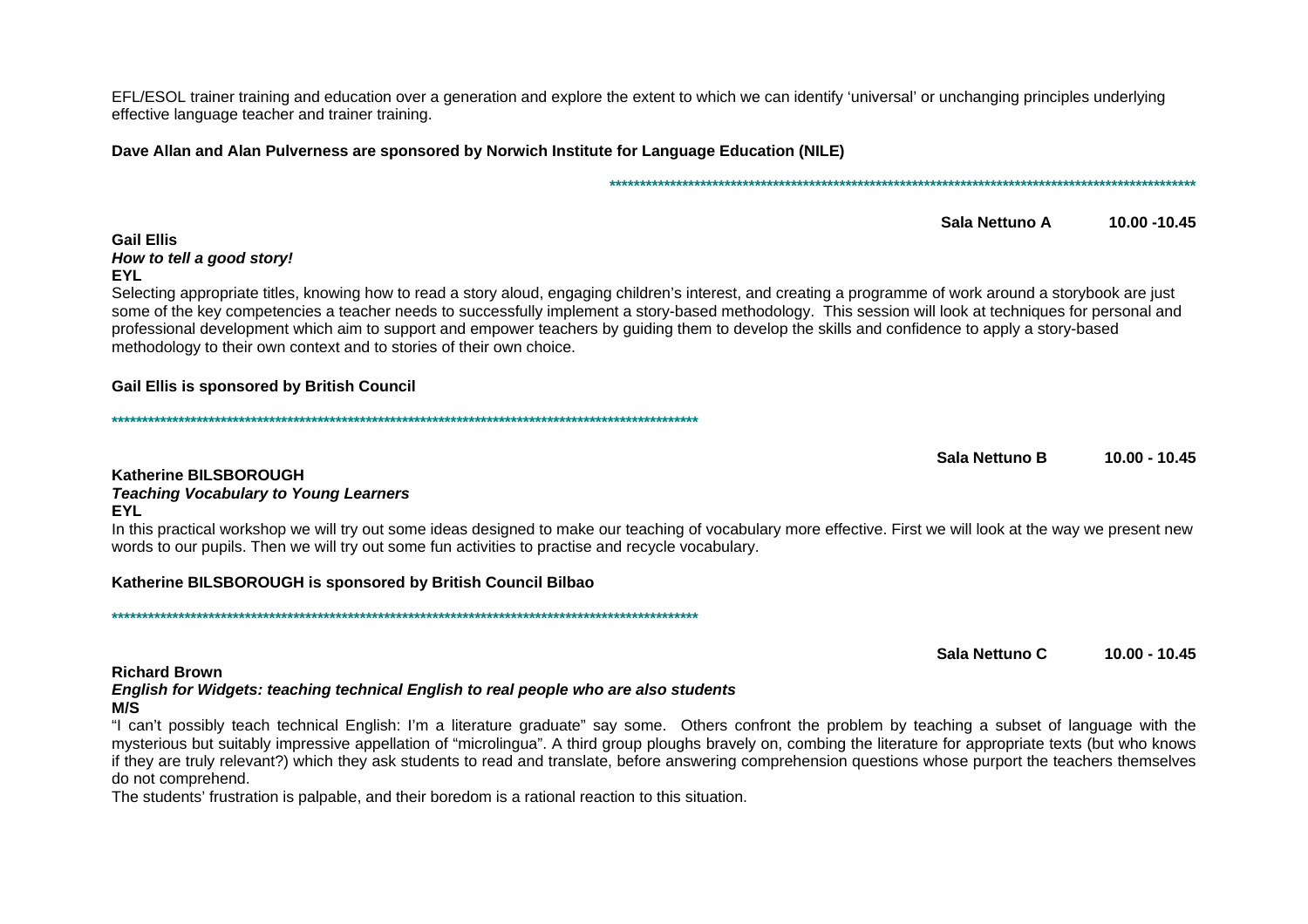And if we did it differently? This workshop examines the proposition that technical language is in reality little different from non-technical, and that the normal procedures of good communicative teaching will be especially welcome in classes which often contain students who come from a weaker background and who will benefit from straightforward language teaching even when given in a technical context.

#### Richard Brown is sponsored by Zanichelli Editore

Sala Ulisse  $10.00 - 10.45$ 

#### **Donald Freeman Sense-Making and Teacher Change M/S**

This workshop investigates the processes through which teachers alter their ideas about teaching through experience, institutional or curricular change, and/or teacher education. It combines practical activities for teacher development with some theoretical frameworks for educational change. Participants will have the opportunity to examine change in their own teaching practice and to consider its implications.

#### Donald Freeman is sponsored by British Council Italy

Sala Tritone 10.00 - 10.45

#### **Patricia Di Risio** The psychology of the intercultural dimension **INT**

This presentation is aimed at exploring the notion of identity in language. Starting with the Lacanian notion that identity is forged through language and culture and looking at some post structuralist notions of how this affects aspects such as gender (Kristeva, 1980, 1989, Butler 1990, 1993) and race (Fanon 1991, Bhaba 1990) participants will look at how teaching and learning English shapes the intercultural identity of the learner and the teacher. When entering a new language the learner must find ways to express their intercultural identity through new language/cultural skills, this in turn has repercussions for the nature of teaching and language acquisition. One evample which might be explored is how the sometimes equivocal nature of language contributes to new and changing notions of the self. As notions of identity have for so long been linked to a sense of nation, race and gender (Paolini, 1999), the presentation will also look at how such categories hare becoming more transient and, to some extent, less pertinent to subjectivity in a post modern context (Mansfield 2000, Haraway 1991, Deleuze and Guattari 1977, 1987).

## Patricia Di Risio is sponsored by Cambridge Management Group

Sala S. Antonio  $10.00 - 10.45$ 

David HII I ChickLit, Lad Lit and Toby Litt: An overview of very recent trends in British prose and poetry **LIT**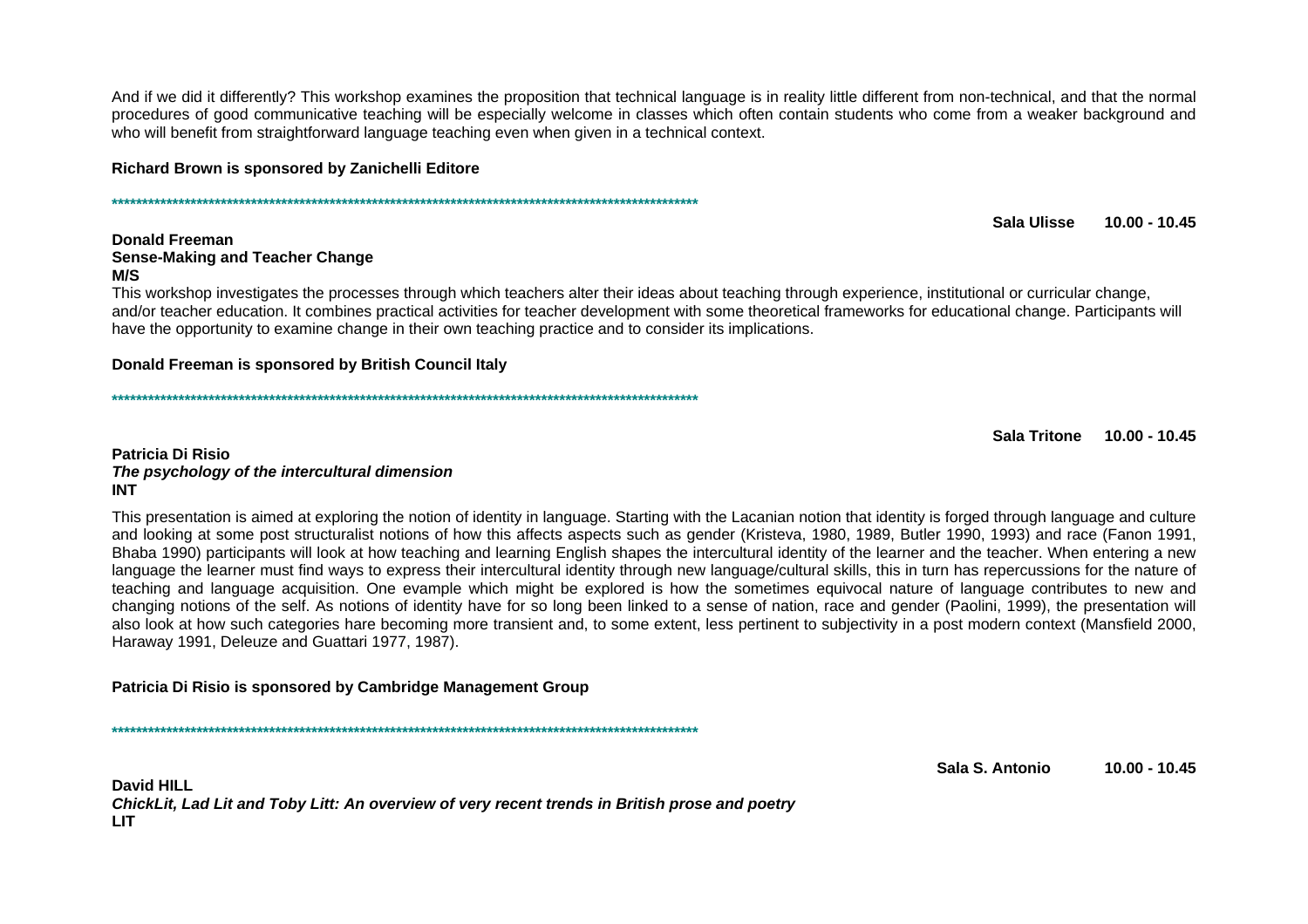Since the mid-1990s British prose and poetry has witnessed a number of new genres, not least ChickLit and LadLit. There have been exciting additions to existing genres such as the *Bildungsroman* and the multi-ethnic novel. Old masters or prose such as Ian McEwan, Martin Amis, Graham Swift and Julian Barnes have all produced new novels since 2000, while new younger voices like Toby Litt, Zadie Smith, Andrea Levy and Ali Smith are blossoming. In poetry there are similar trends, with much exciting writing by the elders (e.g. Seamus Heaney and Michael Longley) and a whole raft of younger poets. This session will discuss and illustrate these trends

## David HILL is sponsored by British Council

**Maria Toth Teaching reading to primary learners EYL** 

The session will look at different approaches to the development of reading skills at primary, We will analyse activities and look at the micro-skills each activity type aims to develop and we will also discuss how extensive reading can be encouraged at this level.

## Maria Toth is sponsored by Macmillan

10.45 - 11.30 BREAK

Sala Sirene 11.30 - 12.15

10.00 - 10.45

**Sala Capri** 

## **Nick OWEN**

## **10 Habits of Highly Effective Communicators**

## $M/S$

Is this scenario familiar? You've taught a lesson really well. You've done exactly what you planned, your students enioved it and demonstrated their learning. Yet not long afterwards, many of the students have already forgotten much of it. Learning and memorising are not the same thing. This presentation explores techniques that excellent communicators use to ensure that their messages are understood, absorbed and remembered. It suggests that the processes of teaching and learning are greatly enhanced by the application of effective installation techniques and memorising strategies. So how can we enable and facilitate our learners' abilities to memorise? This presentation offers ten brain-friendly ways to install memorable messages deeply and powerfully in the minds of your students, colleagues, friends, and loved ones. You can easily discover the secrets of the most successful and entertaining teachers, presenters, and communicators simply and effortlessly.

## Nick Owen is sponsored by British Council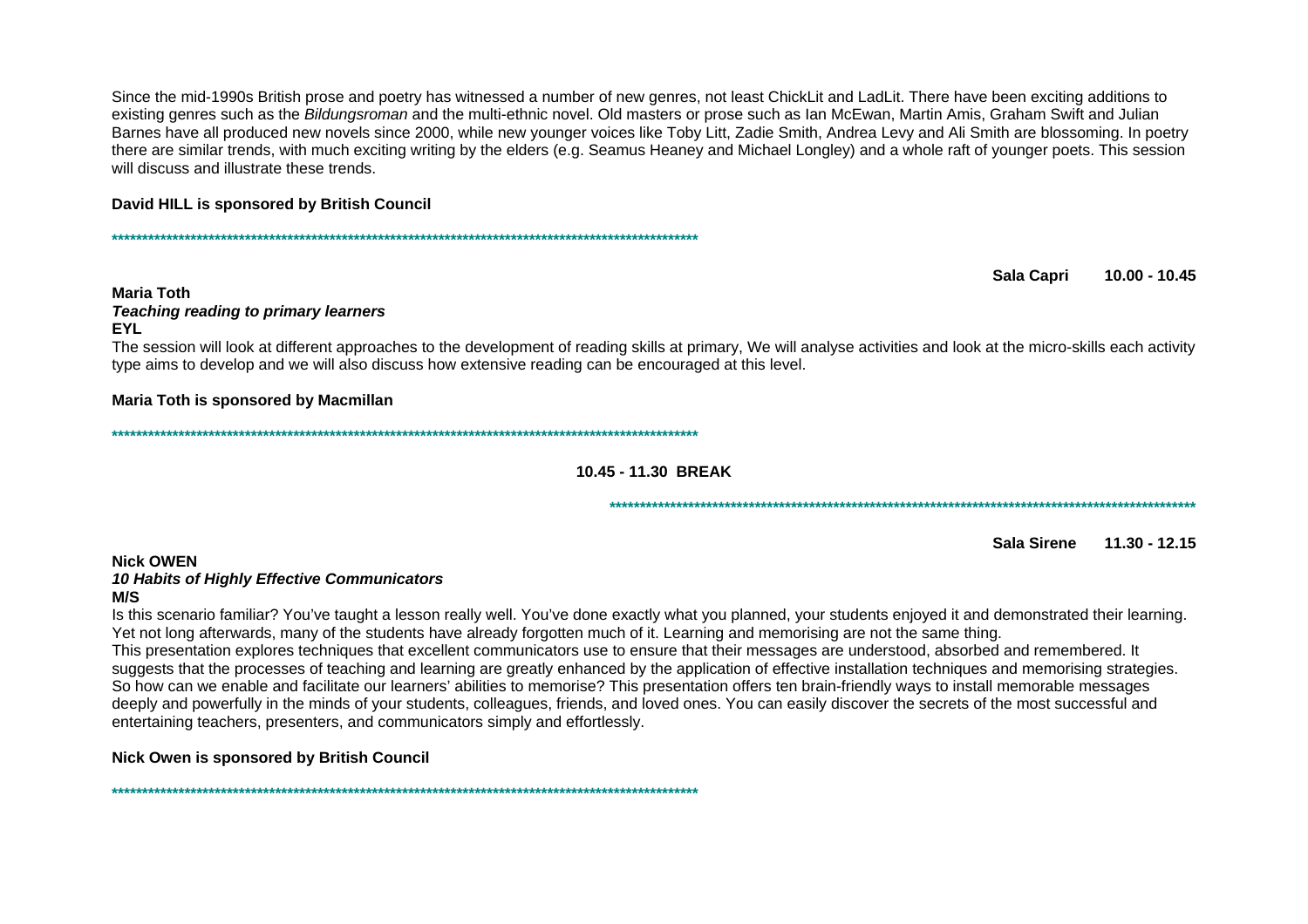#### **EYL** Process Language refers to expressions and language chunks that learners of all levels can use to help them accomplish tasks in the classroom. This workshop will offer practical techniques for introducing and practising process language with primary learners. These ideas will be demonstrated through a non-European language before looking at some classroom examples of process language in ELT and a discussion of the benefits. Abstract

## Fiona Thompson is sponsored by British Council Bologna

Process Language in the Primary Classroom

Sala Nettuno B  $11.30 - 12.15$ 

First Approaches in English. Targeting  $1<sup>st</sup>$  and  $2<sup>nd</sup>$  year Elementary classes **EYL** 

This session examines:

- consideration of problems with this age group i.e. mixed learning abilities e.g writing skills in L1, maturity within the classroom etc.
- making a start. Initial steps to place foundation vocabulary on which to build. First exposure to the language through varying channels. First steps in grammar
- games and activities to expand, anchor and recycle foundation vocabulary and ways of being communicative at lower levels
- attention span and ways of maintaining interest and avoiding boredom.

## Eileen McMillan is sponsored by British Council

Sala Nettuno C  $11.30 - 12.15$ 

## **John Daer**

How teachers can make stacks of money!!... (for others) Being inspired, and inspiring others - the dynamic application of teaching techniques to teaching

## $M/S$

It was the sellers of jeans and spades that made the money in the days of the gold rush of 1849. Today the gold is knowledge and the teachers are the ones to sell the tools necessary to use this gold. In a rapidly changing world, the only constant is the need for broader and greater education: the learning of transferable skills which can be applied to any job context. Skills such as team working, effective communication, flexibility, goal setting, analysis of information etc. can be taught through observations on literature and good application of teaching techniques.

I will be providing some ideas to put the above into practice and I fully expect to have a lively discussion with the participants of the meeting.

John Daer is sponsored by Petrini / De Agostini Scuola

#### Sala Nettuno A  $11.30 - 12.15$

Eileen McMillan

**Fiona Thompson**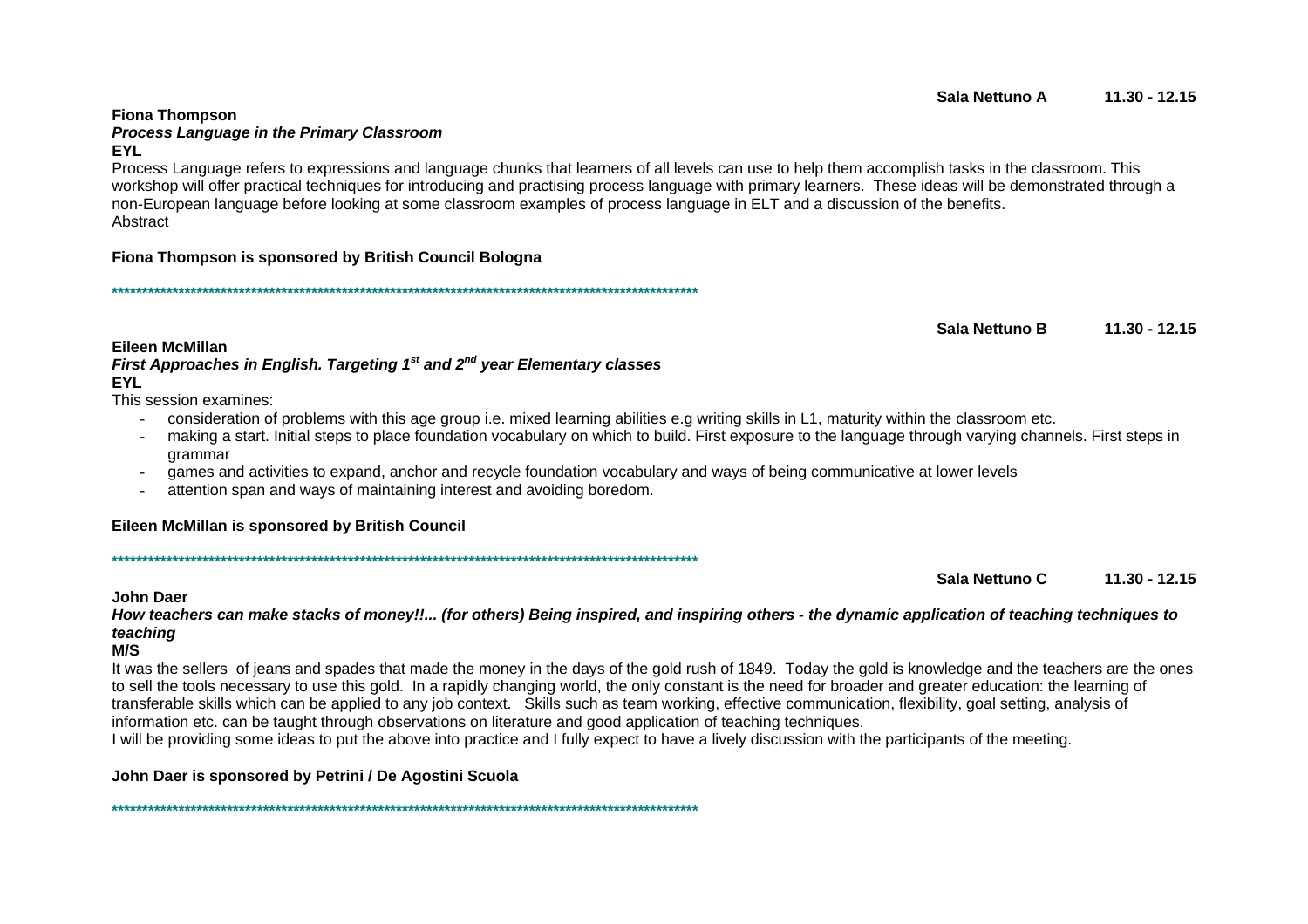## **Manuela BORSANI, Maria Angela CERUTI, Lucilla LOPRIORE Between the lines: reading portfolios**

**M/S** 

 More and more students and teachers have been using language and cross-curricular portfolios following different procedures and with contrasting attitudes. What is usually regarded as a powerful pedagogical tool to sustain continuity, might run the risk of not being used to its full potential. One of the major emerging issues facing teachers across school levels is that of being able to read portfolios in order to get meaningful information, better design their syllabus and value students' achievement. This talk will suggest ways of monitoring the use of portfolios, with a special focus on how to make the most of them during the school year and between school levels. Ideas for devising activities to better equip students to use portfolios effectively and to combine information coming from portfolios and from traditional assessment will be provided.

## **Manuela BORSANI, Maria Angela CERUTI, Lucilla LOPRIORE are sponsored by Loescher Editore**

**\*\*\*\*\*\*\*\*\*\*\*\*\*\*\*\*\*\*\*\*\*\*\*\*\*\*\*\*\*\*\*\*\*\*\*\*\*\*\*\*\*\*\*\*\*\*\*\*\*\*\*\*\*\*\*\*\*\*\*\*\*\*\*\*\*\*\*\*\*\*\*\*\*\*\*\*\*\*\*\*\*\*\*\*\*\*\*\*\*\*\*\*\*\*\*\*\*** 

**Sala Tritone 11.30 - 12.15** 

#### **Ben GOLDSTEIN Interculture INT**

 This workshop will analyse how 'culture' is presented in course book material. At the heart of 'interculturality' lies the need for learners to reflect on their own language and culture, before embracing the 'target' culture – we will examine ways in which this can be done in class as well as how to challenge cultural stereotypes. Those attending will be encouraged to look for similarities between their culture and mother tongue and not merely seek out differences, thelatter is often encouraged excessively by teachers and teaching material.

The talk will promote the use of 'source culture' over a typically Anglo-American 'target culture' and give examples of global and local (glocal) topics that might stimulate learners and teachers. Finally, the issue of using non-native speakers and unscripted material in course book material will be discussed, in relation to the key concerns behind the teaching of English as an International Language (EIL).

#### **Ben GOLDSTEIN is sponsored by Richmond Publishing**

**\*\*\*\*\*\*\*\*\*\*\*\*\*\*\*\*\*\*\*\*\*\*\*\*\*\*\*\*\*\*\*\*\*\*\*\*\*\*\*\*\*\*\*\*\*\*\*\*\*\*\*\*\*\*\*\*\*\*\*\*\*\*\*\*\*\*\*\*\*\*\*\*\*\*\*\*\*\*\*\*\*\*\*\*\*\*\*\*\*\*\*\*\*\*\*\*\*** 

**Sala S. Antonio 11.30 - 12.15** 

#### **Clinton RAE**

#### **Recent developments in Trinity's Integrated Skills in English examinations TEST**

 This presentation will introduce Trinity College London's Integrated Skills in English examination suite and describe how these four-skills exams relate to Trinity's Graded examinations in spoken English as well as the rationale for the initial introduction of the exams.

 The presentation will focus on changes which will be made to ISE exams from April 2005, as a result of a two-year certificated trialling period. Areas which were highlighted by the trial reports and examiner and centre feedback included examination and marking timings as well as task construct and implementation.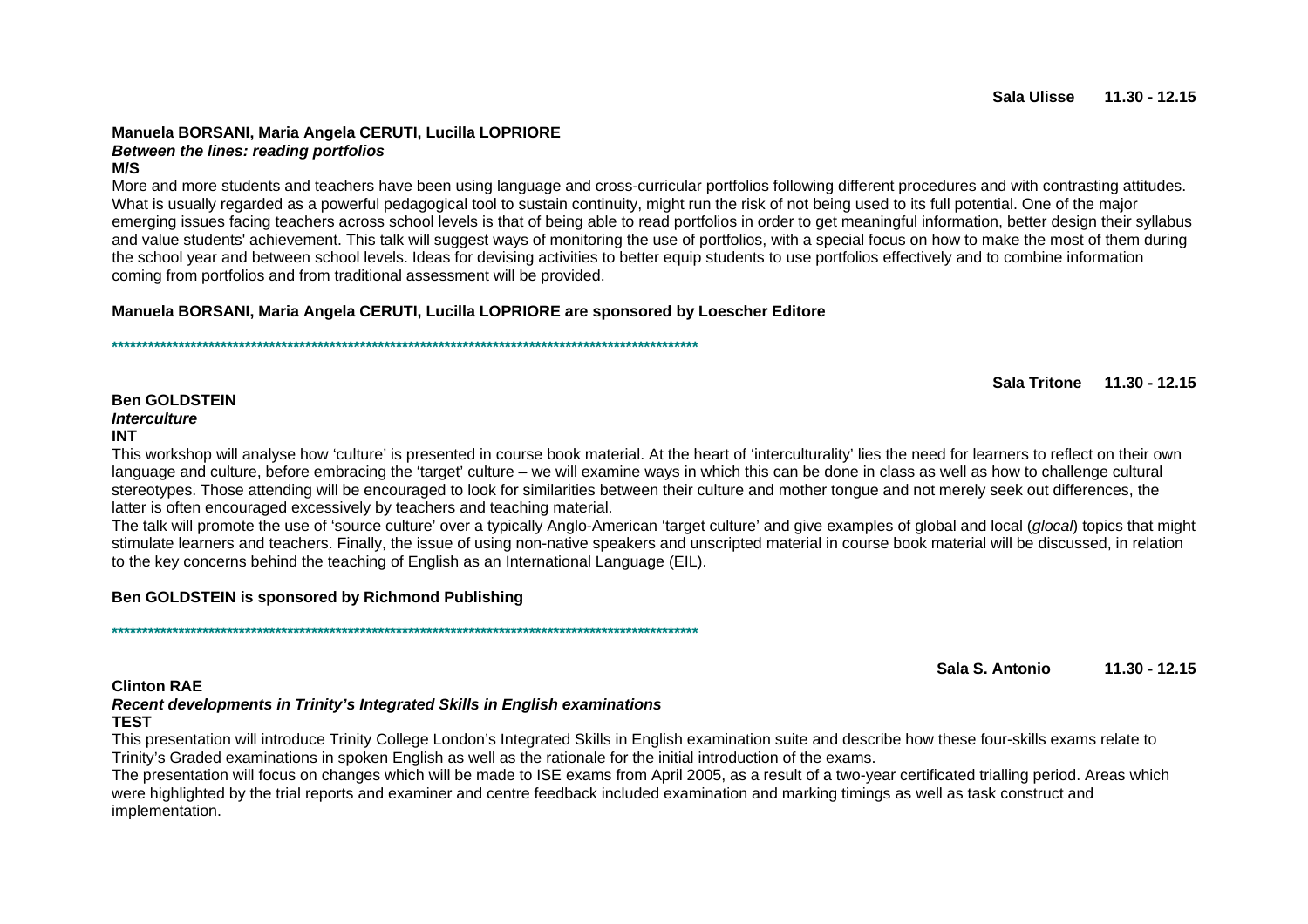Trinity's response to these findings and the resulting modifications made to the examinations will be described in detail, and information will be provided on how teachers can ensure that their candidates are adequately prepared for the revised exams. Time will be available for questions.

**Clinton RAE is sponsored by Trinity College - London** 

Sala Capri  $11.30 - 12.15$ 

#### **Chris Kennedv**

## The Birmingham model of distance learning

#### **UNI**

This is a presentation for those teachers interested in obtaining a Masters or PhD (in TEFL; Applied Linguistics; or Translation) by distance learning from the University of Birmingham's Centre for English Language Studies. The talk will describe the content and delivery of the programmes, the different 'routes' available, (fully distance or a mixture of residential and distance learning), and the support structures.

#### **Chris Kennedy is sponsored by British Council**

Sala Sirene 12.30 - 13.15

#### Gisella Langé

#### Facing the future: a common profile for the European Language Teacher  $M/S$

European Language Teacher is a term used in several teacher and education programmes and was firstly developed in a report by the University of Southampton in 2002 that was funded by the European Commission. European Language Teacher refers to a future category of teachers who think of themselves as 'languages teachers' rather than single language teachers (e.g. 'teacher of English'). 'Languages teachers' learn and teach through the concept of plurilingualism, and emphasise pluricultural approaches to language learning. Such teachers would receive specialist education in the European dimension and values of language teaching, and would have a high degree of mobility throughout Europe.

In 2004 a new project by the University of Southampton, designed to encourage convergence and mobility in training programmes for teachers of foreign languages, has developed a "Common Profile for the ideal European Language Teacher of the 21st century".

The general aim of this presentation is to illustrate both this "frame of reference" and other studies on the status of language educators published by the Council of Europe. Structure of educational courses, the knowledge and understanding central to foreign language teaching, the diversity of teaching and learning strategies and skills, the kinds of values language teaching should encourage and promote are just some of the key issues the presentation will deal with.

#### Gisella Langé is sponsored by MIUR - USR Lombardia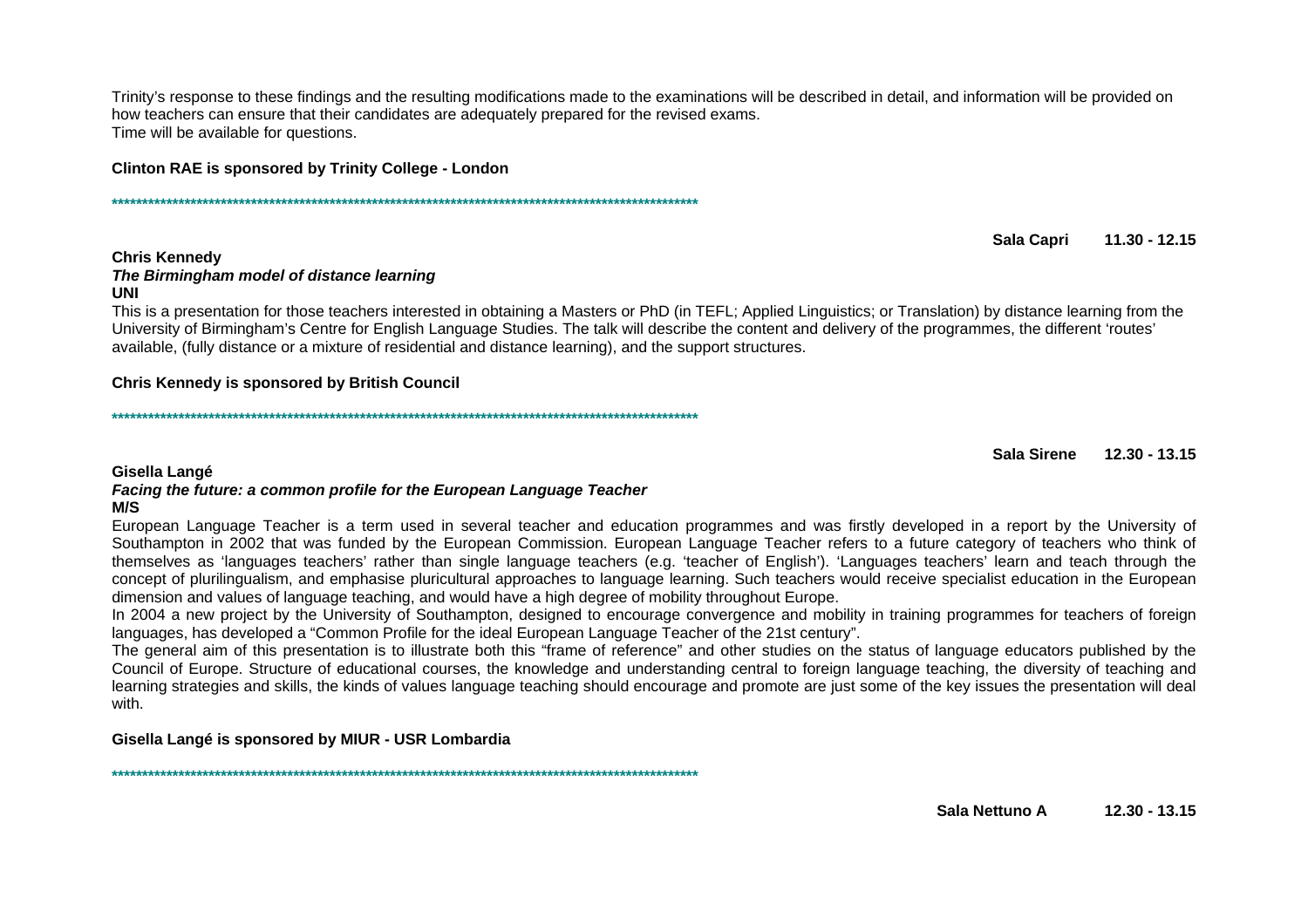## **Helen Gibbons** Managing speaking activities with large groups

#### **EYL**

In this session we'll be trying out the kind of activities that get Young Learner students motivated to speak in English. We'll also be looking at how to manage these activities with large and mixed ability groups. The activities need little or no preparation, are suitable for low levels and can be adapted for different ages.

## Helen Gibbons is sponsored by British Council

Sala Nettuno B  $12.30 - 13.15$ 

#### Giordano Dall'Armellina

#### Teaching Literature with songs and old time ballads **INT**

Arising emotions from students is one of the keys to make literature memorable. In this way the subject becomes something they feel is good for their intellectual and spiritual growth. Music and the lyrics that go with it can be of great help to achieve that goal. Comparing songs or old time ballads to poems or the topic in a song to the one in a novel or short story can give the students the prompt for discussion or free composition about something they feel it belongs to them

The lecture is aimed at giving teachers some instruments to make literature more interesting, and above all, more emotionally involving, by giving students motivation in what they are doing.

What is the use of teaching some authors if the students will forget about them as soon as they leave school? Songs and ballads will be played on the guitar and sung by the lecturer.

## Giordano Dall'Armellina is sponsored by Loescher

Sala Nettuno C  $12.30 - 13.15$ 

#### Liliana Landolfi The value of magazine pictures  $M/S$

Our technologically advanced teaching/learning world offers valid teaching aids (computers multifunctional laboratories, satellite television connections and the Internet) to many language teachers. For many others, however, particularly in the south of Italy, the situation is different.

Several causes (lack of money/technicians and technology rapid changes) force institutions to limit the acquisition of sophisticated teaching tools and teachers to use more traditional and less expensive teaching aids. Among these (blackboard, OHP, tape/video-recorder, etc.), visual aids seem crucial.

The aim of this presentation is to suggest teachers how to select, prepare, store and use magazine pictures as their direct source for visual aids. Indeed, magazines may turn out to be a fantastic/coloured starting place for obtaining pedagogically sound and efficacious aids thus allowing teachers to limit translation, make lessons more culturally sound and sustain students' interest and motivation.

## Liliana Landolfi is sponsored by Universitá di Napoli, L'Orientale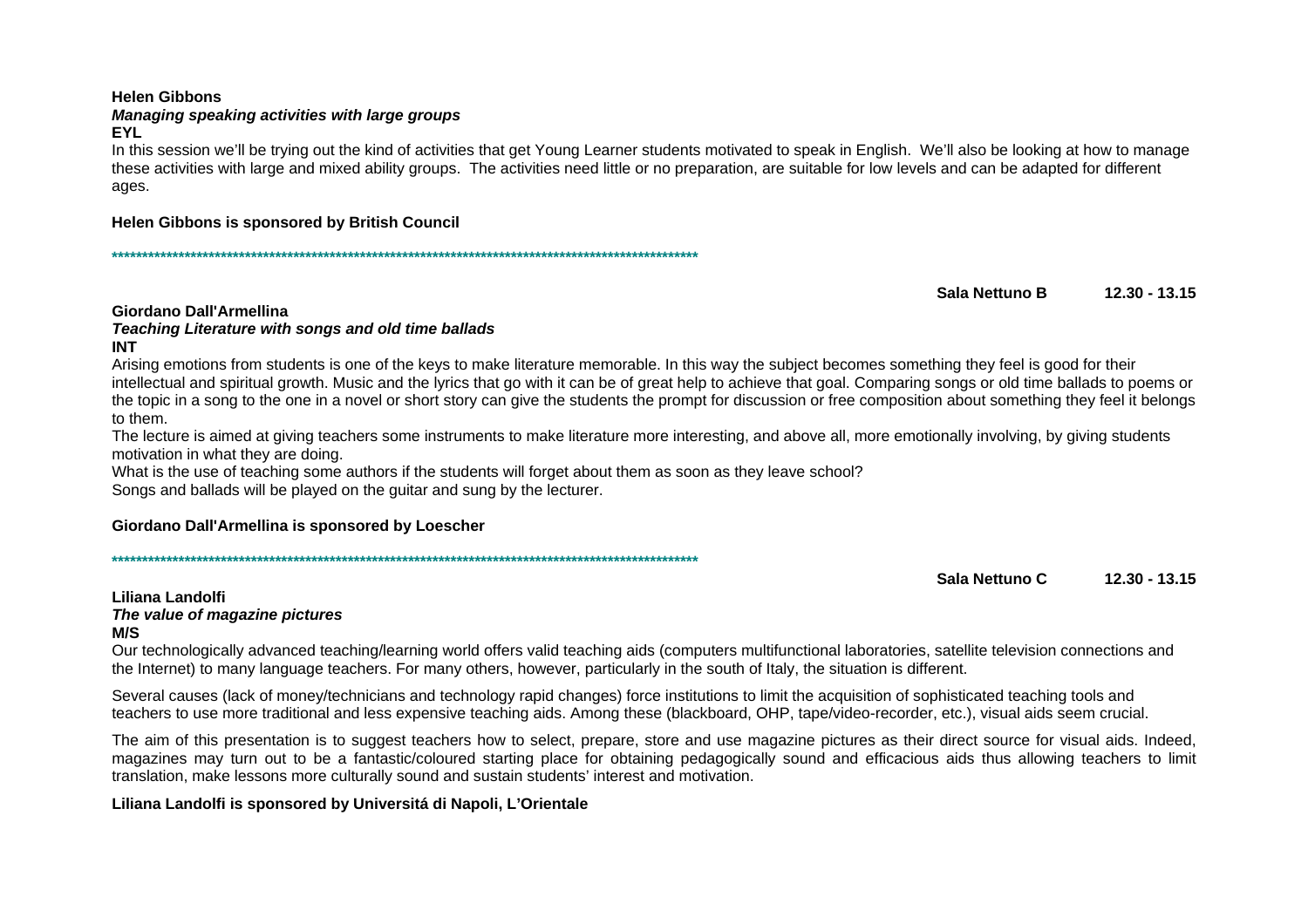#### Sala Illicco  $12.30 - 13.15$

#### **Liam Vint** Same Difference: planning and evaluation at the B1 level **TFST**

This paper will look at how different forms of evaluation fit into the course planning process. As well as looking at setting course and syllabus objectives, and the use of Language Portfolios, it will consider some of the various testing options open at the B1 level, both in regard to content and to the assessment of partial competences.

#### Liam Vint is sponsored by Cambridge ESOL

Sala Tritone 12.30 - 13.15

#### **Margaret HORRIGAN Teaching Vowel phonemes** M/S

Most novice and some seasoned teachers have difficulty in remembering what sounds go with their phonemic symbol. The consonants usually don't create this type of problem as the symbol, which looks like the alphabet letter, generally carries that sound. The vowels and diphthongs present considerable difficulty to both the learner and the teacher as their phonemes do not resemble the letter of the alphabet and a single vowel can carry different phonemic values. A way to solve this issue is to associate colours with the vowels. Any lexical set could be used to illustrate the phonemes but as most learners will be familiar with basic colour it seems to be logical to work from these.

## Margaret HORRIGAN is sponsored by International House

Sala S. Antonio  $12.30 - 13.15$ 

# John FRY, Gaynor Fitzgerald Gorman, Ger GRAUS **Making Primary Languages Matter**

#### **EYL/INT**

Giving language learning at primary a purpose can be achieved in many ways. Here's a look back at Wythenshawe's (South Manchester) examples over the last four years. The Wythenshawe Education Action Zones (WyEAZs), in partnership with the British Council (Bologna), have for the last four years demonstrated how language learning can be made "real" for primary-aged learners. We've connected with art, we've performed an opera and played football as well as performing the 12 Shakespeare plays set in Italy. The presentation will be retrospective with regard to what our children have achieved in linking reality to language learning. In addition, we will explore our ideas around February 2006 which will focus on the "Carnival" in Venice, linking to language learning, the intercultural dimension, costume and mask design as well as the performing arts. In partnership with the British Council in Bologna we will be presenting to vou our shared vision of "making languages matter". We look forward to seeing you in Sorrento in March 2005.

## Gaynor Fitzgerald Gorman and Ger GRAUS are sponsored by Wythenshawe Education Action Zones. John Fry is sponsored by British Council **Bologna**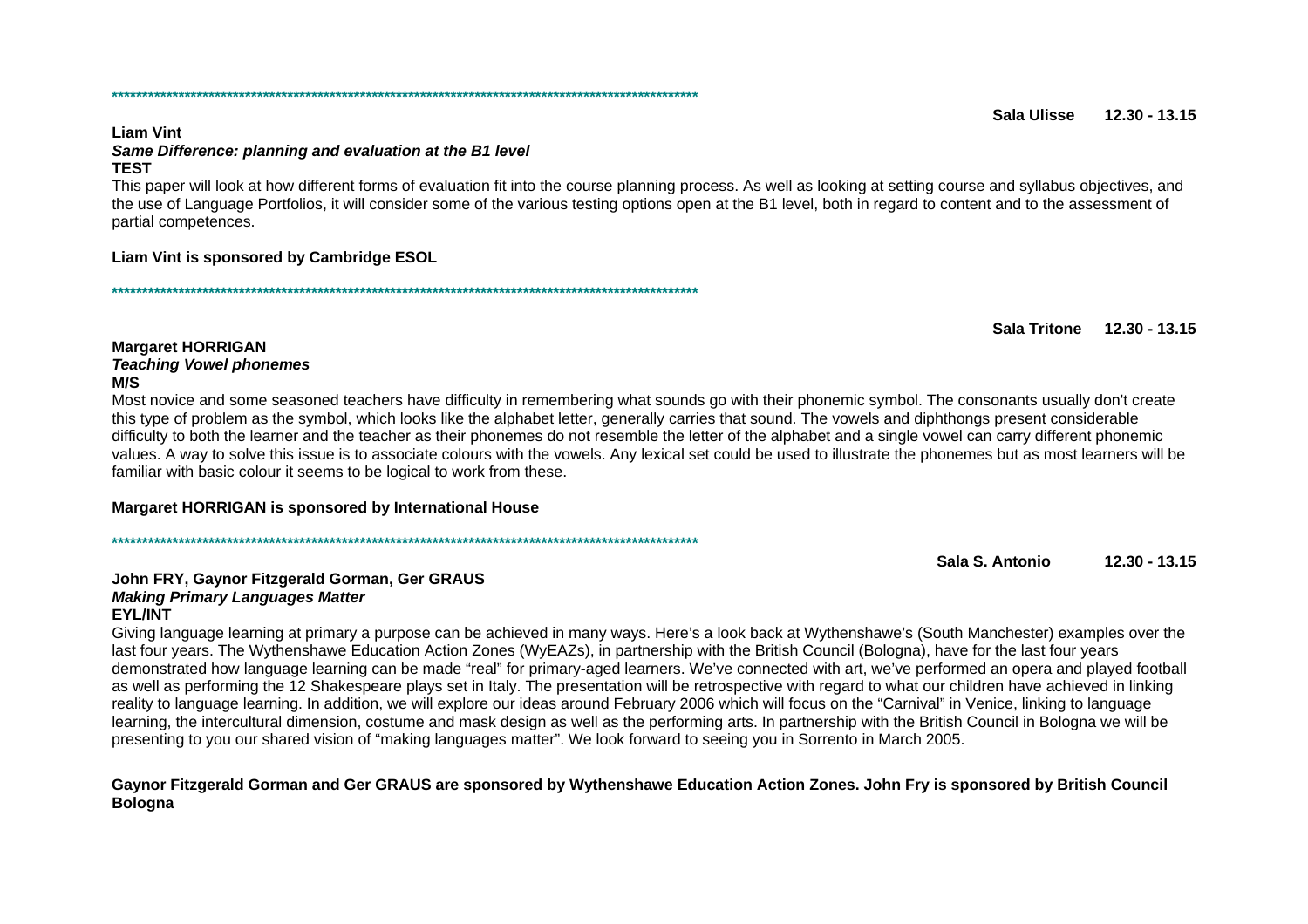#### Sala Capri  $12.30 - 13.15$

## **Philip Drury**

## Questioning Practices: Using surveys and questionnaires in class and project work

## $M/S$

Up to half our oral communication consists in asking questions but often students only get practice in providing answers to the teacher's questions. Knowing how to ask questions is a significant social ability.

This presentation aims to look at ways of stimulating real language interest through effective and easily controlled two-way communication. The results, which can be presented by percentages and graphs, are themselves interesting authentic material for students to discuss.

Work on questionnaires can be done at virtually any level. Being able to ask both interesting and effective questions is a fundamental language skill. Working out aims and objectives in a group and putting together an interesting survey is a highly collaborative fun activity that has proved excellent motivation in project work.

Being able to plan and analyse oral communication is a highly useful meta-cognitive ability useful in interdisciplinary contexts.

## Philip Drury is sponsored by Open University

#### LUNCH 13:15 - 14:45 LUNCHTIME WKS 13:30 - 14:30 (see programme)

Sala Sirene 14.45 - 15.30

## Michela CLARI

#### **Collins First Time Dictionaries: learning has never been easier! EYL**

In Italy, and worldwide, ever more children are encouraged to learn English from an early age. Healthy curiosity, open minds, vivid imaginations and great mimicking skills make children ideal learners; children are less inhibited than adults and they learn faster and better. Most importantly, children often seem to actually enjoy the experience! It is therefore vital that teachers, language learning professionals and publishers join forces to give this new generation of learners the best tools for this exciting experience.

Collins, world leader in dictionary publishing, in collaboration with teachers and educational consultants, have developed a new range of bilingual dictionaries especially created for young children. Michela Clari, Editorial Director of Collins Dictionaries, UK, will illustrate the main characteristics of this exciting new range. You'll hear how its pedagogical features encourage children's active learning, literacy and reference skills and provide a solid foundation for language learning in secondary and then higher education.

## Michela Clari is sponsored by HarperCollins Publishers

**Jenny Dooley** A living language: creating competent users of English Sala Nettuno A 14:45 - 15.30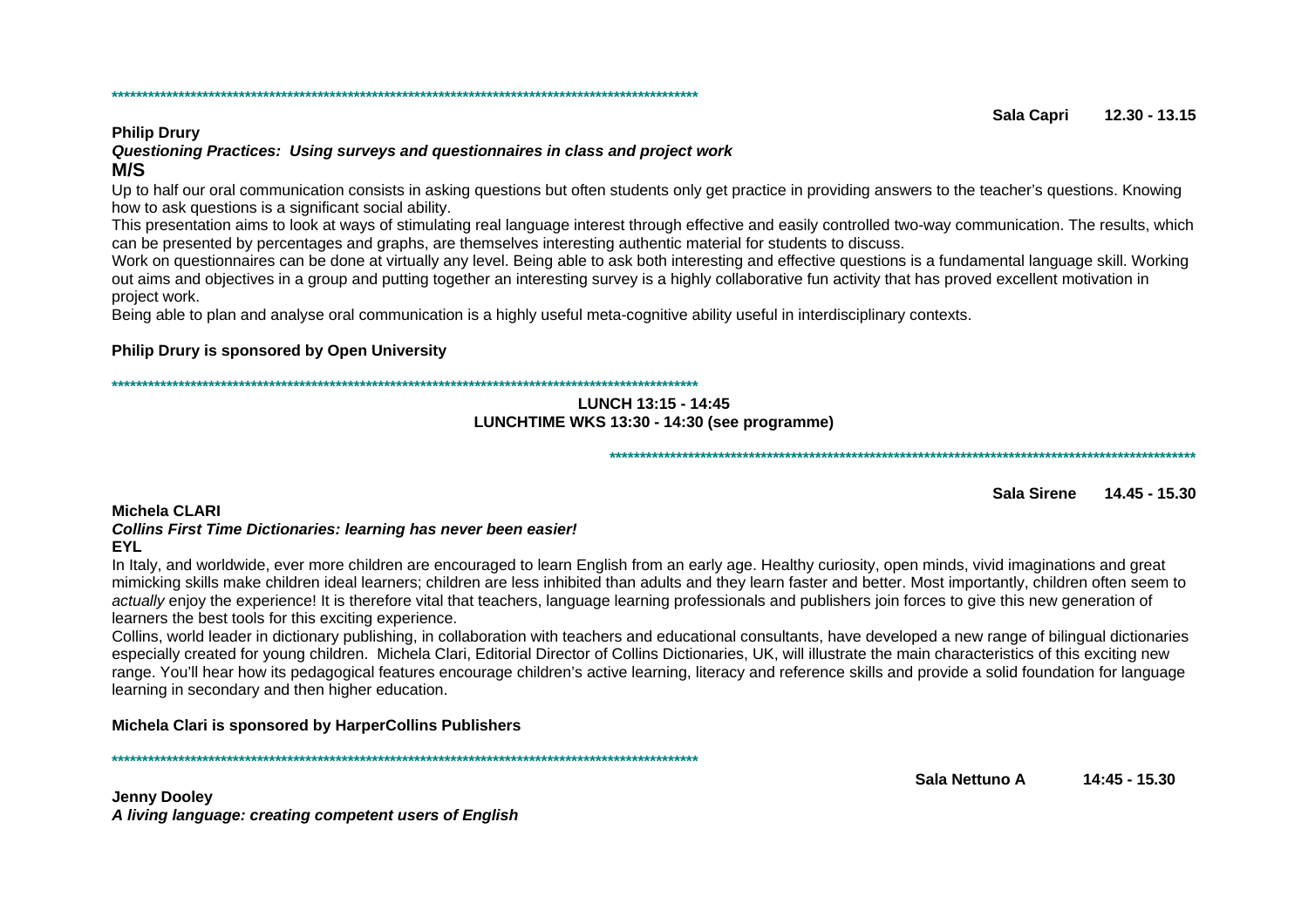#### $M/S$

Language teaching should focus on what the learners can do with the language once they have learned it. The aim of the competencies is to demonstrate the learner's ability to apply all their acquired skills in every day situations. The speaker will illustrate how this can be accomplished in the language classroom.

## Jenny Dooley is sponsored by Express Publishing

#### Elisabetta Burchietti, Claudia Valentini Learning to Learn: A World to Explore **EYL**

Children have different cognitive styles and express their potential in various ways. Good teachers key in on this and help to provide a rich environment for pupils to expand their talent while discovering the pleasure of learning. This workshop will show how educators can activate voung learners' intelligences. organise tasks according to their learning styles and stimulate collaborative skills in a hands-on format intended to demonstrate the pragmatics and fun of this teaching approach.

## Elisabetta Burchietti, Claudia Valentini are sponsored by LOESCHER/CETEM

## **Gwyneth Gallen, Catherine Carpenter**

#### **Window onto practice**

This innovative series of three sessions invites you to see two experienced practitioners at work, (literally at work) teaching a small group of children from a local scuola elementare. This session follows the everyday best practice of peer observation but allows for new insights to be shared with a wider group of 'new colleagues'. You, with them, will reflect on practice, in a controlled window onto practice environment. You will focus on areas of particular individual interest and place your experience and knowledge in contrast to what you see and hear during the sessions.

## Gwyneth Gallen, Catherine Carpenter are sponsored by British Council Italy

## **Andrew WALKLEY**

**Making Life easier for low level students**  $M/S$ 

What makes a language difficult? Why do so many students stop learning English at low levels? In this talk, I suggest the typical Elementary syllabus and the examples we give students are partly to blame. By reflecting on L1 acquisition, we can rethink the language taught in elementary courses, the contexts used and the way we address students' questions. The talk offers practical advice and possible ways of thinking about material.

## Andrew WALKLEY is sponsored by Thomson-Heinle

Sala Nettuno B  $14:45 - 15.30$ 

Sala Nettuno C  $14:45 - 16.30$ 

Sala Ulisse 14.45 - 15.30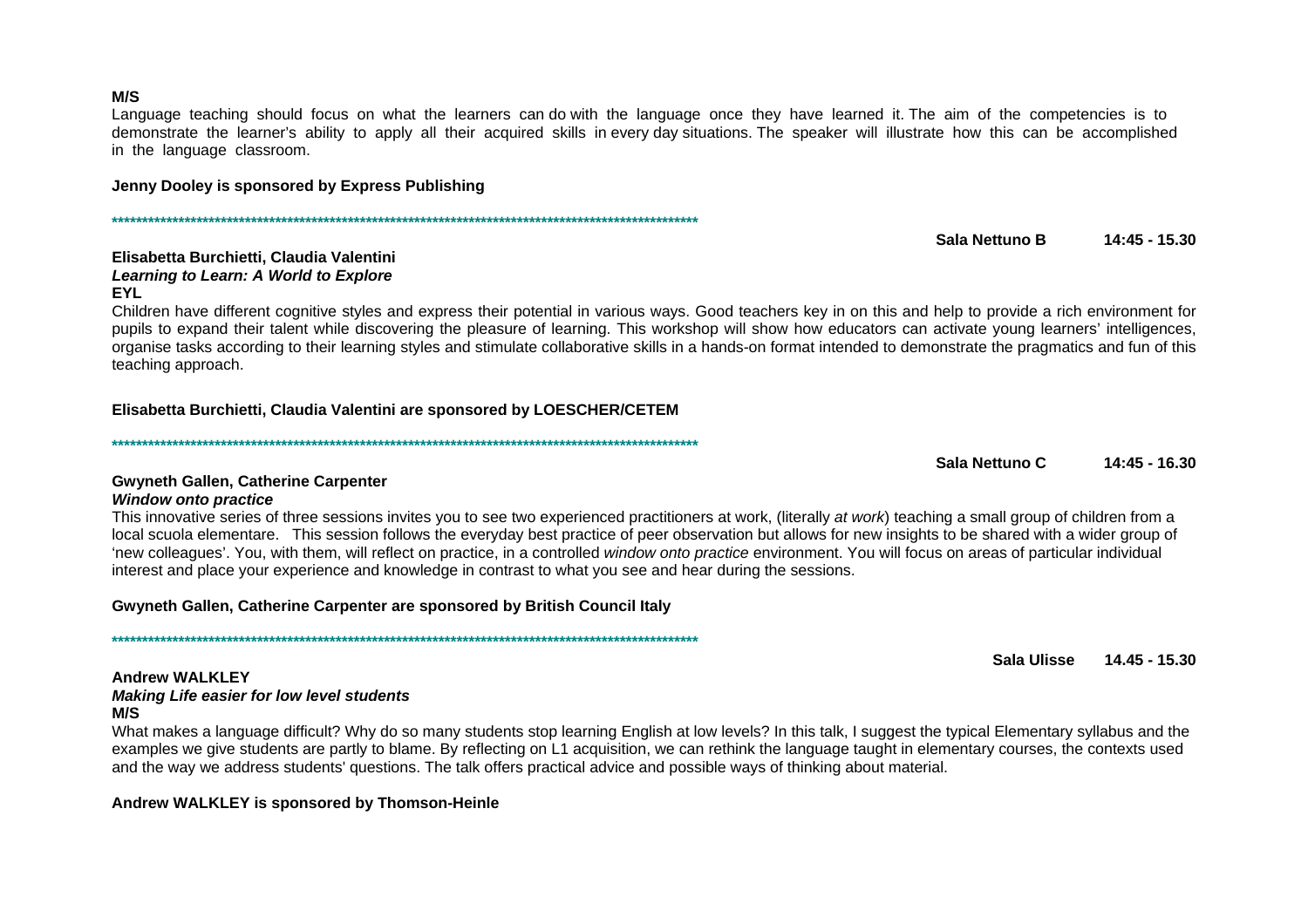#### **James Banner** What's In, What's out in Current English Usage? - Update and Refresh Your English!  $M/S$

This seminar will explore changes and developments in English usage in 21 Century Britain. Areas covered will include the media, education, fashion, icons and figures from youth/popular culture. This will be an opportunity to enjoy your English and broaden your range of idiomatic expression.

## James Banner is sponsored by Hilderstone College

Sala S. Antonio 14.45 - 15.30

## **Philip Curtis**

#### What can we learn from the cycle of the seasons? **EYL**

The seasons teach us that the richness of the present is inherited from the past and is projected into the future in a never-ending cycle. There are moments as the seasons change when nature seems to reflect on its own evolution, to retrace its steps, to pause, gathering strength and confidence to go forward again.

Using this metaphor as our start point, our talk will

1- Highlight ways to ensure continuity in the learning process within the primary school classroom and beyond.

2- Offer practical ideas to increase student self-reflection using both the portfolio and a variety of accessible resources.

3- Provide a variety of useful ways to ensure a rich, gradual and progressive learning experience for students.

## Philip Curtis is sponsored by Raffaello Editrice/Celtic Publishing

## **Graham Bradford**

#### Seven years in e-ELT: e-xasperation, e-lation, e-xpectation **INT**

For the last seven years I have played a leading role in the British Council's e-ELT strategy, from developing the British Council's first Online English language courses to setting up a site for young professionals to improve their English to further their careers. This talk will give an account of lessons learned during this period, areas covered; vision, expectations, costs, skills, platforms, course models, evaluation, the learner, the future. This account should be of interest to everyone involved in e-learning initiatives.

## **Graham Bradford is sponsored by British Council**

#### Sala Tritone 14 45 - 15 30

**Sala Capri** 14.45 - 15.30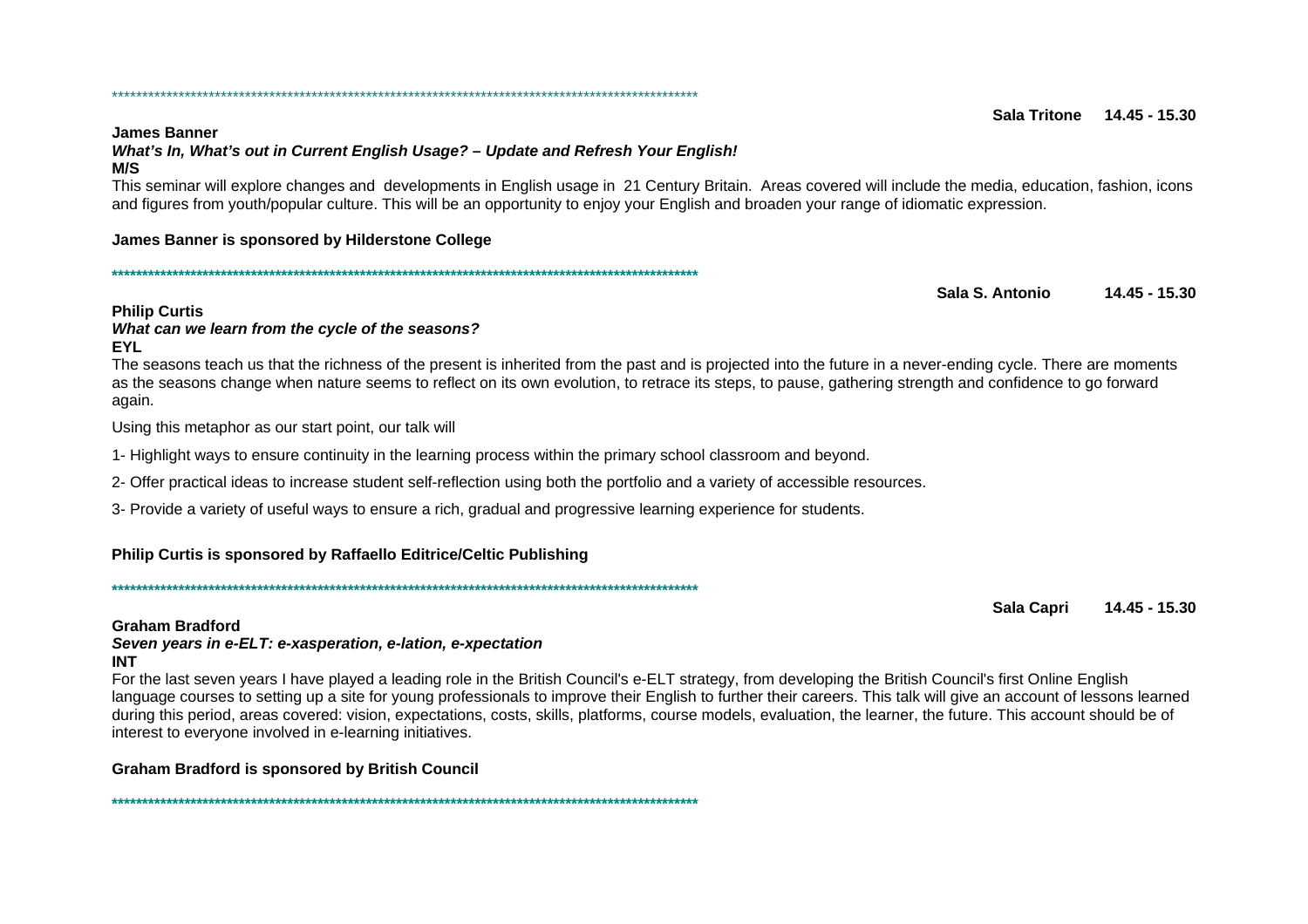#### UNI Establishing meaningful links between the foreign language school curriculum and most university degree courses is a challenging task for both high school and university teachers. The language competence in terms of the European Framework levels as well as the cross curricular skills students have developed at school either do not match the requirements of most Italian universities or are not used to their full potential. On the contrary, in many university courses where students' competence in translation is being developed, teachers may easily start from where the learners are, i.e. from those language and textual competencies achieved at high school level. This presentation will illustrate some cases where university students` previous knowledge is fully used to

Lucilla Lopriore teaches at the Universitá degli Studi di Cassino

sustain the development of their competence in translation.

From language awareness to translation: bridging the gap between school and university

## Valentina Dodge, Rosalba Gervasi

Lucilla Lopriore

SQUARE THE CIRCLE – Effective strategies for successful project work at secondary school level  $M/S$ 

This workshop will provide a "circular" approach to project work based on experience gained during EU funded projects in Italian Secondary schools.

Part one: "Going round in circles" but achieving something.

A Disastrous Idea – Ideas for project warm ups and getting learners involved in a project.

Part two: "Completing the circle"

The Story of A Tomato: from San Marzano to Sainsbury's! – Describing project sequences and increasing learner awareness of the project objectives and stages.

Part three: "Moving in circles"

We can sort it out! - From project skills to life skills

Defining learner roles, simulating real life skills and widening learners' circle of influence.

Throughout the workshop we will give examples of how learner responsibility was increased and how cooperative "circular" group dynamics developed based on the effective strategies we used during PON 1.1C/2003/93 "Due porti-due realtà a confronto" at Liceo Scientifico Da Vinci, Salerno.

## Valentina Dodge and Rosalba Gervasi teach in various institutions in the Salerno area

Sala Nettuno B  $15.45 - 16.30$ 

## **Valerie Wood-Gaiger**

#### Interactive English Language learning in the 21 Century **INT**

A new concept in learning English incorporates the written word, the spoken word and a full education programme. While learning English children read exciting stories about our common European heritage. They hear English spoken by a native English speaker. The education pack is designed to make learning memorable for the child who is ready for more challenging subjects and can be adapted for those with low learning capabilities. Topics for discussion - gives a forum to use English language. Suggestions for activities – visits, art (children could see their pictures on the world wide web). Drama – acting out

Sala Nettuno A

 $15.45 - 16.30$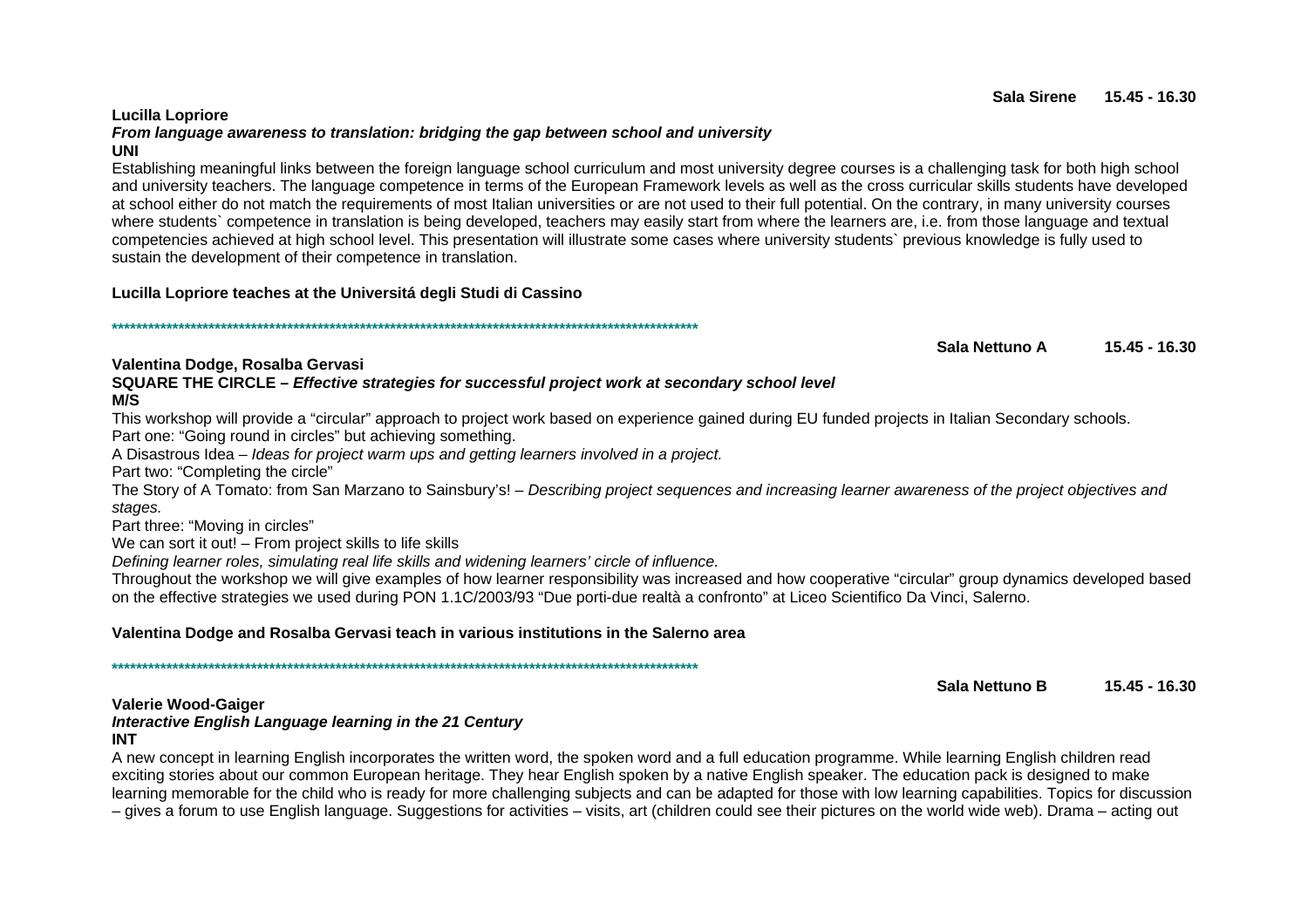the story makes it memorable and fun. Cooking the food our ancestors ate – teaches where food comes from and encourages better diet. An interactive website – learn with Grandma - encourages use of the internet and shows that Grandmothers are a source of information and fun - fostering respect for older generations and good citizenship.

Sala Ulisse 15 45 - 16 30

## **Hugh Dellar**

The curse of creativity  $M/S$ 

The concept of creativity casts a long shadow across the world of EFL. We are encouraged to become more creative as teachers, to foster creativity in our learners and to creatively adapt classroom material.

In this talk, I shall suggest that it is actually the formulaic and the predictable that underpin the creative process. This has serious implications for EFL teachers.

I will consider the chaos that the pursuit of creativity can wreak on classes, making particular reference to activity and exercise types, language goals and error correction.

I will then move on to reassert the importance of repetition and of the everyday. Both should be central in any methodology, I also aim to persuade those in attendance that true creativity is impossible without this.

The talk will be rooted in my own classroom work and will be illustrated with plenty of practical examples.

#### Hugh Dellar is sponsored by Thomson Heinle

Sala Tritone 15.45 - 16.30

#### Maria Luisa Pozzi Lolli **Towards an Inclusive School INT**

I will present a European project aimed at making students feel included and accepted at school in spite of their being "different" in terms of ethnic group, sexual orientation, disability etc. I will present group activities and role-plays aimed at making the students aware of the difficulties met by students who are or feel different from the so called "norm". I will also present a possible educational "itinerary" which begins at the start of scuola superiore and develops through its five years, ranging from class discussion to reading passages from literary test and watching films.

Maria Luisa Pozzi Lolli is a Scuola superiore teacher, trainer and textbook writer

Cecilia Dore, Judy Guttridge Something old, something new.... Sala Capri 15.45 - 16.30